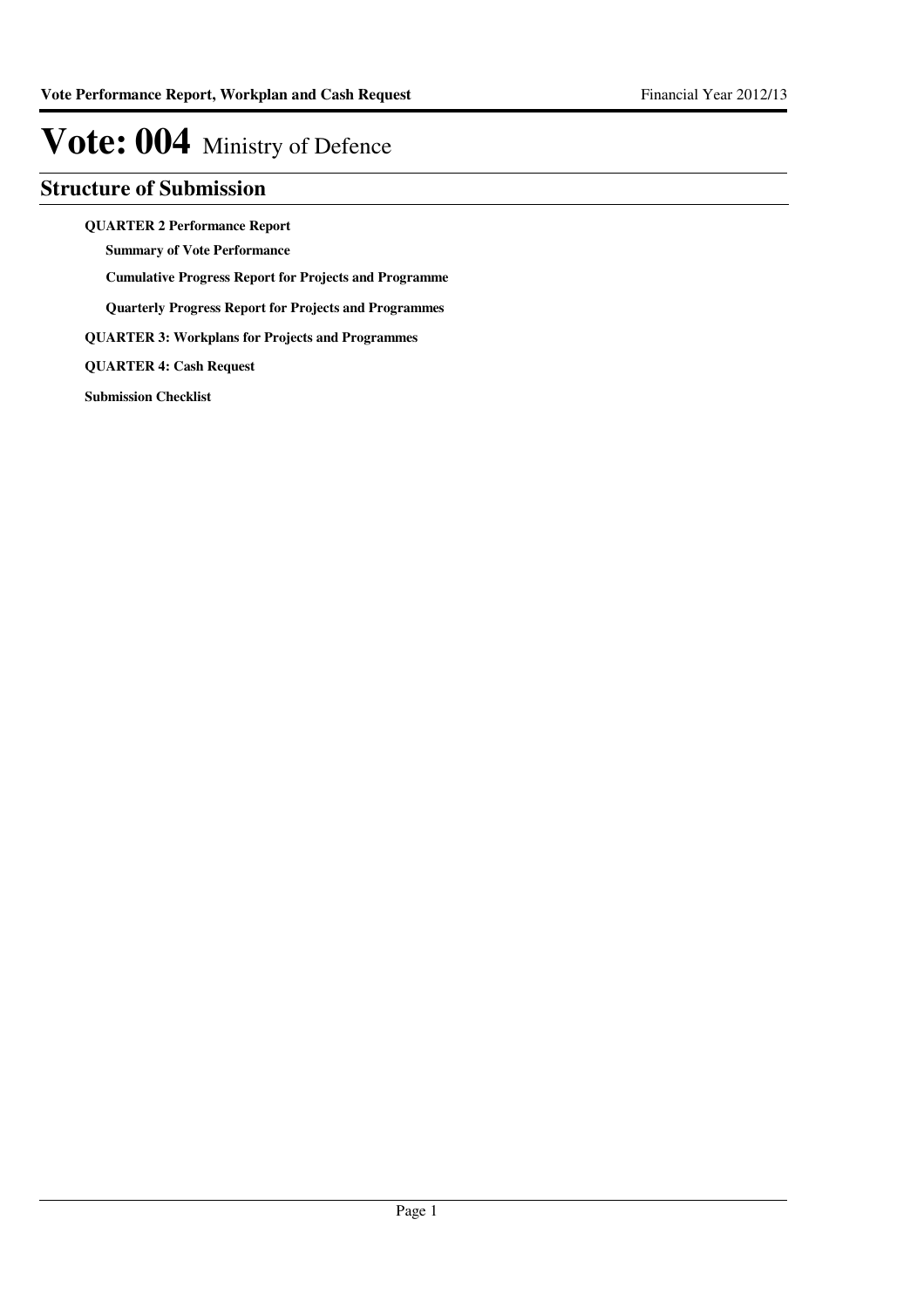### **HALF-YEAR: Highlights of Vote Performance**

### *V1: Summary of Issues in Budget Execution*

*This section provides an overview of Vote expenditure* 

**(i) Snapshot of Vote Releases and Expenditures**

Table V1.1 below summarises cumulative releases and expenditures by the end of the quarter:

### **Table V1.1: Overview of Vote Expenditures (UShs Billion)**

|                       | <i>(i)</i> Excluding Arrears, Taxes | <b>Approved</b><br><b>Budget</b> | <b>Released</b><br>by End | <b>Spent by</b><br><b>End Dec</b> | % Budget<br><b>Released</b> | <b>Spent</b> | % Budget % Releases<br><b>Spent</b> |
|-----------------------|-------------------------------------|----------------------------------|---------------------------|-----------------------------------|-----------------------------|--------------|-------------------------------------|
|                       | Wage                                | 325.147                          | 162.563                   | 161.380                           | 50.0%                       | 49.6%        | 99.3%                               |
| Recurrent             | Non Wage                            | 230.144                          | 123.661                   | 115.189                           | 53.7%                       | 50.1%        | 93.1%                               |
|                       | GoU                                 | 103.395                          | 51.275                    | 49.315                            | 49.6%                       | $47.7\%$     | 96.2%                               |
| Development           | Donor $*$                           | 245.273                          | 0.000                     | 0.000                             | $0.0\%$                     | $0.0\%$      | N/A                                 |
|                       | <b>GoU</b> Total                    | 658.686                          | 337.499                   | 325.884                           | $51.2\%$                    | $49.5\%$     | $96.6\%$                            |
|                       | <b>Total GoU+Donor (MTEF)</b>       | 903.959                          | 337.499                   | 325.884                           | $37.3\%$                    | $36.1\%$     | $96.6\%$                            |
| ( <i>ii</i> ) Arrears | Arrears                             | 0.000                            | 0.000                     | 0.000                             | N/A                         | N/A          | N/A                                 |
| and Taxes             | $Taxes**$                           | 10.000                           | 0.000                     | 0.000                             | $0.0\%$                     | $0.0\%$      | N/A                                 |
|                       | <b>Total Budget</b>                 | 913.959                          | 337.499                   | 325.884                           | $36.9\%$                    | $35.7\%$     | $96.6\%$                            |

The table below shows cumulative releases and expenditures to the Vote by Vote Function :

### **Table V1.2: Releases and Expenditure by Vote Function\***

| <b>Billion Uganda Shillings</b>               | Approved<br><b>Budget</b> | <b>Released</b> | <b>Spent</b> | % Budget<br>Released | % Budget<br><i>Spent</i> | $\%$<br>Releases<br><b>Spent</b> |
|-----------------------------------------------|---------------------------|-----------------|--------------|----------------------|--------------------------|----------------------------------|
| VF: 1101 National Defence (UPDF)              | 888.94                    | 329.74          | 318.33       | $37.1\%$             | 35.8%                    | 96.5%                            |
| VF:1149 Policy, Planning and Support Services | 15.02                     | 7.76            | 7.55         | $51.7\%$             | 50.3%                    | 97.3%                            |
| <b>Total For Vote</b>                         | 903.96                    | 337.50          | 325.88       | 37.3%                | 36.1%                    | 96.6%                            |

*\* Excluding Taxes and Arrears*

### **(ii) Matters to note in budget execution**

The ministry contiunes to undergo the challenge of underfunding. The budget MTEF allocated to the ministry is below the required levels as is highlighted in the document especially in the areas of Food, fuel, medical, training, capability generation, new formations, CIMIC activities, uniforms, taxation for Defences shop items, land compensation and transport in areas of spares, vehicles and maintenance aspects. With inflation and the ever fluctuationg exchange rate, the ministry's budget is greatly affected hence limiting the ministry from fully operating at the required levels.

### **Table V1.3: High Unspent Balances and Over-Expenditure in the Domestic Budget (Ushs Bn)**

*(i) Major unpsent balances*

**Programs and Projects**

*VF: 1101 National Defence (UPDF)*

**Bn Shs** Programme/Project: 02 UPDF Land forces **3.08**

Reason: Procurement process is ongoing and payment will be done as soon as process is complete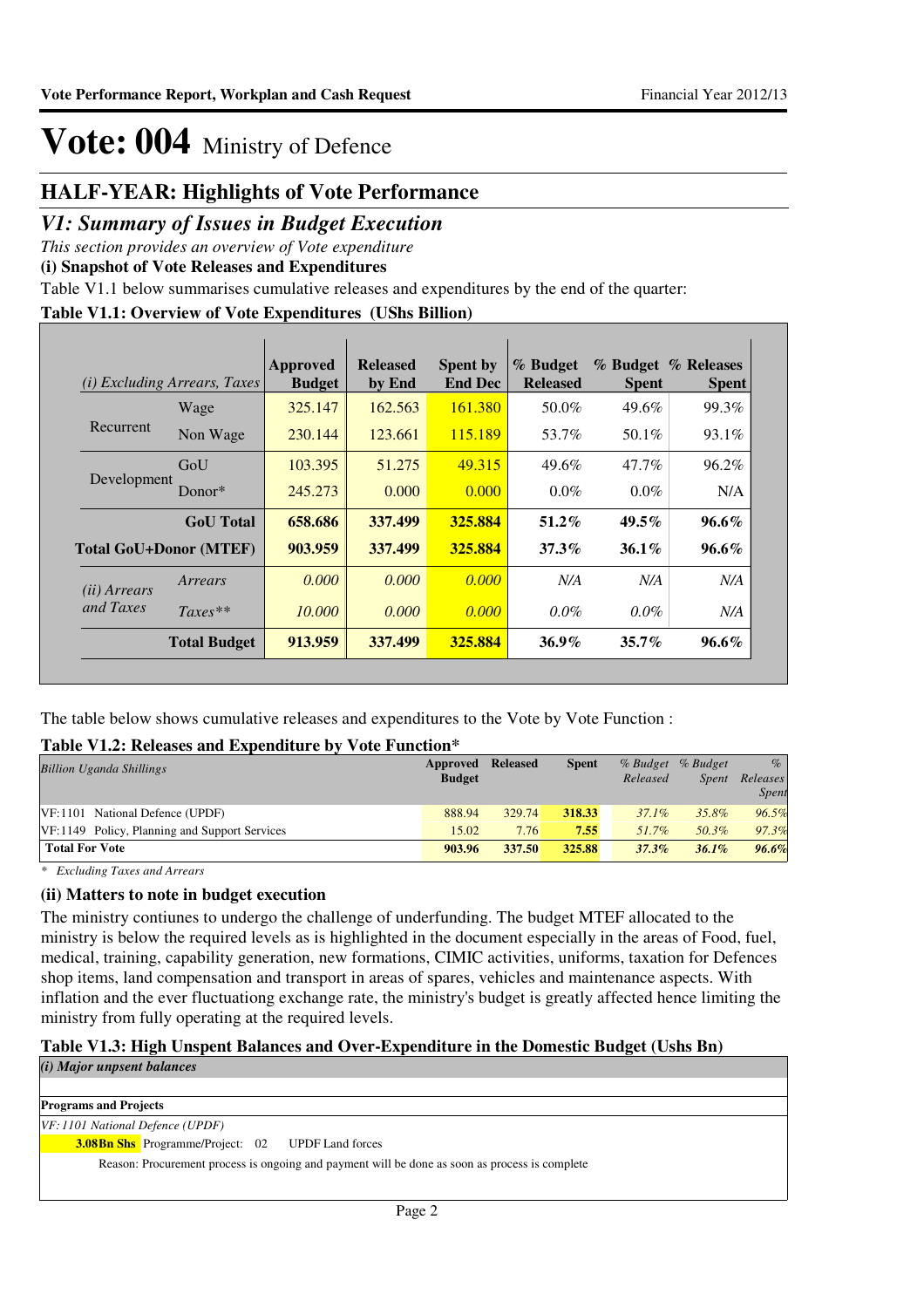٦

# Vote: 004 Ministry of Defence

## **HALF-YEAR: Highlights of Vote Performance**

| VF: 1101 National Defence (UPDF) |                                                             |                                                                                                |
|----------------------------------|-------------------------------------------------------------|------------------------------------------------------------------------------------------------|
|                                  | <b>1.90Bn Shs</b> Programme/Project: 03 UPDF Airforce       |                                                                                                |
|                                  |                                                             | Reason: Procurement process is ongoing and payment will be done as soon as process is complete |
| VF: 1101 National Defence (UPDF) |                                                             |                                                                                                |
|                                  |                                                             | <b>1.19Bn Shs</b> Programme/Project: 0023 Defence Equipment Project                            |
|                                  |                                                             | Reason: Procurement process is ongoing and payment will be done as soon as process is complete |
|                                  | VF: 1149 Policy, Planning and Support Services              |                                                                                                |
|                                  | <b>0.89Bn Shs</b> Programme/Project: 01                     | Headquarters                                                                                   |
|                                  | Reason: Payments still in process                           |                                                                                                |
|                                  | (ii) Expenditures in excess of the original approved budget |                                                                                                |
|                                  |                                                             |                                                                                                |
| * Excluding Taxes and Arrears    |                                                             |                                                                                                |

## *V2: Performance Highlights*

*This section provides highlights of output performance, focusing on key outputs and actions impelemented to improve section performance.*

## **Table V2.1: Key Vote Output Indicators and Expenditures\***

| <b>Approved Budget and</b><br>Vote, Vote Function<br><b>Key Output</b><br><b>Planned outputs</b> |                                                                                                | <b>Cumulative Expenditure</b><br>and Performance |                                                                                                                                                                                                                                                     | <b>Status and Reasons for</b><br>any Variation from Plans |                 |       |
|--------------------------------------------------------------------------------------------------|------------------------------------------------------------------------------------------------|--------------------------------------------------|-----------------------------------------------------------------------------------------------------------------------------------------------------------------------------------------------------------------------------------------------------|-----------------------------------------------------------|-----------------|-------|
| Vote Function: 1101 National Defence (UPDF)                                                      |                                                                                                |                                                  |                                                                                                                                                                                                                                                     |                                                           |                 |       |
| <b>Output: 110102</b>                                                                            | <b>Logistical support</b>                                                                      |                                                  |                                                                                                                                                                                                                                                     |                                                           |                 |       |
| Description of Performance: Logistics procured and                                               | delivered to quality, quantity<br>and time; Aircrafts refurbished,<br>maintained and operated. |                                                  | The ministry procured logistical<br>supplies in terms of;<br>- Food at a cost of 18.6bn<br>- Fuel worth 9.4bn<br>- Electricity worth 3.8bn<br>- Water utilities- 1.6m<br>- Uniforms- 6.7bn<br>- Telecommunication- 1.2bn<br>- Hired transport- 252m |                                                           |                 |       |
| <b>Output Cost:</b>                                                                              | UShs Bn:                                                                                       | 81.727                                           | UShs Bn:                                                                                                                                                                                                                                            | 31.494                                                    | % Budget Spent: | 38.5% |
| <b>Output: 110104</b>                                                                            | <b>Classified UPDF support/ Capability consolidation</b>                                       |                                                  |                                                                                                                                                                                                                                                     |                                                           |                 |       |
| Description of Performance: - Assorted Strategic weapon                                          | systems acquired and<br>Information gathered                                                   |                                                  | - Assorted strategic weapon<br>systems were acquired at a cost<br>of 61.101bn<br>-Intelligence Information was<br>gathered                                                                                                                          |                                                           |                 |       |
| <b>Output Cost:</b>                                                                              | UShs Bn:                                                                                       | 128.489                                          | UShs Bn:                                                                                                                                                                                                                                            | 64.071                                                    | % Budget Spent: | 49.9% |
| <b>Output: 110105</b>                                                                            | <b>Force welfare</b>                                                                           |                                                  |                                                                                                                                                                                                                                                     |                                                           |                 |       |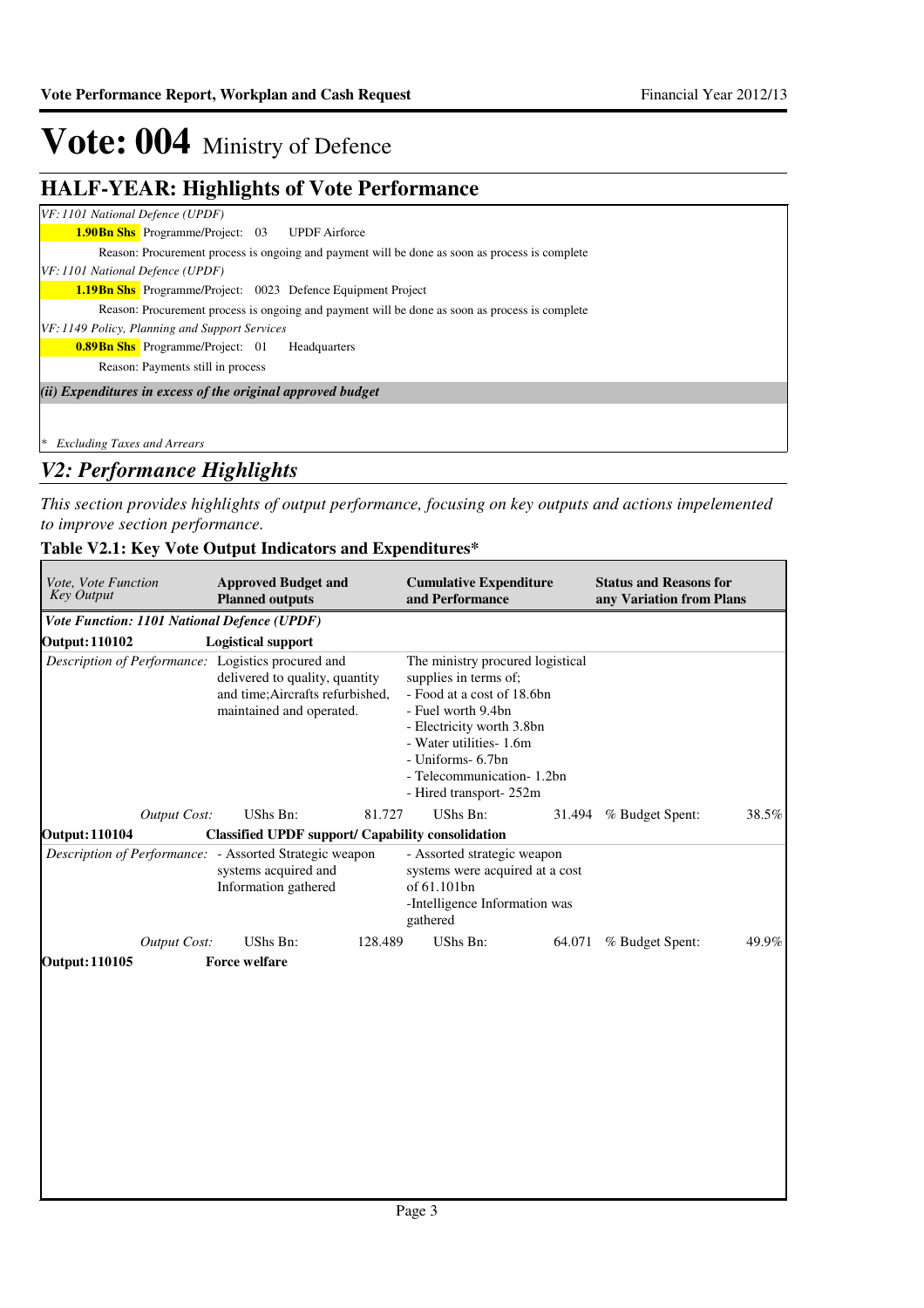## **HALF-YEAR: Highlights of Vote Performance**

| <i>Vote, Vote Function</i><br><b>Key Output</b>                  | <b>Approved Budget and</b><br><b>Planned outputs</b>                                                                                                                                                                                                                                             | <b>Cumulative Expenditure</b><br>and Performance                                                                                                                    |                                                                                                                                                                        | <b>Status and Reasons for</b><br>any Variation from Plans |       |
|------------------------------------------------------------------|--------------------------------------------------------------------------------------------------------------------------------------------------------------------------------------------------------------------------------------------------------------------------------------------------|---------------------------------------------------------------------------------------------------------------------------------------------------------------------|------------------------------------------------------------------------------------------------------------------------------------------------------------------------|-----------------------------------------------------------|-------|
| Description of Performance:                                      | Pay salaries on time; Pay<br>allowances; Provide medicare;<br>Welfare projects (WaSACCO,<br>Defence Forces Shop, UPDF<br>spouses) implemented; Formal<br><b>Education</b> programmes<br>implemented, Pension and<br>gratuity for troops processed,<br>Decent burials provided for the<br>troops. | time<br>- Medical services including<br>adequately<br>- Formal Education was<br>on time<br>- 1st and 2nd quarter airforce<br>annual medical workplan<br>implemented | - 06months salary was paid on<br>drugs from NMS were provided<br>provided as planned in the 2qtrs<br>to the troops children-Airforce<br>personnel were paid allowances |                                                           |       |
| <b>Output Cost:</b>                                              | UShs Bn:                                                                                                                                                                                                                                                                                         | UShs Bn:<br>536.445                                                                                                                                                 | 159.687                                                                                                                                                                | % Budget Spent:                                           | 29.8% |
| <b>Output: 110106</b>                                            | Train to enhance combat readiness                                                                                                                                                                                                                                                                | - 1st qtr and 2nd UPDF local                                                                                                                                        |                                                                                                                                                                        |                                                           |       |
|                                                                  | <i>Description of Performance:</i> UPDF training programme<br>Implemented. The courses are<br>specialised, advanced, basic and<br>leadership courses.Pilots and<br>other technical staff trained in<br>Airforce                                                                                  |                                                                                                                                                                     |                                                                                                                                                                        |                                                           |       |
| <b>Output Cost:</b>                                              | UShs Bn:                                                                                                                                                                                                                                                                                         | UShs Bn:<br>13.676                                                                                                                                                  | 5.212                                                                                                                                                                  | % Budget Spent:                                           | 38.1% |
| <b>Vote Function Cost</b>                                        | <b>UShs Bn:</b>                                                                                                                                                                                                                                                                                  | 888.943 UShs Bn:                                                                                                                                                    |                                                                                                                                                                        | 318.332 % Budget Spent:                                   | 35.8% |
| <b>Vote Function: 1149 Policy, Planning and Support Services</b> |                                                                                                                                                                                                                                                                                                  |                                                                                                                                                                     |                                                                                                                                                                        |                                                           |       |
| <b>Vote Function Cost</b>                                        | <b>UShs Bn:</b>                                                                                                                                                                                                                                                                                  | 15.016 UShs Bn:                                                                                                                                                     |                                                                                                                                                                        | 7.552 % Budget Spent:                                     | 50.3% |
| <b>Cost of Vote Services:</b>                                    | UShs Bn:                                                                                                                                                                                                                                                                                         | 903.959 UShs Bn:                                                                                                                                                    |                                                                                                                                                                        | 325.884 % Budget Spent:                                   | 36.1% |

*\* Excluding Taxes and Arrears*

N/A

### **Table V2.2: Implementing Actions to Improve Vote Performance**

| <b>Planned Actions:</b>                                                                         | <b>Actual Actions:</b>                                                                                                  | <b>Reasons for Variation</b> |
|-------------------------------------------------------------------------------------------------|-------------------------------------------------------------------------------------------------------------------------|------------------------------|
| Vote: 004 Ministry of Defence                                                                   |                                                                                                                         |                              |
| Vote Function: 1101 National Defence (UPDF)                                                     |                                                                                                                         |                              |
| There is need for increment in funding<br>levels of MOD MTEF to avoid<br>supplimentary requests | The Ministry has requested for a<br>supplementary request                                                               | N/A                          |
| Vote Function: 1149 Policy, Planning and Support Services                                       |                                                                                                                         |                              |
| -Strengthen Finance and Procurement<br>functions in the Units                                   | -Strengthened Finance and<br><b>Procurement functions in the Units</b>                                                  | N/A                          |
| Vote: 004 Ministry of Defence                                                                   |                                                                                                                         |                              |
| Vote Function: 1101 National Defence (UPDF)                                                     |                                                                                                                         |                              |
| Secure and title all UPDF Land                                                                  | Securing and titling all UPDF Land is<br>ongoing                                                                        | N/A                          |
| Build more health facilities in UPDF and<br>improve the existing ones                           | <b>UPDF</b> has continued to build more<br>health facilities and improve the<br>existing ones as reflected in the DSIIP | N/A                          |

## *V3: Details of Releases and Expenditure*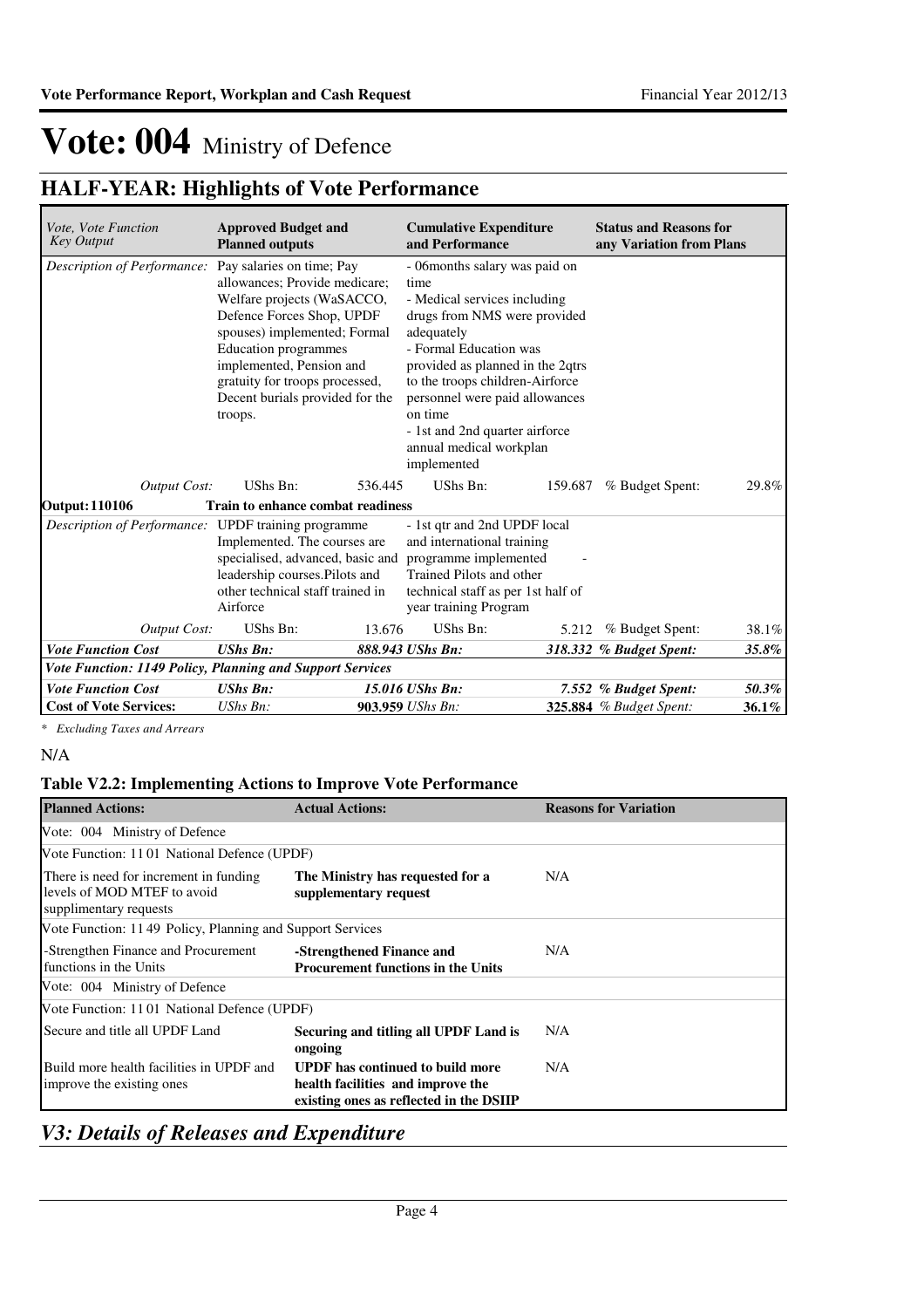## **HALF-YEAR: Highlights of Vote Performance**

*This section provides a comprehensive summary of the outputs delivered by the Vote and further details of Vote expenditures by Vote Function and Expenditure Item.*

### **Table V3.1: GoU Releases and Expenditure by Output\***

| <b>Billion Uganda Shillings</b>                                  | Approved      | <b>Released</b> | <b>Spent</b> | $%$ GoU                   | $%$ GoU                | $%$ GoU                 |
|------------------------------------------------------------------|---------------|-----------------|--------------|---------------------------|------------------------|-------------------------|
|                                                                  | <b>Budget</b> |                 |              | <b>Budget</b><br>Released | <b>Budget</b><br>Spent | Releases<br><i>Spen</i> |
| VF:1101 National Defence (UPDF)                                  | 643.67        | 329.74          | 318.33       | $51.2\%$                  | $49.5\%$               | 96.5%                   |
| Class: Outputs Provided                                          | 540.27        | 278.46          | 269.02       | 51.5%                     | 49.8%                  | 96.6%                   |
| 110102 Logistical support                                        | 81.73         | 38.71           | 31.49        | 47.4%                     | 38.5%                  | 81.4%                   |
| 110103 Other areas (Legal, CISM and Bank Charges)                | 1.40          | 0.57            | 0.57         | 40.8%                     | 40.7%                  | 99.8%                   |
| 110104 Classified UPDF support/ Capability consolidation         | 128.49        | 64.24           | 64.11        | 50.0%                     | 49.9%                  | 99.8%                   |
| 110105 Force welfare                                             | 314.98        | 169.38          | 167.63       | 53.8%                     | 53.2%                  | 99.0%                   |
| 110106 Train to enhance combat readiness                         | 13.68         | 5.56            | 5.21         | 40.7%                     | 38.1%                  | 93.7%                   |
| Class: Capital Purchases                                         | 103.39        | 51.28           | 49.31        | 49.6%                     | 47.7%                  | 96.2%                   |
| 110171 Acquisition of Land by Government                         | 1.12          | 0.28            | 0.16         | $25.0\%$                  | $14.7\%$               | 58.7%                   |
| 110172 Government Buildings and Administrative Infrastructure    | 16.41         | 8.04            | 7.18         | 49.0%                     | 43.7%                  | 89.3%                   |
| 110175 Purchase of Motor Vehicles and Other Transport Equipment  | 5.16          | 2.18            | 1.47         | 42.3%                     | 28.5%                  | 67.5%                   |
| 110177 Purchase of Specialised Machinery & Equipment             | 80.53         | 40.33           | 40.33        | 50.1%                     | 50.1%                  | 100.0%                  |
| 110178 Purchase of Office and Residential Furniture and Fittings | 0.17          | 0.09            | 0.08         | 50.0%                     | 46.8%                  | 93.7%                   |
| 110179 Acquisition of Other Capital Assets                       | 0.00          | 0.36            | 0.09         | N/A                       | N/A                    | 24.9%                   |
| VF:1149 Policy, Planning and Support Services                    | 15.02         | 7.76            | 7.55         | 51.7%                     | 50.3%                  | 97.3%                   |
| Class: Outputs Provided                                          | 15.02         | 7.76            | 7.55         | 51.7%                     | 50.3%                  | 97.3%                   |
| 114901 Policy, consultation, planning and monitoring services    | 0.78          | 0.29            | 0.28         | 37.1%                     | $36.2\%$               | 97.7%                   |
| 114902 Ministry Support Services (Finance and Administration)    | 14.23         | 7.47            | 7.27         | 52.5%                     | $51.1\%$               | 97.3%                   |
| <b>Total For Vote</b>                                            | 658.69        | 337.50          | 325.88       | $51.2\%$                  | $49.5\%$               | 96.6%                   |

*\* Excluding Taxes and Arrears*

### **Table V3.2: 2012/13 GoU Expenditure by Item**

|              | <b>Billion Uganda Shillings</b>                        | <b>Approved</b><br><b>Budget</b> | <b>Releases</b> | <b>Expend-</b><br>iture | % Budged<br><b>Released</b> | % Budget<br><b>Spent</b> | %Releases<br><b>Spent</b> |
|--------------|--------------------------------------------------------|----------------------------------|-----------------|-------------------------|-----------------------------|--------------------------|---------------------------|
|              | <b>Output Class: Outputs Provided</b>                  | 555.29                           | 286.22          | 276.57                  | 51.5%                       | 49.8%                    | 96.6%                     |
|              | 211101 General Staff Salaries                          | 325.15                           | 162.56          | 161.38                  | 50.0%                       | 49.6%                    | 99.3%                     |
|              | 211103 Allowances                                      | 6.33                             | 3.21            | 3.21                    | 50.8%                       | 50.7%                    | 99.8%                     |
|              | 213001 Medical Expenses (To Employees)                 | 0.61                             | 0.70            | 0.71                    | 114.8%                      | 116.4%                   | 101.4%                    |
|              | 213002 Incapacity, death benefits and funeral expenses | 0.06                             | 0.03            | 0.03                    | 50.0%                       | 44.5%                    | 89.0%                     |
|              | 221001 Advertising and Public Relations                | 0.09                             | 0.05            | 0.04                    | 50.0%                       | 46.8%                    | 93.6%                     |
|              | 221003 Staff Training                                  | 8.45                             | 4.31            | 4.21                    | 51.0%                       | 49.8%                    | 97.7%                     |
|              | 221006 Commissions and Related Charges                 | 1.06                             | 0.53            | 0.53                    | 50.0%                       | 49.6%                    | 99.3%                     |
|              | 221008 Computer Supplies and IT Services               | 0.12                             | 0.06            | 0.06                    | 50.0%                       | 49.8%                    | 99.5%                     |
|              | 221009 Welfare and Entertainment                       | 19.26                            | 13.93           | 12.73                   | 72.3%                       | 66.1%                    | 91.4%                     |
|              | 221011 Printing, Stationery, Photocopying and Binding  | 14.31                            | 7.16            | 6.85                    | 50.0%                       | 47.9%                    | 95.8%                     |
|              | 221012 Small Office Equipment                          | 0.22                             | 0.11            | 0.11                    | 50.0%                       | 48.0%                    | 96.1%                     |
|              | 221016 IFMS Recurrent Costs                            | 0.02                             | 0.01            | 0.01                    | 50.0%                       | 50.0%                    | 100.0%                    |
|              | 221017 Subscriptions                                   | 0.01                             | 0.01            | 0.01                    | 50.0%                       | 47.1%                    | 94.1%                     |
|              | 222001 Telecommunications                              | 2.66                             | 1.33            | 1.25                    | 50.0%                       | 47.1%                    | 94.1%                     |
|              | 223001 Property Expenses                               | 0.03                             | 0.02            | 0.02                    | 50.0%                       | 47.6%                    | 95.2%                     |
| 223002 Rates |                                                        | 0.49                             | 0.25            | 0.24                    | 50.0%                       | 48.8%                    | 97.6%                     |
|              | 223005 Electricity                                     | 7.47                             | 5.60            | 3.82                    | 75.0%                       | 51.1%                    | 68.1%                     |
| 223006 Water |                                                        | 3.68                             | 1.84            | 1.64                    | 50.0%                       | 44.6%                    | 89.3%                     |
|              | 223007 Other Utilities- (fuel, gas, f                  | 0.08                             | 0.04            | 0.04                    | 50.0%                       | 50.0%                    | 100.0%                    |
|              | 224001 Medical and Agricultural supplies               | 2.19                             | 0.56            | 0.50                    | 25.6%                       | 22.7%                    | 88.9%                     |
|              | 224003 Classified Expenditure                          | 122.20                           | 61.10           | 61.10                   | 50.0%                       | 50.0%                    | 100.0%                    |
|              | 225001 Consultancy Services- Short-term                | 5.09                             | 2.55            | 2.52                    | 50.0%                       | 49.5%                    | 98.9%                     |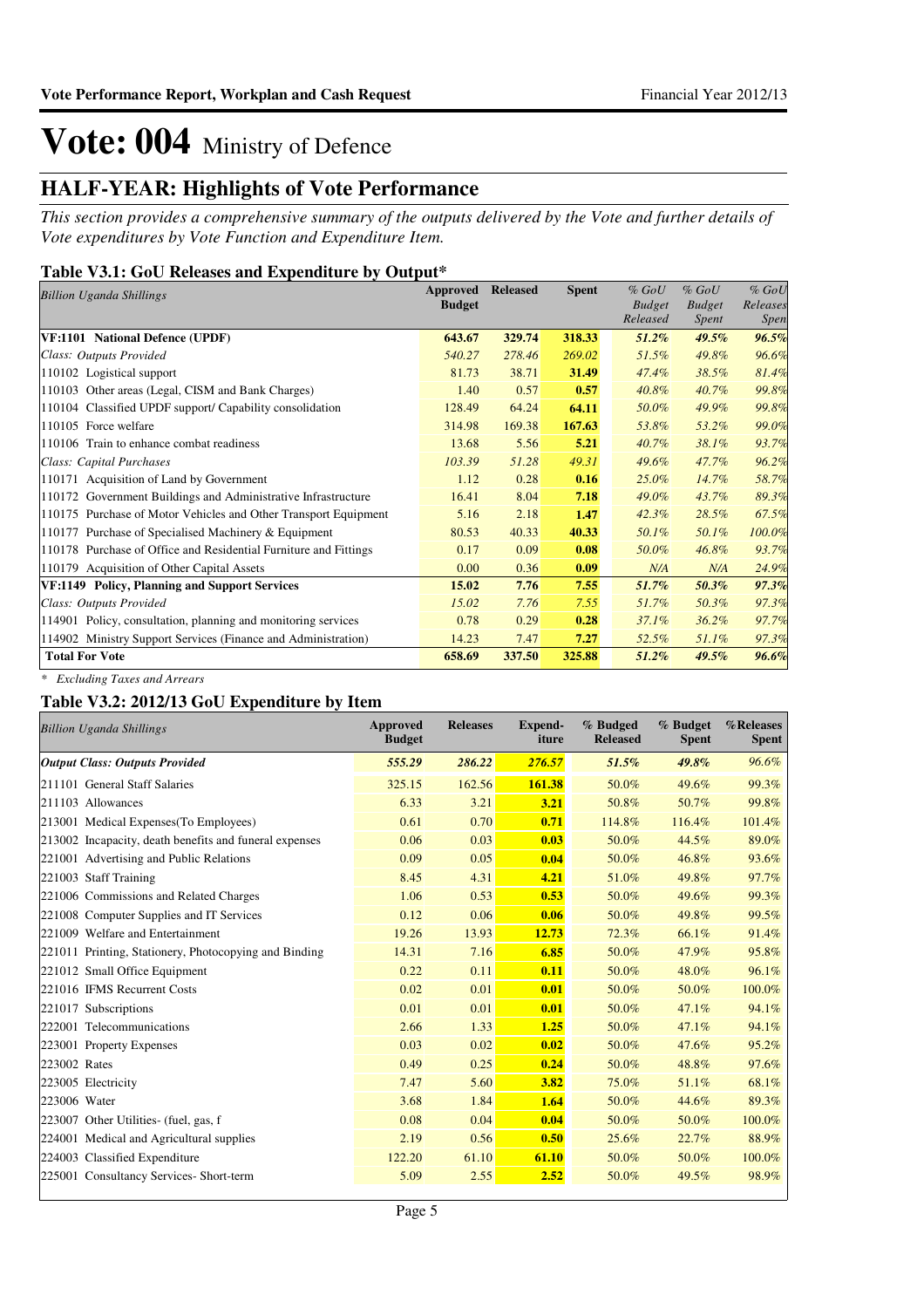## **HALF-YEAR: Highlights of Vote Performance**

| <b>Billion Uganda Shillings</b>                      | Approved<br><b>Budget</b> | <b>Releases</b> | Expend-<br>iture | % Budged<br><b>Released</b> | % Budget<br><b>Spent</b> | %Releases<br><b>Spent</b> |
|------------------------------------------------------|---------------------------|-----------------|------------------|-----------------------------|--------------------------|---------------------------|
| 227001 Travel Inland                                 | 6.19                      | 3.10            | 3.05             | 50.0%                       | 49.3%                    | 98.5%                     |
| 227002 Travel Abroad                                 | 3.33                      | 1.87            | 1.79             | 56.0%                       | 53.6%                    | 95.8%                     |
| 227003 Carriage, Haulage, Freight and Transport Hire | 1.13                      | 0.67            | 0.52             | 58.8%                       | 45.9%                    | 77.9%                     |
| 227004 Fuel, Lubricants and Oils                     | 10.98                     | 7.52            | 5.76             | 68.5%                       | 52.5%                    | 76.6%                     |
| 228001 Maintenance - Civil                           | 0.49                      | 0.25            | 0.25             | 50.0%                       | 49.8%                    | 99.7%                     |
| 228002 Maintenance - Vehicles                        | 13.16                     | 6.58            | 3.92             | 50.0%                       | 29.8%                    | 59.5%                     |
| 282104 Compensation to 3rd Parties                   | 0.40                      | 0.30            | 0.30             | 75.0%                       | 74.9%                    | 99.9%                     |
| <b>Output Class: Capital Purchases</b>               | 113.39                    | 51.28           | 49.31            | $45.2\%$                    | $43.5\%$                 | $96.2\%$                  |
| 231002 Residential Buildings                         | 16.41                     | 8.04            | 7.18             | 49.0%                       | 43.7%                    | 89.3%                     |
| 231004 Transport Equipment                           | 5.16                      | 2.18            | 1.47             | 42.3%                       | 28.5%                    | 67.5%                     |
| 231005 Machinery and Equipment                       | 80.53                     | 40.33           | 40.33            | 50.1%                       | 50.1%                    | 100.0%                    |
| 231006 Furniture and Fixtures                        | 0.17                      | 0.09            | 0.08             | 50.0%                       | 46.8%                    | 93.7%                     |
| 311101 Land                                          | 1.12                      | 0.64            | 0.25             | 57.1%                       | 22.7%                    | 39.7%                     |
| $312206$ Gross Tax                                   | 10.00                     | 0.00            | 0.00             | $0.0\%$                     | $0.0\%$                  | N/A                       |
| <b>Grand Total:</b>                                  | 668.69                    | 337.50          | 325.88           | 50.5%                       | 48.7%                    | $96.6\%$                  |
| <b>Total Excluding Taxes and Arrears:</b>            | 658.69                    | 337.50          | 325.88           | 51.2%                       | $49.5\%$                 | $96.6\%$                  |

### **Table V3.3: GoU Releases and Expenditure by Project and Programme\***

|      | <b>Billion Uganda Shillings</b>                | Approved      | <b>Released</b> | <b>Spent</b> | $%$ GoU       | $%$ GoU       | $%$ GoU  |
|------|------------------------------------------------|---------------|-----------------|--------------|---------------|---------------|----------|
|      |                                                | <b>Budget</b> |                 |              | <b>Budget</b> | <b>Budget</b> | Releases |
|      |                                                |               |                 |              | Released      | <i>Spent</i>  | Spent    |
|      | VF:1101 National Defence (UPDF)                | 643.67        | 329.74          | 318.33       | $51.2\%$      | $49.5\%$      | 96.5%    |
|      | <b>Recurrent Programmes</b>                    |               |                 |              |               |               |          |
| 02   | <b>UPDF</b> Land forces                        | 524.21        | 271.64          | 265.29       | 51.8%         | 50.6%         | 97.7%    |
| 03   | <b>UPDF</b> Airforce                           | 16.07         | 6.82            | 3.72         | $42.4\%$      | $23.2\%$      | 54.6%    |
|      | Development Projects                           |               |                 |              |               |               |          |
| 0023 | Defence Equipment Project                      | 103.39        | 51.28           | 49.31        | 49.6%         | 47.7%         | 96.2%    |
| 1178 | UPDF Peace Keeping Mission in Somalia (AMISOM) | 0.00          | 0.00            | 0.00         | N/A           | N/A           | N/A      |
|      | VF:1149 Policy, Planning and Support Services  | 15.02         | 7.76            | 7.55         | 51.7%         | 50.3%         | 97.3%    |
|      | <b>Recurrent Programmes</b>                    |               |                 |              |               |               |          |
| 01   | Headquarters                                   | 14.86         | 7.68            | 7.48         | 51.7%         | 50.3%         | 97.3%    |
| 04   | <b>Internal Audit Department</b>               | 0.16          | 0.08            | 0.08         | 50.0%         | $49.0\%$      | 98.0%    |
|      | <b>Total For Vote</b>                          | 658.69        | 337.50          | 325.88       | $51.2\%$      | $49.5\%$      | 96.6%    |

*\* Excluding Taxes and Arrears*

### **Table V3.4: Donor Releases and Expenditure by Project and Programme\***

| <b>Billion Uganda Shillings</b>                        | Approved      | <b>Released</b> | <b>Spent</b> | $%$ GoU       | $%$ GoU       | $%$ GoU      |
|--------------------------------------------------------|---------------|-----------------|--------------|---------------|---------------|--------------|
|                                                        | <b>Budget</b> |                 |              | <b>Budget</b> | <b>Budget</b> | Releases     |
|                                                        |               |                 |              | Released      | <i>Spent</i>  | <i>Spent</i> |
| VF:1101 National Defence (UPDF)                        | 245.27        | 0.00            | 0.00         | $0.0\%$       | $0.0\%$       | N/A          |
| Development Projects                                   |               |                 |              |               |               |              |
| UPDF Peace Keeping Mission in Somalia (AMISOM)<br>1178 | 245.27        | 0.00            | 0.00         | $0.0\%$       | $0.0\%$       | N/A          |
| <b>Total For Vote</b>                                  | 245.27        | 0.00            | 0.00         | $0.0\%$       | $0.0\%$       | N/A          |
|                                                        |               |                 |              |               |               |              |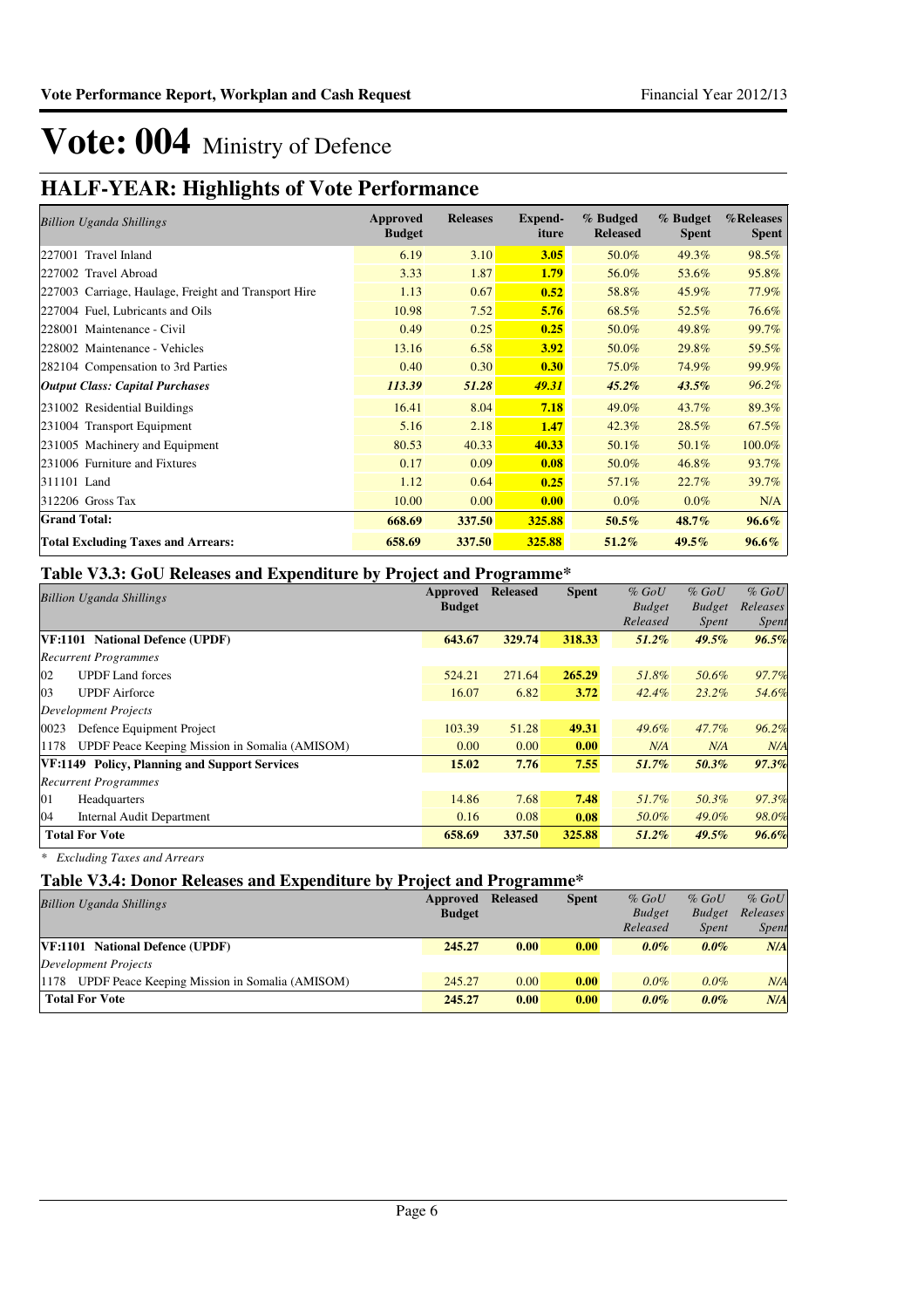## **QUARTER 2: Cumulative Outputs and Expenditure by End of Quarter**

| <b>Annual Planned Outputs and Cumulative Outputs Achieved by End of</b> | Cumulative Expenditures made by the End of the Quarter to |
|-------------------------------------------------------------------------|-----------------------------------------------------------|
| <b>Ouarter</b> (Quantity and Location)                                  | <b>Deliver Cumulative Outputs</b><br>UShs Thousand        |
| ___                                                                     |                                                           |

#### **Vote Function: 1101 National Defence (UPDF)**

*Recurrent Programmes*

### *Programme 02 UPDF Land forces*

*Outputs Provided*

#### **11 0102 Logistical support Output:**

|                                                 | <b>Spent</b> |
|-------------------------------------------------|--------------|
| 221011 Printing, Stationery, Photocopying and   | 6,746,291    |
| Binding                                         |              |
| 221012 Small Office Equipment                   | 4,830        |
| 222001 Telecommunications                       | 1,236,580    |
| 223005 Electricity                              | 3,815,245    |
| 223006 Water                                    | 1,642,485    |
| 223007 Other Utilities- (fuel, gas, f           | 40,294       |
| 225001 Consultancy Services- Short-term         | 278,663      |
| 227001 Travel Inland                            | 1,978,334    |
| 227002 Travel Abroad                            | 15,914       |
| 227003 Carriage, Haulage, Freight and Transport | 260,285      |
| Hire                                            |              |
| 227004 Fuel, Lubricants and Oils                | 5,064,365    |
| 228001 Maintenance - Civil                      | 246,360      |
| 228002 Maintenance - Vehicles                   | 2,173,163    |
|                                                 | <b>Item</b>  |

- **Electricity worth 3.8bn**
- **Water utilities- 1.6m**
- **Uniforms- 6.7bn**
- **Telecommunication- 1.2bn**
- **Hired transport- 252m**

#### *Reasons for Variation in performance*

Over expenditure in food, fuel and electricity is due to underfunding in tjose particular arrears

| 29,333,646 | <b>Total</b>              |
|------------|---------------------------|
| 1,296,440  | <b>Wage Recurrent</b>     |
| 28,037,206 | <b>Non Wage Recurrent</b> |
| $\theta$   | <b>NTR</b>                |
|            |                           |

**11 0103 Other areas (Legal, CISM and Bank Charges) Output:**

|                                                       | <b>Item</b>                            | <b>Spent</b> |
|-------------------------------------------------------|----------------------------------------|--------------|
| <b>Annual Planned Outputs:</b>                        | 221006 Commissions and Related Charges | 436,918      |
| Legal services provided and CISM contribution paid.   | 221017 Subscriptions                   | 5.000        |
| Cumulatie Outputs Achieved by the end of the Quarter: |                                        |              |
| Legal services worth 436m/= were provided.            |                                        |              |
| <b>Reasons for Variation in performance</b>           |                                        |              |
| N/A                                                   |                                        |              |
|                                                       | <b>Total</b>                           | 570,918      |
|                                                       | <b>Wage Recurrent</b>                  | 129,000      |
|                                                       | <b>Non Wage Recurrent</b>              | 441,918      |
|                                                       | <b>NTR</b>                             | $\theta$     |

#### **Output: 11 0104 Classified UPDF support/ Capability consolidation**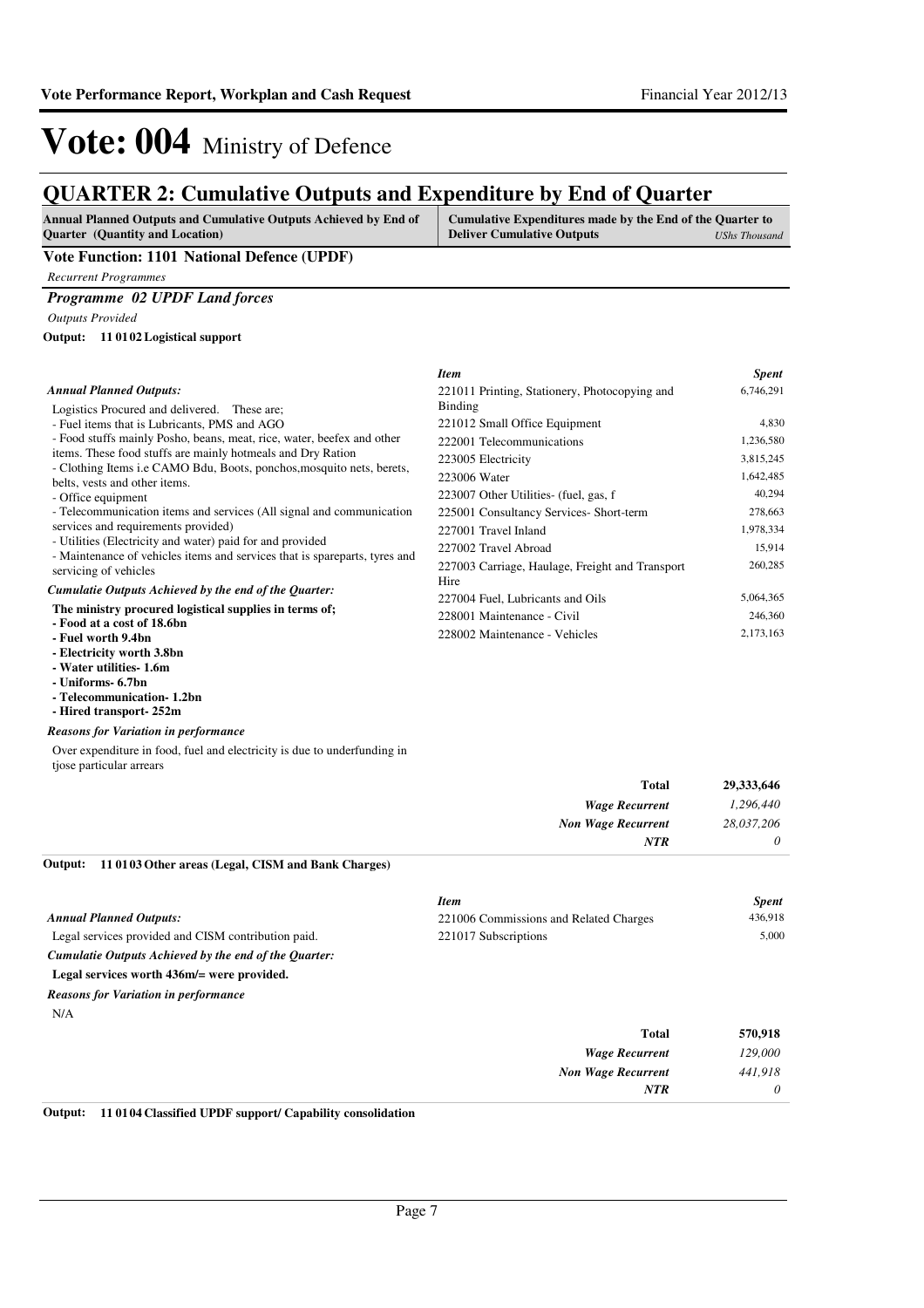## **QUARTER 2: Cumulative Outputs and Expenditure by End of Quarter**

| Annual Planned Outputs and Cumulative Outputs Achieved by End of<br>Quarter (Quantity and Location)                                  | Cumulative Expenditures made by the End of the Quarter to<br><b>Deliver Cumulative Outputs</b> | UShs Thousand             |
|--------------------------------------------------------------------------------------------------------------------------------------|------------------------------------------------------------------------------------------------|---------------------------|
| Vote Function: 1101 National Defence (UPDF)                                                                                          |                                                                                                |                           |
| <b>Recurrent Programmes</b>                                                                                                          |                                                                                                |                           |
| Programme 02 UPDF Land forces                                                                                                        |                                                                                                |                           |
| <b>Annual Planned Outputs:</b>                                                                                                       | <b>Item</b><br>211103 Allowances                                                               | <b>Spent</b><br>2,969,412 |
| Assorted Strategic weapons systems acquired and information gathered                                                                 | 224003 Classified Expenditure                                                                  | 61, 101, 193              |
| Cumulatie Outputs Achieved by the end of the Quarter:                                                                                |                                                                                                |                           |
| - Assorted strategic weapon systems were acquired at a cost of<br>61.101bn<br>- Information was gathered                             |                                                                                                |                           |
|                                                                                                                                      |                                                                                                |                           |
| <b>Reasons for Variation in performance</b><br>N/A                                                                                   |                                                                                                |                           |
|                                                                                                                                      | <b>Total</b>                                                                                   | 64,070,605                |
|                                                                                                                                      | <b>Wage Recurrent</b>                                                                          | 0                         |
|                                                                                                                                      | <b>Non Wage Recurrent</b>                                                                      | 64,070,605                |
|                                                                                                                                      | <b>NTR</b>                                                                                     | 0                         |
| Output:<br>110105 Force welfare                                                                                                      |                                                                                                |                           |
|                                                                                                                                      | <b>Item</b>                                                                                    | <b>Spent</b>              |
| <b>Annual Planned Outputs:</b>                                                                                                       | 211101 General Staff Salaries                                                                  | 157,746,973               |
| -Salaries paid by 28th of every month                                                                                                | 213001 Medical Expenses (To Employees)                                                         | 687,711                   |
| - Allowances paid                                                                                                                    | 221009 Welfare and Entertainment                                                               | 7,849,960                 |
| - Medicare interms of drugs, sundries, hospital acomodation items and<br>treatment abroad provided to the troops and their families. |                                                                                                |                           |
| - Welfare projects (WASACCO, Defence Forces shop, UPDF Spouses)                                                                      |                                                                                                |                           |
| enhanced                                                                                                                             |                                                                                                |                           |
| - Formal Education provided<br>- Pension and gratuity for troops processed                                                           |                                                                                                |                           |
| - Sports and culture promoted                                                                                                        |                                                                                                |                           |
| - Decent burials provided for the troops                                                                                             |                                                                                                |                           |
| Cumulatie Outputs Achieved by the end of the Quarter:                                                                                |                                                                                                |                           |
| - 06months salary was paid on time<br>- Medical services including drugs from NMS were provided                                      |                                                                                                |                           |
| adequately<br>- Formal Education was provided as planned in the 2qtrs to the<br>troops children                                      |                                                                                                |                           |
| <b>Reasons for Variation in performance</b>                                                                                          |                                                                                                |                           |
| N/A                                                                                                                                  |                                                                                                |                           |
|                                                                                                                                      | Total                                                                                          | 166,758,158               |
|                                                                                                                                      | <b>Wage Recurrent</b>                                                                          | 157,746,973               |
|                                                                                                                                      | <b>Non Wage Recurrent</b>                                                                      | 9,011,185                 |
|                                                                                                                                      | NTR                                                                                            | 0                         |
| Output:<br>11 01 06 Train to enhance combat readiness                                                                                |                                                                                                |                           |
|                                                                                                                                      | <b>Item</b>                                                                                    | <b>Spent</b>              |
| <b>Annual Planned Outputs:</b>                                                                                                       | 221003 Staff Training                                                                          | 3,527,773                 |
| UPDF local and international training programme implemented                                                                          |                                                                                                |                           |
| Cumulatie Outputs Achieved by the end of the Quarter:                                                                                |                                                                                                |                           |
| 1st and 2nd qtr UPDF local and international training programme<br>implemented                                                       |                                                                                                |                           |
| <b>Reasons for Variation in performance</b>                                                                                          |                                                                                                |                           |
| N/A                                                                                                                                  |                                                                                                |                           |
|                                                                                                                                      | <b>Total</b>                                                                                   | 4,559,714                 |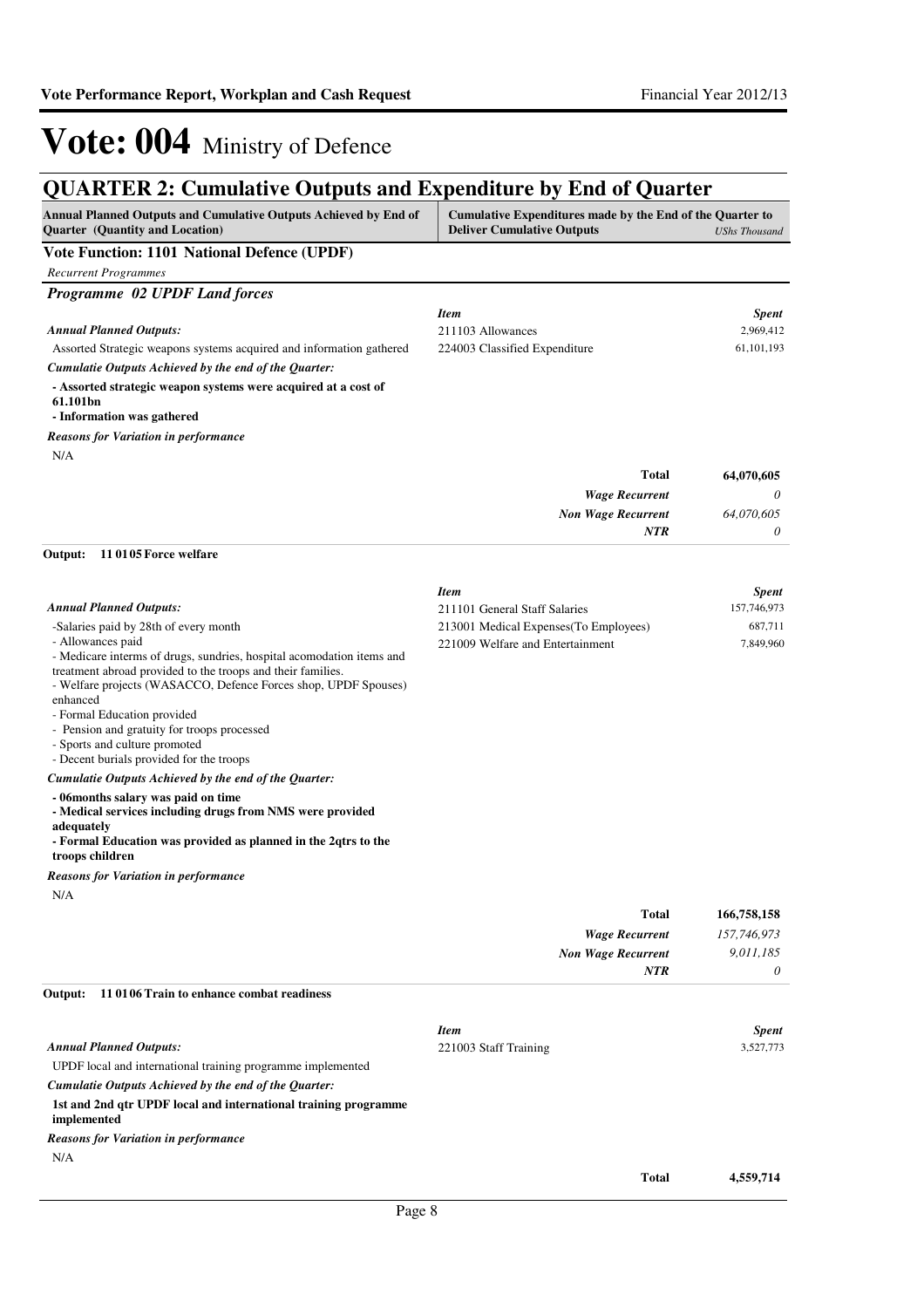## **QUARTER 2: Cumulative Outputs and Expenditure by End of Quarter**

| <b>Annual Planned Outputs and Cumulative Outputs Achieved by End of</b><br><b>Ouarter</b> (Quantity and Location) | Cumulative Expenditures made by the End of the Quarter to<br><b>Deliver Cumulative Outputs</b><br><b>UShs Thousand</b> |
|-------------------------------------------------------------------------------------------------------------------|------------------------------------------------------------------------------------------------------------------------|
| Vote Function: 1101 National Defence (UPDF)                                                                       |                                                                                                                        |
| <b>Recurrent Programmes</b>                                                                                       |                                                                                                                        |
| <b>Programme 02 UPDF Land forces</b>                                                                              |                                                                                                                        |

| -- | . . | <b>Wage Recurrent</b>     | 1,031,941 |
|----|-----|---------------------------|-----------|
|    |     | <b>Non Wage Recurrent</b> | 3,527,773 |
|    |     | NTR                       |           |

### *Programme 03 UPDF Airforce*

#### *Outputs Provided*

**11 0102 Logistical support Output:**

|                                                                                      | <b>Item</b>                      | <b>Spent</b> |
|--------------------------------------------------------------------------------------|----------------------------------|--------------|
| <b>Annual Planned Outputs:</b>                                                       | 227001 Travel Inland             | 169,798      |
| Aircrafts refurbished, maintained and operated                                       | 227002 Travel Abroad             | 79.976       |
| Cumulatie Outputs Achieved by the end of the Ouarter:                                | 227004 Fuel, Lubricants and Oils | 350,656      |
| -Aircrafts were refurbished, maintained and operated<br>- Utilised fuel worth 13.8bn | 228002 Maintenance - Vehicles    | 1,444,145    |

N/A *Reasons for Variation in performance*

| Total                     | 2,160,506 |
|---------------------------|-----------|
| <b>Wage Recurrent</b>     | 29,919    |
| <b>Non Wage Recurrent</b> | 2,130,587 |
| <b>NTR</b>                | $\theta$  |

#### **11 0105 Force welfare Output:**

|                                                           | <b>Item</b>                                   | <b>Spent</b> |
|-----------------------------------------------------------|-----------------------------------------------|--------------|
| <b>Annual Planned Outputs:</b>                            | 213002 Incapacity, death benefits and funeral | 25.316       |
| - Airforce personnel paid allowances on time              | expenses                                      |              |
| - Annual medical workplan implemented                     | 221009 Welfare and Entertainment              | 90.950       |
| Cumulatie Outputs Achieved by the end of the Quarter:     | 221011 Printing, Stationery, Photocopying and | 2.920        |
| - Airforce personnel were paid allowances on time         | Binding                                       |              |
| - 1st and 2nd quarter annual medical workplan implemented | 224001 Medical and Agricultural supplies      | 24.599       |
|                                                           |                                               |              |

N/A *Reasons for Variation in performance*

| <b>Total</b>              | 872,891  |
|---------------------------|----------|
| <b>Wage Recurrent</b>     | 691,186  |
| <b>Non Wage Recurrent</b> | 181,705  |
| NTR                       | $\theta$ |

#### **11 0106 Train to enhance combat readiness Output:**

|                                                                                     | <b>Item</b>               | <b>Spent</b> |
|-------------------------------------------------------------------------------------|---------------------------|--------------|
| <b>Annual Planned Outputs:</b>                                                      | 221003 Staff Training     | 614,759      |
| 213 pilots, technicians & staff trained in practical and theory                     |                           |              |
| Cumulatie Outputs Achieved by the end of the Quarter:                               |                           |              |
| Trained Pilots and other technical staff as per 1st and 2nd qtr<br>training Program |                           |              |
| <b>Reasons for Variation in performance</b>                                         |                           |              |
| n/a                                                                                 |                           |              |
|                                                                                     | <b>Total</b>              | 652,282      |
|                                                                                     | <b>Wage Recurrent</b>     | 37,524       |
|                                                                                     | <b>Non Wage Recurrent</b> | 614.759      |
|                                                                                     | <b>NTR</b>                | 0            |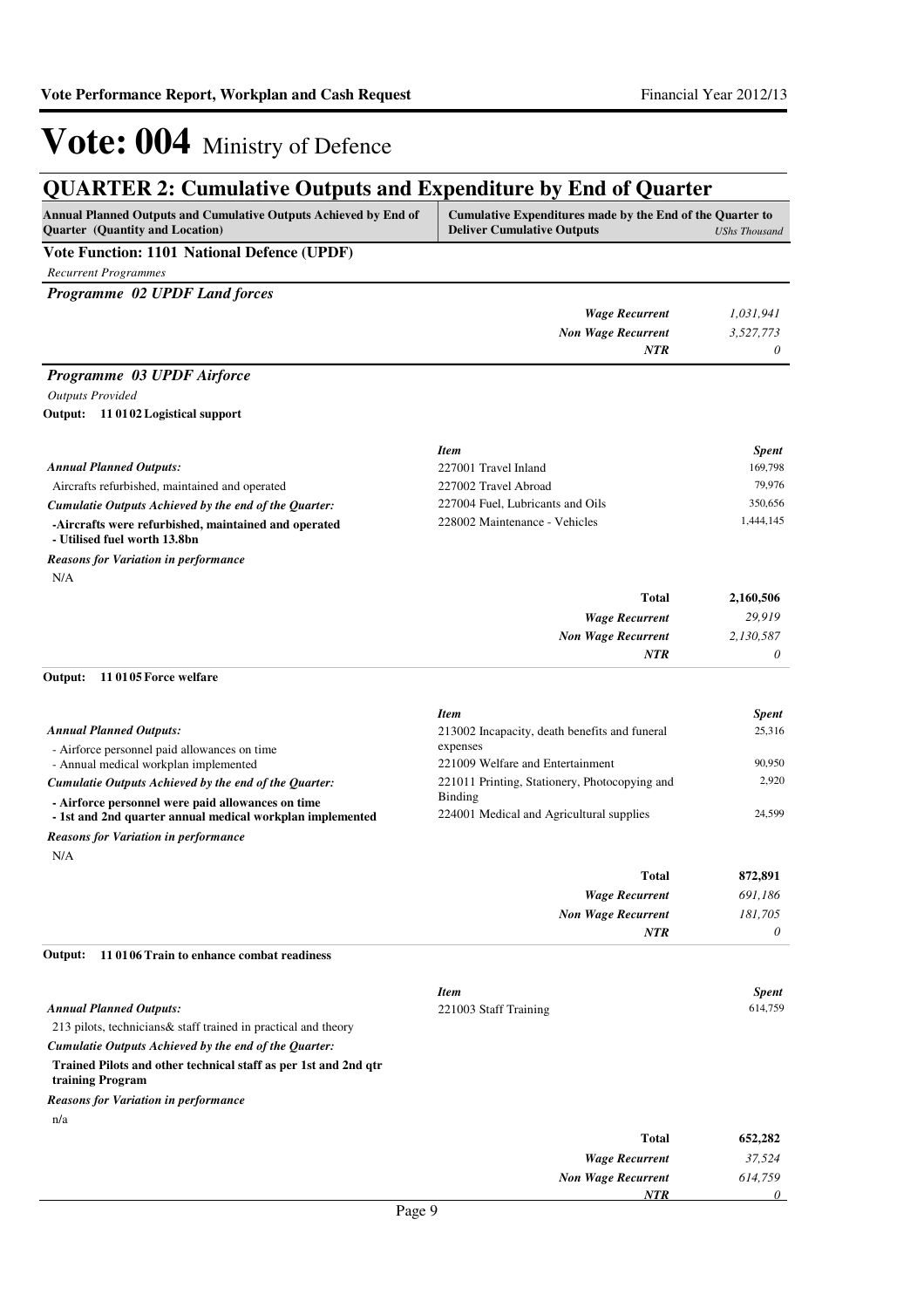| <b>QUARTER 2: Cumulative Outputs and Expenditure by End of Quarter</b>                              |                                                                                                |                           |
|-----------------------------------------------------------------------------------------------------|------------------------------------------------------------------------------------------------|---------------------------|
| Annual Planned Outputs and Cumulative Outputs Achieved by End of<br>Quarter (Quantity and Location) | Cumulative Expenditures made by the End of the Quarter to<br><b>Deliver Cumulative Outputs</b> | <b>UShs Thousand</b>      |
| Vote Function: 1101 National Defence (UPDF)                                                         |                                                                                                |                           |
| <b>Recurrent Programmes</b>                                                                         |                                                                                                |                           |
| Programme 03 UPDF Airforce                                                                          |                                                                                                |                           |
| <b>Development Projects</b>                                                                         |                                                                                                |                           |
| Project 0023 Defence Equipment Project                                                              |                                                                                                |                           |
| <b>Capital Purchases</b>                                                                            |                                                                                                |                           |
| Output: 11 0171 Acquisition of Land by Government                                                   |                                                                                                |                           |
| <b>Annual Planned Outputs:</b>                                                                      |                                                                                                |                           |
| Land acquired, titled and secured                                                                   |                                                                                                |                           |
| Cumulatie Outputs Achieved by the end of the Quarter:                                               |                                                                                                |                           |
| Continued surveying and titling of Ministry's land at cost of 839m/=                                |                                                                                                |                           |
| <b>Reasons for Variation in performance</b>                                                         |                                                                                                |                           |
| N/A                                                                                                 |                                                                                                |                           |
|                                                                                                     | <b>Total</b>                                                                                   | 164,381                   |
|                                                                                                     | <b>GoU</b> Development                                                                         | 164,381                   |
|                                                                                                     | <b>Donor Development</b>                                                                       | 0                         |
|                                                                                                     | <b>NTR</b>                                                                                     | $\theta$                  |
| 110172 Government Buildings and Administrative Infrastructure<br>Output:                            |                                                                                                |                           |
|                                                                                                     |                                                                                                |                           |
| <b>Annual Planned Outputs:</b>                                                                      | <b>Item</b><br>231002 Residential Buildings                                                    | <b>Spent</b><br>7,179,011 |
| Construction, Rehabilitation and maintainance of bldgs                                              |                                                                                                |                           |
| Cumulatie Outputs Achieved by the end of the Quarter:                                               |                                                                                                |                           |
| <b>Continued implementing DSIIP</b>                                                                 |                                                                                                |                           |
| <b>Reasons for Variation in performance</b>                                                         |                                                                                                |                           |
| N/A                                                                                                 |                                                                                                |                           |
|                                                                                                     | <b>Total</b>                                                                                   | 7,179,011                 |
|                                                                                                     | <b>GoU</b> Development                                                                         | 7,179,011                 |
|                                                                                                     | <b>Donor Development</b>                                                                       | 0                         |
|                                                                                                     | <b>NTR</b>                                                                                     | $\theta$                  |
| Output: 11 0175 Purchase of Motor Vehicles and Other Transport Equipment                            |                                                                                                |                           |
|                                                                                                     | <b>Item</b>                                                                                    | <b>Spent</b>              |
| <b>Annual Planned Outputs:</b>                                                                      | 231004 Transport Equipment                                                                     | 1,471,656                 |
| Vehicles procured and Hire-purchase scheme serviced                                                 |                                                                                                |                           |
| Cumulatie Outputs Achieved by the end of the Quarter:                                               |                                                                                                |                           |
| Settled outstanding obligations, procured car tools and Equipment.                                  |                                                                                                |                           |
| <b>Reasons for Variation in performance</b>                                                         |                                                                                                |                           |
| N/A                                                                                                 |                                                                                                |                           |
|                                                                                                     | <b>Total</b>                                                                                   | 1,471,656                 |
|                                                                                                     | <b>GoU</b> Development                                                                         | 1,471,656                 |
|                                                                                                     | <b>Donor Development</b><br>NTR                                                                | 0<br>0                    |
|                                                                                                     |                                                                                                |                           |

**Output: 11 0177 Purchase of Specialised Machinery & Equipment**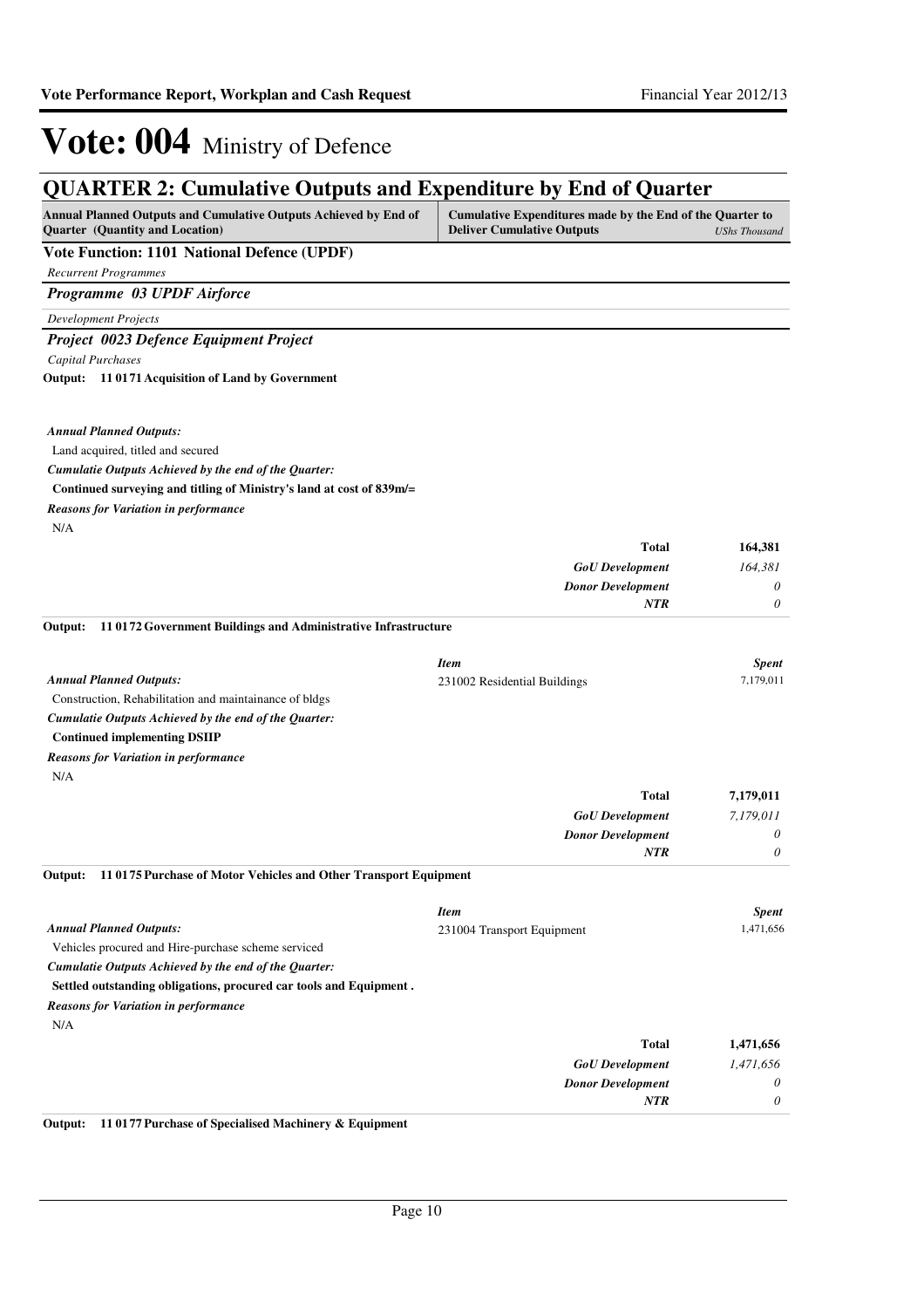## **QUARTER 2: Cumulative Outputs and Expenditure by End of Quarter**

| QUANTEN 2. Cumulative Outputs and Expenditure by Eine of Quarter<br>Annual Planned Outputs and Cumulative Outputs Achieved by End of<br>Quarter (Quantity and Location) | Cumulative Expenditures made by the End of the Quarter to<br><b>Deliver Cumulative Outputs</b> | <b>UShs Thousand</b> |
|-------------------------------------------------------------------------------------------------------------------------------------------------------------------------|------------------------------------------------------------------------------------------------|----------------------|
| Vote Function: 1101 National Defence (UPDF)                                                                                                                             |                                                                                                |                      |
| <b>Development Projects</b>                                                                                                                                             |                                                                                                |                      |
| Project 0023 Defence Equipment Project                                                                                                                                  |                                                                                                |                      |
|                                                                                                                                                                         | <b>Item</b>                                                                                    | <b>Spent</b>         |
| <b>Annual Planned Outputs:</b>                                                                                                                                          | 231005 Machinery and Equipment                                                                 | 40,329,210           |
| Machinery and eqpt (Signal, medical, Airforce and CMI) procured and<br>maintained                                                                                       |                                                                                                |                      |
| Cumulatie Outputs Achieved by the end of the Quarter:                                                                                                                   |                                                                                                |                      |
| Acquired an assortment of machinery and Equipment for Signal and<br>medical at a cost $39.7$ bn/=.                                                                      |                                                                                                |                      |
| <b>Reasons for Variation in performance</b>                                                                                                                             |                                                                                                |                      |
| N/A                                                                                                                                                                     |                                                                                                |                      |
|                                                                                                                                                                         | <b>Total</b>                                                                                   | 40,329,210           |
|                                                                                                                                                                         | <b>GoU</b> Development                                                                         | 40,329,210           |
|                                                                                                                                                                         | <b>Donor Development</b>                                                                       | 0                    |
|                                                                                                                                                                         | NTR                                                                                            | 0                    |
| Output:<br>110178 Purchase of Office and Residential Furniture and Fittings                                                                                             |                                                                                                |                      |
|                                                                                                                                                                         | <b>Item</b>                                                                                    | <b>Spent</b>         |
| <b>Annual Planned Outputs:</b>                                                                                                                                          | 231006 Furniture and Fixtures                                                                  | 81,026               |
| Furniture and fixtures                                                                                                                                                  |                                                                                                |                      |
| Cumulatie Outputs Achieved by the end of the Quarter:                                                                                                                   |                                                                                                |                      |
| Bought office furniture for different offices ant a cost of 38m/=                                                                                                       |                                                                                                |                      |
| <b>Reasons for Variation in performance</b>                                                                                                                             |                                                                                                |                      |
| N/A                                                                                                                                                                     |                                                                                                |                      |
|                                                                                                                                                                         | <b>Total</b>                                                                                   | 81,026               |
|                                                                                                                                                                         | <b>GoU</b> Development                                                                         | 81,026               |
|                                                                                                                                                                         | <b>Donor Development</b>                                                                       | 0                    |
|                                                                                                                                                                         | <b>NTR</b>                                                                                     | 0                    |
| Project 1178 UPDF Peace Keeping Mission in Somalia (AMISOM)                                                                                                             |                                                                                                |                      |
| <b>Capital Purchases</b>                                                                                                                                                |                                                                                                |                      |
| 110172 Government Buildings and Administrative Infrastructure<br>Output:                                                                                                |                                                                                                |                      |
|                                                                                                                                                                         |                                                                                                |                      |
| <b>Annual Planned Outputs:</b>                                                                                                                                          |                                                                                                |                      |
| Airforce Infrastracture and Referral Hospital constructions embarked on                                                                                                 |                                                                                                |                      |
| Cumulatie Outputs Achieved by the end of the Quarter:                                                                                                                   |                                                                                                |                      |
| Airforce Infrastracture was embarked on                                                                                                                                 |                                                                                                |                      |
| <b>Reasons for Variation in performance</b>                                                                                                                             |                                                                                                |                      |
| Referral hospital consultations are still ongoing and as soon as they are<br>concretized, coonstructions and all necessary procurements will start                      |                                                                                                |                      |
|                                                                                                                                                                         | <b>Total</b>                                                                                   | $\bf{0}$             |
|                                                                                                                                                                         | <b>GoU</b> Development                                                                         | 0                    |
|                                                                                                                                                                         | <b>Donor Development</b>                                                                       | 0                    |
|                                                                                                                                                                         | NTR                                                                                            | 0                    |

**Output: 11 0175 Purchase of Motor Vehicles and Other Transport Equipment**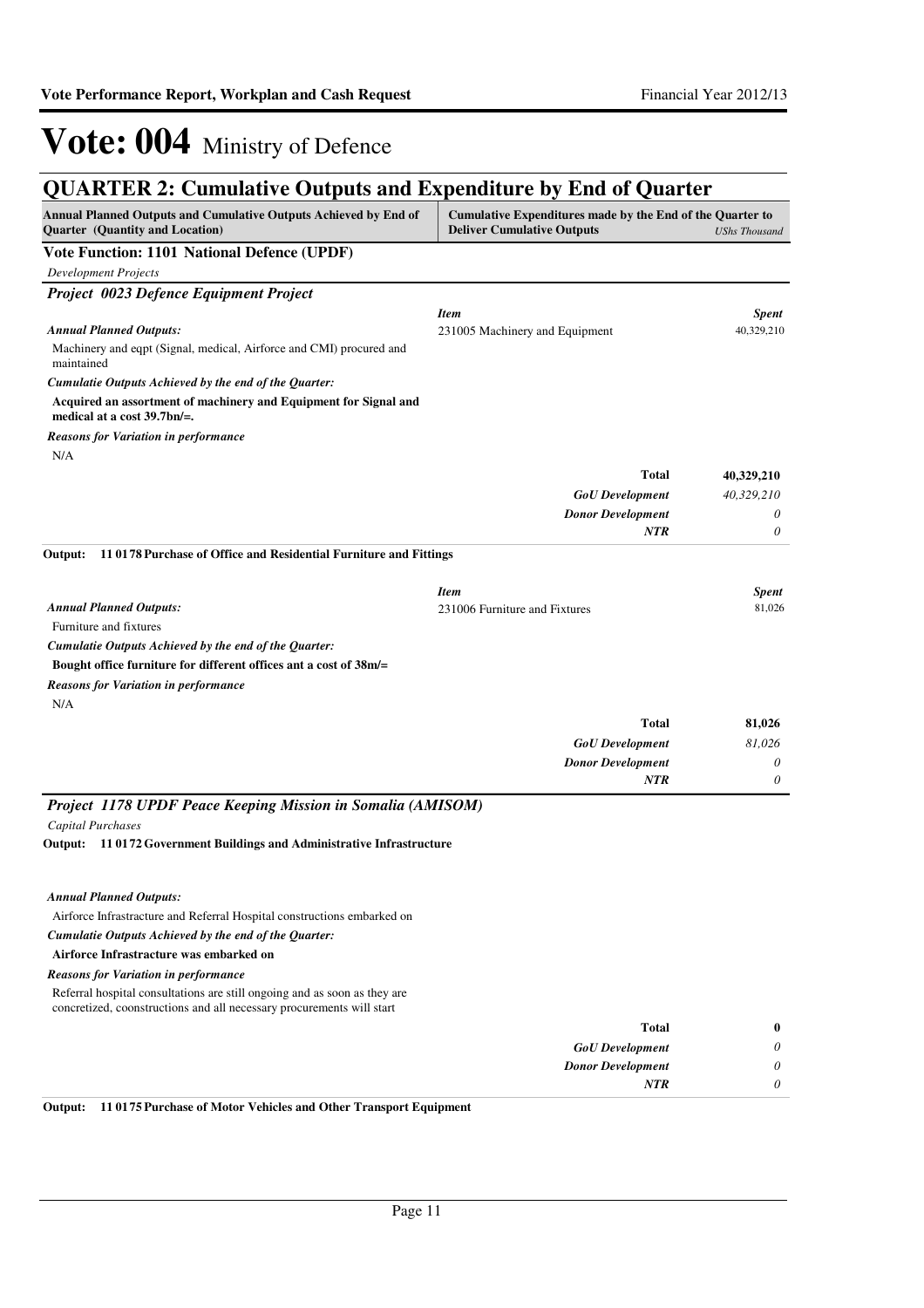## **QUARTER 2: Cumulative Outputs and Expenditure by End of Quarter**

| Annual Planned Outputs and Cumulative Outputs Achieved by End of | Cumulative Expenditures made by the End of the Quarter to |               |
|------------------------------------------------------------------|-----------------------------------------------------------|---------------|
| <b>Ouarter</b> (Quantity and Location)                           | <b>Deliver Cumulative Outputs</b>                         | UShs Thousand |

### **Vote Function: 1101 National Defence (UPDF)**

*Development Projects*

*Project 1178 UPDF Peace Keeping Mission in Somalia (AMISOM)*

*Annual Planned Outputs:*

Vehicles procured to support the AMISOM operation

*Cumulatie Outputs Achieved by the end of the Quarter:*

#### **Vehicles were procured to support the AMISOM operation. Payment**

- **process is ongoing**
- N/A *Reasons for Variation in performance*

| $\bf{0}$ | <b>Total</b>             |
|----------|--------------------------|
| 0        | <b>GoU</b> Development   |
| 0        | <b>Donor Development</b> |
| 0        | <b>NTR</b>               |

*Outputs Provided*

**11 0102 Logistical support Output:**

#### *Annual Planned Outputs:*

Logistically sustain the troops in AMISOM

*Cumulatie Outputs Achieved by the end of the Quarter:*

- **Logistically sustained the troops in AMISOM**
- *Reasons for Variation in performance*

N/A

| $\bf{0}$ | <b>Total</b>             |
|----------|--------------------------|
| 0        | <b>GoU</b> Development   |
| $\theta$ | <b>Donor Development</b> |
| $\theta$ | <b>NTR</b>               |
|          |                          |

#### **11 0103 Other areas (Legal, CISM and Bank Charges) Output:**

Bank Charges Paid **Bank Charges Paid** *Cumulatie Outputs Achieved by the end of the Quarter: Annual Planned Outputs:* N/A *Reasons for Variation in performance*

| $\bf{0}$ | Total                    |
|----------|--------------------------|
| $\theta$ | <b>GoU</b> Development   |
| 0        | <b>Donor Development</b> |
|          | <b>NTR</b>               |
|          |                          |

#### **Output: 11 0104 Classified UPDF support/ Capability consolidation**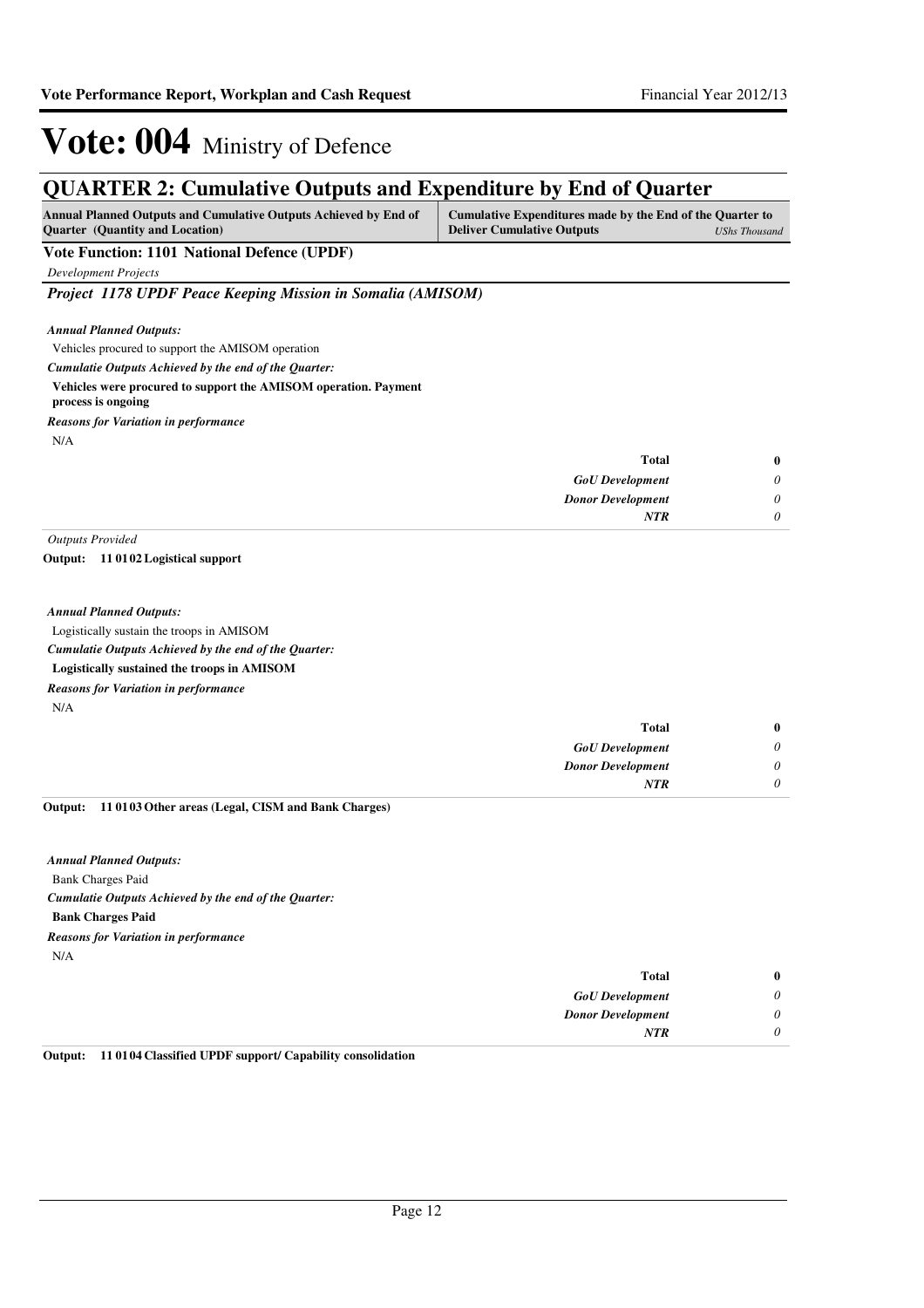## **QUARTER 2: Cumulative Outputs and Expenditure by End of Quarter**

| <b>Annual Planned Outputs and Cumulative Outputs Achieved by End of</b> | Cumulative Expenditures made by the End of the Quarter to |               |
|-------------------------------------------------------------------------|-----------------------------------------------------------|---------------|
| <b>Ouarter</b> (Quantity and Location)                                  | <b>Deliver Cumulative Outputs</b>                         | UShs Thousand |

### **Vote Function: 1101 National Defence (UPDF)**

*Development Projects*

*Project 1178 UPDF Peace Keeping Mission in Somalia (AMISOM)*

*Annual Planned Outputs:*

Capability consolidated, generated and Maintained

*Cumulatie Outputs Achieved by the end of the Quarter:*

#### **Capability was consolidated, generated and Maintained in the**

**mission area** *Reasons for Variation in performance*

N/A

| $\bf{0}$ | <b>Total</b>             |
|----------|--------------------------|
| $\theta$ | <b>GoU</b> Development   |
| $\theta$ | <b>Donor Development</b> |
| $\theta$ | <b>NTR</b>               |
|          |                          |

#### **11 0105 Force welfare Output:**

#### *Annual Planned Outputs:*

- Allowances of the troops paid on time

- Death and Injury compensation processed on time

- Medical services to the troops provided

*Cumulatie Outputs Achieved by the end of the Quarter:*

- **Allowances of the troops were paid**
- **Death and Injury compensation were processed**

**- Medical services to the troops were provided**

**And the welfare of the troops in Somalia was improved**

*Reasons for Variation in performance*

N/A

| $\bf{0}$ | Total                    |
|----------|--------------------------|
| 0        | <b>GoU</b> Development   |
| 0        | <b>Donor Development</b> |
| 0        | <b>NTR</b>               |

### **Vote Function: 1149 Policy, Planning and Support Services**

*Recurrent Programmes*

#### *Programme 01 Headquarters*

*Outputs Provided*

**11 4901 Policy, consultation, planning and monitoring services Output:**

|                                                                                                                                                                                                               | <b>Item</b>                             | <b>Spent</b> |
|---------------------------------------------------------------------------------------------------------------------------------------------------------------------------------------------------------------|-----------------------------------------|--------------|
| <b>Annual Planned Outputs:</b>                                                                                                                                                                                | 225001 Consultancy Services- Short-term | 269,995      |
| - Budget Framework Paper produced<br>- Ministerial Policy Statement produced - Procurement Plans<br>- Policies developed<br>- MOUs<br>- Protocols<br>- Reports and briefs                                     |                                         |              |
| Cumulatie Outputs Achieved by the end of the Ouarter:                                                                                                                                                         |                                         |              |
| - Prepared the M&E report of FY 2012/13<br>- Prepared and submitted briefs<br>-Quarterly M&E reports in process.<br>-Ouarterly Budget Performance reports -were prepared.<br>-Reviewed Defence Corporate Plan |                                         |              |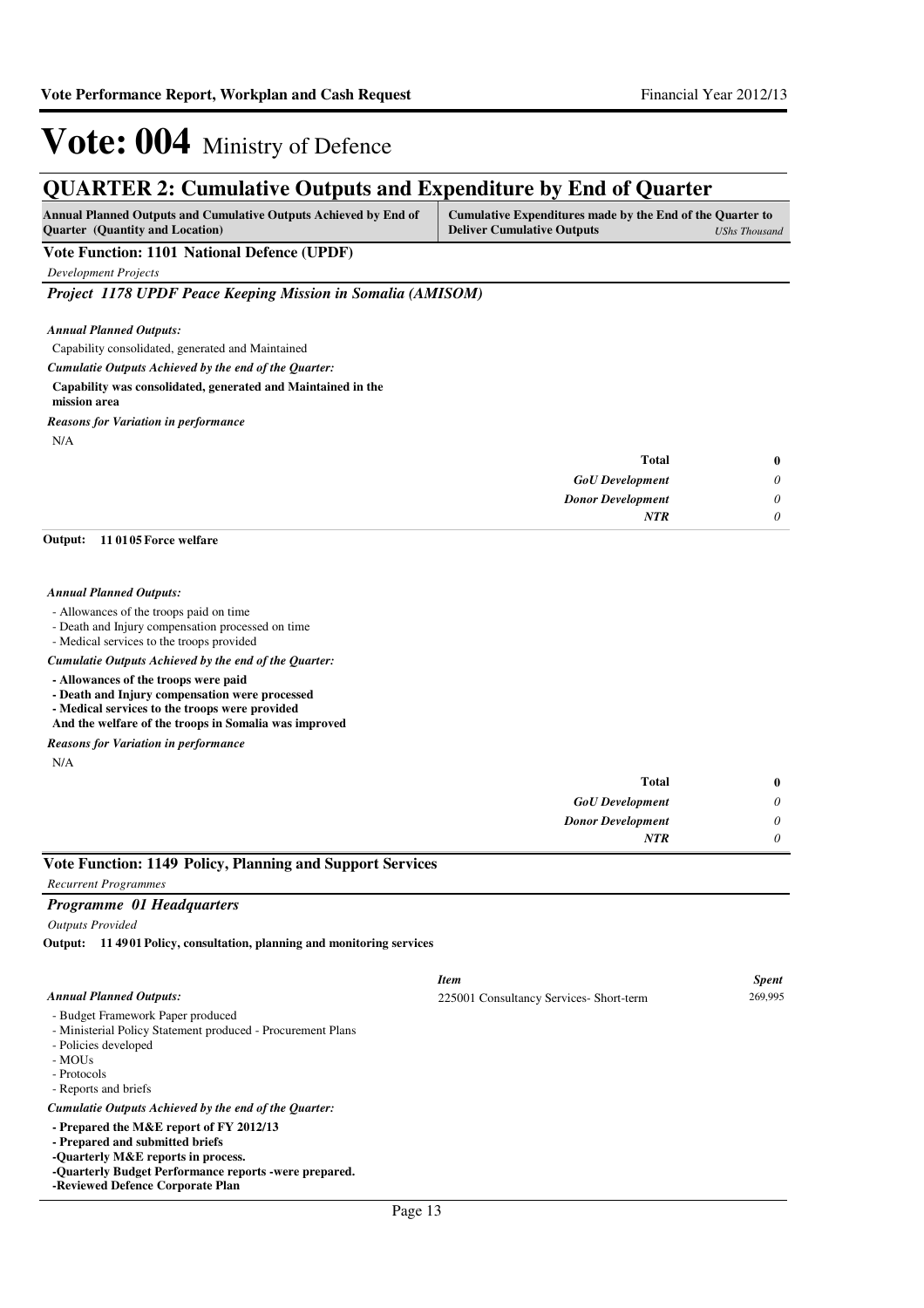## **QUARTER 2: Cumulative Outputs and Expenditure by End of Quarter**

| Annual Planned Outputs and Cumulative Outputs Achieved by End of | Cumulative Expenditures made by the End of the Quarter to |               |
|------------------------------------------------------------------|-----------------------------------------------------------|---------------|
| <b>Ouarter</b> (Quantity and Location)                           | <b>Deliver Cumulative Outputs</b>                         | UShs Thousand |

### **Vote Function: 1149 Policy, Planning and Support Services**

*Recurrent Programmes*

*Programme 01 Headquarters Reasons for Variation in performance*

N/A

| 283,511 | <b>Total</b>              |
|---------|---------------------------|
| 13,516  | <b>Wage Recurrent</b>     |
| 269,995 | <b>Non Wage Recurrent</b> |
| 0       | <b>NTR</b>                |
|         |                           |

**11 4902 Ministry Support Services (Finance and Administration) Output:**

|                                                       | <b>Item</b>                                                     | <b>Spent</b> |
|-------------------------------------------------------|-----------------------------------------------------------------|--------------|
| <b>Annual Planned Outputs:</b>                        | 211101 General Staff Salaries                                   | 365,279      |
| Financial and Human Resources administered            | 211103 Allowances                                               | 193,872      |
| Cumulatie Outputs Achieved by the end of the Ouarter: | 213001 Medical Expenses (To Employees)                          | 20,435       |
| - 06 Pay change Reports.                              | 221001 Advertising and Public Relations                         | 42,446       |
| - 06Financial Performance Report.                     | 221003 Staff Training                                           | 62,379       |
| <b>Reasons for Variation in performance</b>           | 221006 Commissions and Related Charges                          | 84,107       |
| N/A                                                   | 221008 Computer Supplies and IT Services                        | 60,077       |
|                                                       | 221009 Welfare and Entertainment                                | 181,237      |
|                                                       | 221011 Printing, Stationery, Photocopying and<br><b>Binding</b> | 82,308       |
|                                                       | 221012 Small Office Equipment                                   | 102,093      |
|                                                       | 221016 IFMS Recurrent Costs                                     | 9,288        |
|                                                       | 222001 Telecommunications                                       | 13,260       |
|                                                       | 223001 Property Expenses                                        | 15,724       |
|                                                       | 223002 Rates                                                    | 241,444      |
|                                                       | 225001 Consultancy Services- Short-term                         | 1,970,300    |
|                                                       | 227001 Travel Inland                                            | 869,580      |
|                                                       | 227002 Travel Abroad                                            | 1,692,104    |
|                                                       | 227003 Carriage, Haulage, Freight and Transport<br>Hire         | 258,194      |
|                                                       | 227004 Fuel, Lubricants and Oils                                | 336,025      |
|                                                       | 228002 Maintenance - Vehicles                                   | 292,331      |
|                                                       | 282104 Compensation to 3rd Parties                              | 299,712      |
|                                                       | <b>Total</b>                                                    | 7,192,193    |
|                                                       | <b>Wage Recurrent</b>                                           | 365,279      |
|                                                       | <b>Non Wage Recurrent</b>                                       | 6,826,915    |
|                                                       | <b>NTR</b>                                                      | 0            |

### *Programme 04 Internal Audit Department*

*Outputs Provided*

**11 4902 Ministry Support Services (Finance and Administration) Output:**

|                                                       | <b>Item</b>                                              | <b>Spent</b> |
|-------------------------------------------------------|----------------------------------------------------------|--------------|
| <b>Annual Planned Outputs:</b>                        | 211103 Allowances                                        | 6,454        |
| Audit activitities effectively carried out            | 221003 Staff Training                                    | 3.000        |
| Cumulatie Outputs Achieved by the end of the Ouarter: | 221006 Commissions and Related Charges                   | 4.000        |
| Audit activitities were effectively carried out       | 221009 Welfare and Entertainment                         | 3.600        |
| <b>Reasons for Variation in performance</b>           | 221011 Printing, Stationery, Photocopying and<br>Binding | 9,000        |
| N/A                                                   | 221017 Subscriptions                                     | 1.000        |
|                                                       | 222001 Telecommunications                                | 260          |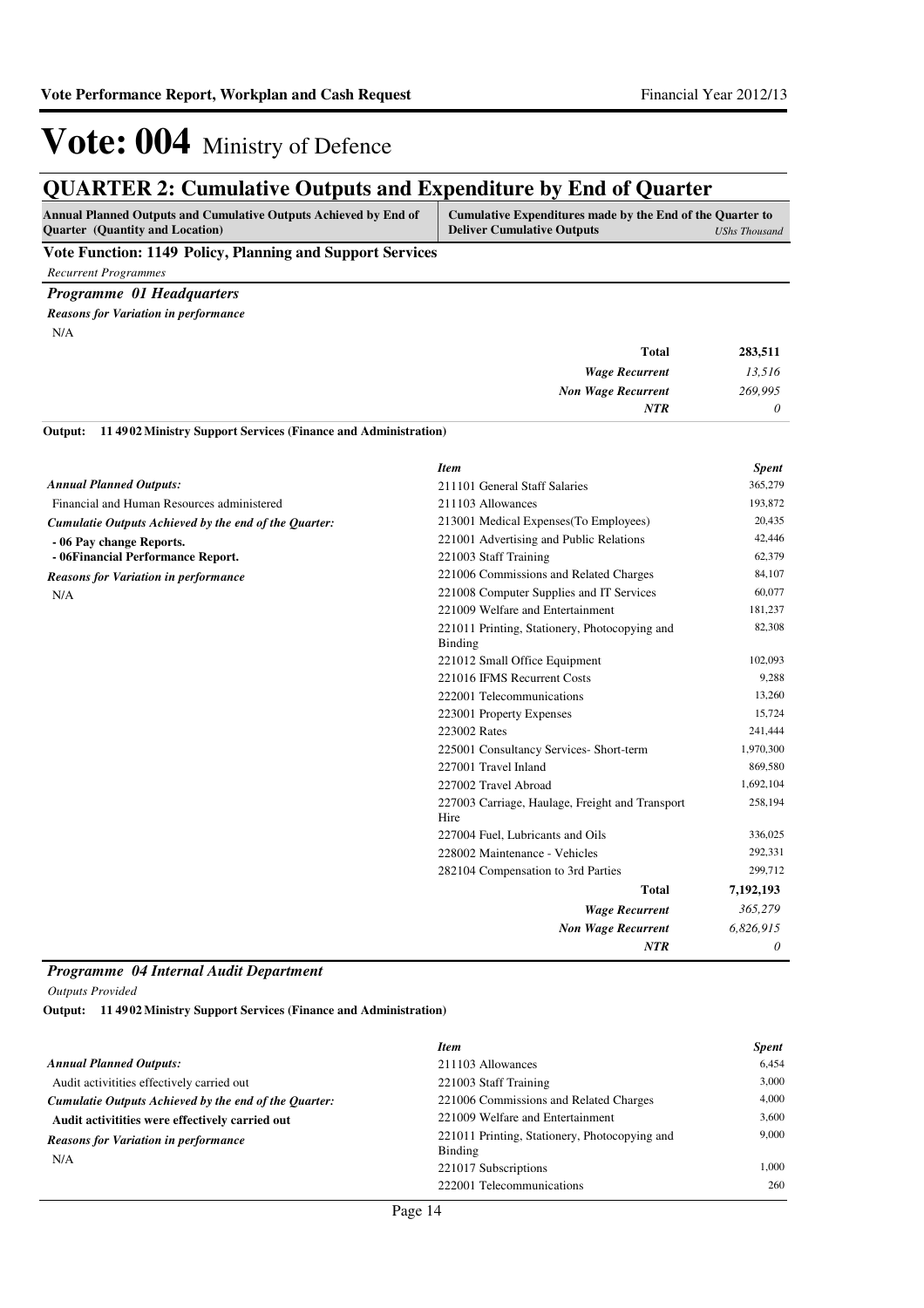*0*

*NTR 0*

*Donor Development*

# Vote: 004 Ministry of Defence

## **QUARTER 2: Cumulative Outputs and Expenditure by End of Quarter**

| <b>Annual Planned Outputs and Cumulative Outputs Achieved by End of</b><br><b>Quarter</b> (Quantity and Location) | Cumulative Expenditures made by the End of the Quarter to<br><b>Deliver Cumulative Outputs</b> | <b>UShs Thousand</b> |
|-------------------------------------------------------------------------------------------------------------------|------------------------------------------------------------------------------------------------|----------------------|
| <b>Vote Function: 1149 Policy, Planning and Support Services</b>                                                  |                                                                                                |                      |
| <b>Recurrent Programmes</b>                                                                                       |                                                                                                |                      |
| Programme 04 Internal Audit Department                                                                            |                                                                                                |                      |
|                                                                                                                   | 227001 Travel Inland                                                                           | 31,620               |
|                                                                                                                   | 227004 Fuel, Lubricants and Oils                                                               | 10,350               |
|                                                                                                                   | 228002 Maintenance - Vehicles                                                                  | 7,500                |
|                                                                                                                   | <b>Total</b>                                                                                   | 76,784               |
|                                                                                                                   | <b>Wage Recurrent</b>                                                                          | 0                    |
|                                                                                                                   | <b>Non Wage Recurrent</b>                                                                      | 76,784               |
|                                                                                                                   | <b>NTR</b>                                                                                     | 0                    |
|                                                                                                                   | <b>GRAND TOTAL</b>                                                                             | 325,756,492          |
|                                                                                                                   | <b>Wage Recurrent</b>                                                                          | 161,341,778          |
|                                                                                                                   | <b>Non Wage Recurrent</b>                                                                      | 115,189,431          |
|                                                                                                                   | <b>GoU</b> Development                                                                         | 49,225,283           |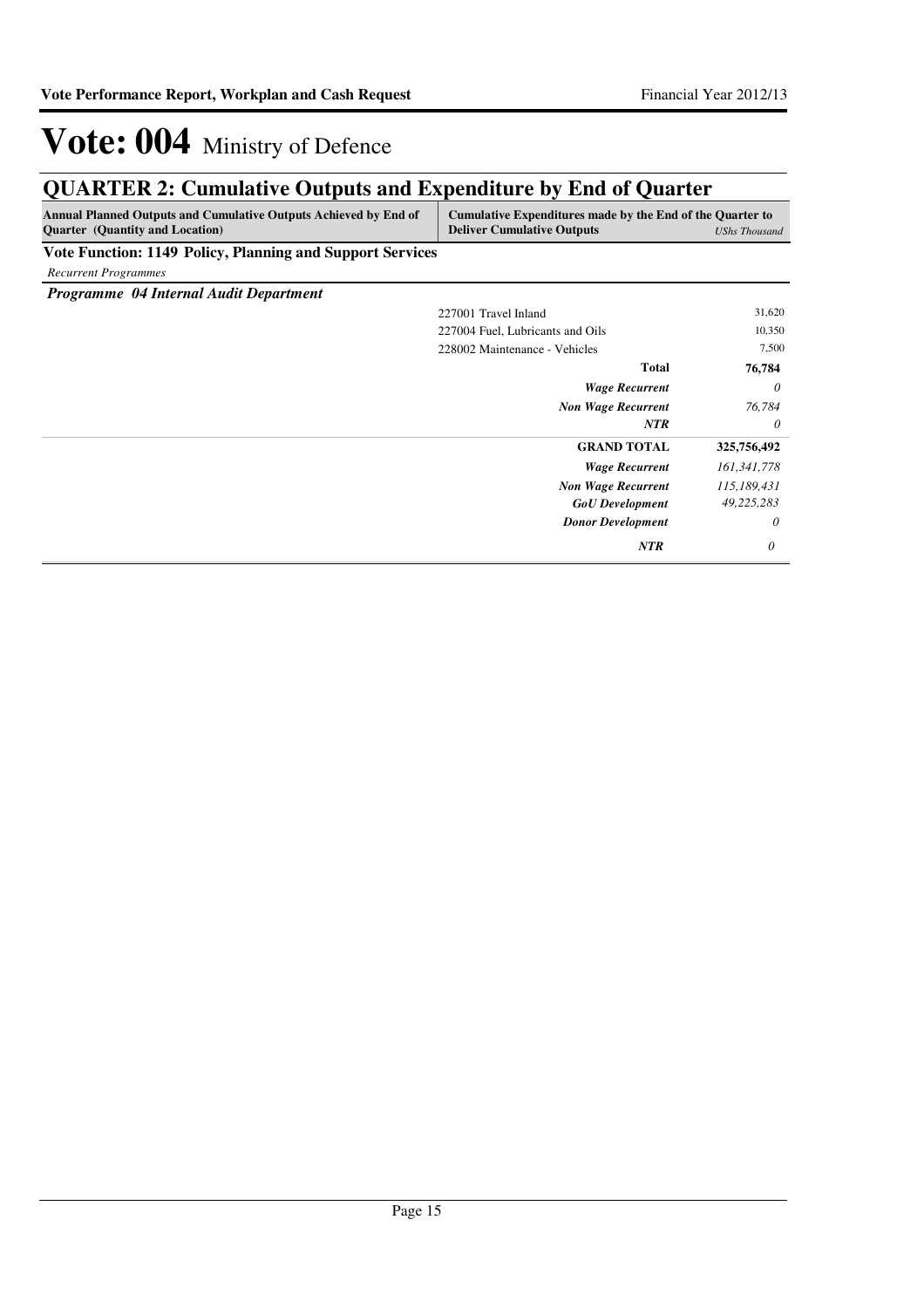## **QUARTER 2: Outputs and Expenditure in Quarter**

| <b>Planned and Actual Outputs in Quarter</b> | <b>Expenditures incurred in the Quarter to deliver outputs</b> |  |
|----------------------------------------------|----------------------------------------------------------------|--|
| (Quantity and Location)                      | <b>UShs Thousand</b>                                           |  |
| Vote Function: 1101 National Defence (UPDF)  |                                                                |  |
| Recurrent Programmes                         |                                                                |  |
|                                              |                                                                |  |

*Programme 02 UPDF Land forces*

### *Outputs Provided*

#### **11 0102 Logistical support Output:**

|                                                                                                        | <b>Item</b>                                     | <b>Spent</b> |
|--------------------------------------------------------------------------------------------------------|-------------------------------------------------|--------------|
| <b>Outputs Planned in Quarter:</b>                                                                     | 221011 Printing, Stationery, Photocopying and   | 3,589,171    |
| Logistics Procured and delivered. These are:                                                           | Binding                                         |              |
| - Fuel items that is Lubricants, PMS and AGO                                                           | 221012 Small Office Equipment                   | 2,415        |
| - Food stuffs mainly Posho, beans, meat, rice, water, beefex and other                                 | 222001 Telecommunications                       | 738,125      |
| items. These food stuffs are mainly hotmeals and Dry Ration                                            | 223005 Electricity                              | 2,083,296    |
| - Clothing Items i.e CAMO Bdu, Boots, ponchos, mosquito nets, berets,<br>belts, vests and other items. | 223006 Water                                    | 1,159,480    |
| - Office equipment                                                                                     | 223007 Other Utilities- (fuel, gas, f           | 20,147       |
| - Telecommunication items and services (All signal and communication                                   | 225001 Consultancy Services- Short-term         | 126,913      |
| services and requirements provided)                                                                    | 227001 Travel Inland                            | 986,650      |
| - Utilities (Electricity and water) paid for and provided                                              | 227002 Travel Abroad                            | 7,185        |
| - Maintenance of vehiclesitems and services that is spareparts, tyres and<br>servicing of vehicles     | 227003 Carriage, Haulage, Freight and Transport | 106,037      |
| <b>Actual Outputs Achieved in Quarter:</b>                                                             | Hire                                            |              |
| Food at a cost of 9.3bn                                                                                | 227004 Fuel, Lubricants and Oils                | 3,067,448    |
| - Fuel worth 4.7bn                                                                                     | 228001 Maintenance - Civil                      | 122,875      |
| - Electricity worth 2.1bn<br>Watcher 1980 11 11 11 12                                                  | 228002 Maintenance - Vehicles                   | 1,336,353    |

**- Water utilities- 1.1bn**

- **Uniforms- 3.6bn**
- **Telecommunication- 702m**
- **Hired transport- 100m**

#### *Reasons for Variation in performance*

Over expenditure in food, fuel and electricity is due to underfunding in tjose particular arrears

|                                                             | <b>Total</b>              | 13,346,096 |
|-------------------------------------------------------------|---------------------------|------------|
|                                                             | <b>Wage Recurrent</b>     | $\theta$   |
|                                                             | <b>Non Wage Recurrent</b> | 13,346,096 |
|                                                             | <b>NTR</b>                | $\theta$   |
| Output: 11 01 03 Other areas (Legal, CISM and Bank Charges) |                           |            |

|                                                     | <b>Item</b>                            | <b>Spent</b> |
|-----------------------------------------------------|----------------------------------------|--------------|
| <b>Outputs Planned in Ouarter:</b>                  | 221006 Commissions and Related Charges | 218,459      |
| Legal services provided and CISM contribution paid. | 221017 Subscriptions                   | 5.000        |
| <b>Actual Outputs Achieved in Ouarter:</b>          |                                        |              |
| Legal services worth 218m/= were provided.          |                                        |              |
| <b>Reasons for Variation in performance</b>         |                                        |              |
| N/A                                                 |                                        |              |
|                                                     | <b>Total</b>                           | 223,459      |
|                                                     | <b>Wage Recurrent</b>                  | $\theta$     |
|                                                     | <b>Non Wage Recurrent</b>              | 223,459      |
|                                                     | <b>NTR</b>                             | $\theta$     |

#### **Output: 11 0104 Classified UPDF support/ Capability consolidation**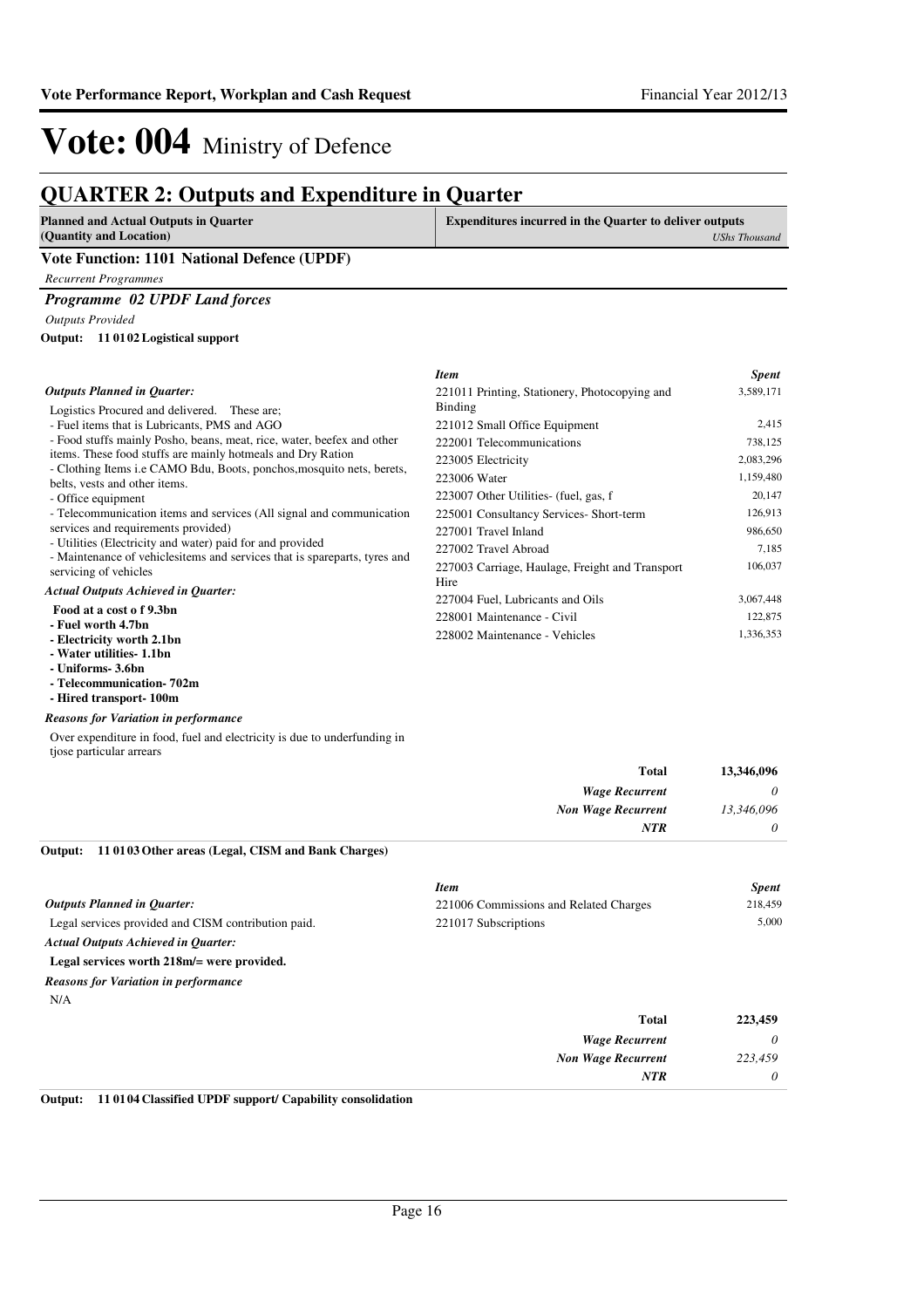| <b>QUARTER 2: Outputs and Expenditure in Quarter</b>                                                                                                                             |                                                                |                       |
|----------------------------------------------------------------------------------------------------------------------------------------------------------------------------------|----------------------------------------------------------------|-----------------------|
| <b>Planned and Actual Outputs in Quarter</b><br>(Quantity and Location)                                                                                                          | <b>Expenditures incurred in the Quarter to deliver outputs</b> | <b>UShs Thousand</b>  |
| <b>Vote Function: 1101 National Defence (UPDF)</b>                                                                                                                               |                                                                |                       |
| <b>Recurrent Programmes</b>                                                                                                                                                      |                                                                |                       |
| Programme 02 UPDF Land forces                                                                                                                                                    |                                                                |                       |
|                                                                                                                                                                                  | <b>Item</b>                                                    | <b>Spent</b>          |
| <b>Outputs Planned in Quarter:</b>                                                                                                                                               | 211103 Allowances                                              | 1,676,908             |
| Assorted Strategic weapons systems acquired and information gathered                                                                                                             | 224003 Classified Expenditure                                  | 31,020,042            |
| <b>Actual Outputs Achieved in Quarter:</b>                                                                                                                                       |                                                                |                       |
| - Assorted strategic weapon systems were acquired at a cost of 30bn<br>- Information was gathered                                                                                |                                                                |                       |
| Reasons for Variation in performance<br>N/A                                                                                                                                      |                                                                |                       |
|                                                                                                                                                                                  | <b>Total</b>                                                   | 32,696,950            |
|                                                                                                                                                                                  | <b>Wage Recurrent</b>                                          | 0                     |
|                                                                                                                                                                                  | <b>Non Wage Recurrent</b>                                      | 32,696,950            |
|                                                                                                                                                                                  | NTR                                                            | 0                     |
| 110105 Force welfare<br>Output:                                                                                                                                                  |                                                                |                       |
|                                                                                                                                                                                  | <b>Item</b>                                                    | <b>Spent</b>          |
| <b>Outputs Planned in Quarter:</b>                                                                                                                                               | 211101 General Staff Salaries                                  | 80,881,064            |
| Monthly Strength Return Report                                                                                                                                                   | 213001 Medical Expenses (To Employees)                         | 560,129               |
| Quarterly Medical/Health Status Report<br>Requisite Food items procured and distributed                                                                                          | 221009 Welfare and Entertainment                               | 7,849,960             |
| <b>Actual Outputs Achieved in Quarter:</b>                                                                                                                                       |                                                                |                       |
| - 03months salry was paid on time<br>- Medical services including drugs from NMS were provided<br>adequately<br>- Formal Education was provided as planned in the 2nd qtr to the |                                                                |                       |
| troops children                                                                                                                                                                  |                                                                |                       |
| Reasons for Variation in performance                                                                                                                                             |                                                                |                       |
| N/A                                                                                                                                                                              |                                                                |                       |
|                                                                                                                                                                                  | <b>Total</b>                                                   | 89,291,152            |
|                                                                                                                                                                                  | <b>Wage Recurrent</b>                                          | 80,881,064            |
|                                                                                                                                                                                  | <b>Non Wage Recurrent</b><br>NTR                               | 8,410,089<br>$\theta$ |
| Output: 11 0106 Train to enhance combat readiness                                                                                                                                |                                                                |                       |
|                                                                                                                                                                                  |                                                                |                       |
|                                                                                                                                                                                  | <b>Item</b>                                                    | <b>Spent</b>          |
| <b>Outputs Planned in Quarter:</b>                                                                                                                                               | 221003 Staff Training                                          | 1,641,365             |
| UPDF local and international training programme implemented                                                                                                                      |                                                                |                       |
| <b>Actual Outputs Achieved in Quarter:</b>                                                                                                                                       |                                                                |                       |
| 2nd qtr UPDF local and international training programme<br>implemented                                                                                                           |                                                                |                       |
| <b>Reasons for Variation in performance</b>                                                                                                                                      |                                                                |                       |
| N/A                                                                                                                                                                              |                                                                |                       |
|                                                                                                                                                                                  | <b>Total</b>                                                   | 1,641,365             |
|                                                                                                                                                                                  | <b>Wage Recurrent</b>                                          | 0                     |
|                                                                                                                                                                                  | <b>Non Wage Recurrent</b>                                      | 1,641,365             |
|                                                                                                                                                                                  | NTR                                                            | 0                     |

### *Programme 03 UPDF Airforce*

#### *Outputs Provided*

#### **Output: 11 0102 Logistical support**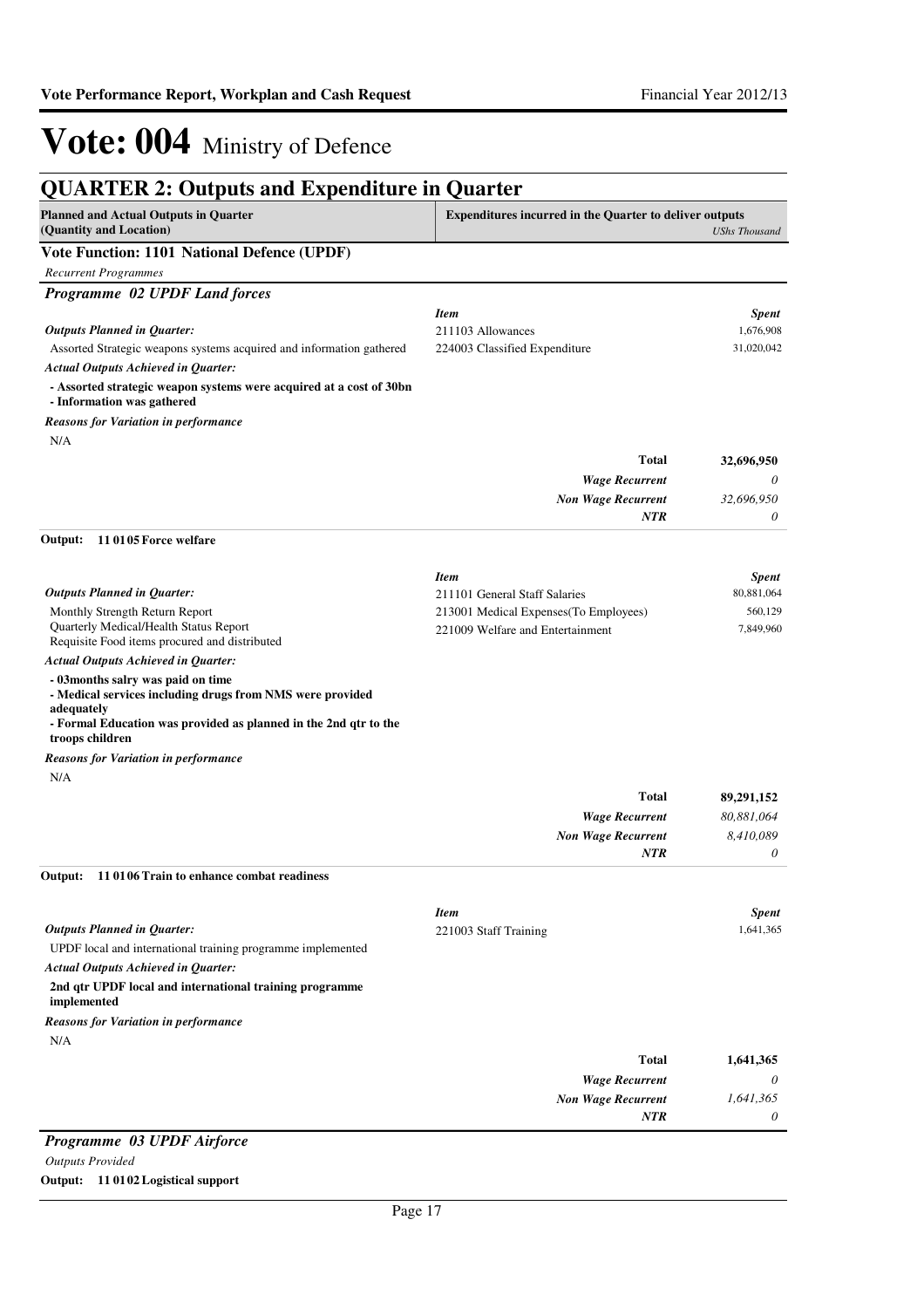| <b>Planned and Actual Outputs in Quarter</b><br>(Quantity and Location)                                | <b>Expenditures incurred in the Quarter to deliver outputs</b> | <b>UShs Thousand</b> |
|--------------------------------------------------------------------------------------------------------|----------------------------------------------------------------|----------------------|
| Vote Function: 1101 National Defence (UPDF)                                                            |                                                                |                      |
| <b>Recurrent Programmes</b>                                                                            |                                                                |                      |
| Programme 03 UPDF Airforce                                                                             |                                                                |                      |
|                                                                                                        | <b>Item</b>                                                    | <b>Spent</b>         |
| <b>Outputs Planned in Quarter:</b>                                                                     | 227001 Travel Inland                                           | 84,899               |
| Aircrafts refurbished, maintained and operated                                                         | 227002 Travel Abroad                                           | 43,473               |
| <b>Actual Outputs Achieved in Quarter:</b>                                                             | 227004 Fuel, Lubricants and Oils                               | 210,308              |
| - Aircrafts were refurbished, maintained and operated<br>- Utlised fuel worth 6.9bn                    | 228002 Maintenance - Vehicles                                  | 700,306              |
| <b>Reasons for Variation in performance</b>                                                            |                                                                |                      |
| N/A                                                                                                    |                                                                |                      |
|                                                                                                        | <b>Total</b>                                                   | 1,038,986            |
|                                                                                                        | <b>Wage Recurrent</b>                                          | 0                    |
|                                                                                                        | <b>Non Wage Recurrent</b><br><b>NTR</b>                        | 1,038,986<br>0       |
| 110105 Force welfare<br>Output:                                                                        |                                                                |                      |
|                                                                                                        |                                                                |                      |
|                                                                                                        | <b>Item</b>                                                    | <b>Spent</b>         |
| <b>Outputs Planned in Quarter:</b>                                                                     | 213002 Incapacity, death benefits and funeral<br>expenses      | 11,100               |
| Airforce personnel paid allowances on time<br>- Implement annual medical workplan                      | 221009 Welfare and Entertainment                               | 90,950               |
| <b>Actual Outputs Achieved in Quarter:</b>                                                             | 221011 Printing, Stationery, Photocopying and                  | 2,920                |
| - Airforce personnel were paid allowances on time<br>- 2nd quarter annual medical workplan implemented | <b>Binding</b><br>224001 Medical and Agricultural supplies     | 12,299               |
| Reasons for Variation in performance                                                                   |                                                                |                      |
| N/A                                                                                                    |                                                                |                      |
|                                                                                                        | <b>Total</b>                                                   | 117,269              |
|                                                                                                        | <b>Wage Recurrent</b>                                          | $\theta$             |
|                                                                                                        | <b>Non Wage Recurrent</b>                                      | 117,269              |
|                                                                                                        | <b>NTR</b>                                                     | 0                    |
| 11 0106 Train to enhance combat readiness<br>Output:                                                   |                                                                |                      |
|                                                                                                        | <b>Item</b>                                                    | <b>Spent</b>         |
| <b>Outputs Planned in Quarter:</b>                                                                     | 221003 Staff Training                                          | 413,227              |
| Pilots and other technical staff trained as per UPDAF Trg Program.                                     |                                                                |                      |
| <b>Actual Outputs Achieved in Quarter:</b>                                                             |                                                                |                      |
| Trained Pilots and other technical staff as per 2nd qtr training<br>Program                            |                                                                |                      |
| <b>Reasons for Variation in performance</b>                                                            |                                                                |                      |
| n/a                                                                                                    |                                                                |                      |
|                                                                                                        | <b>Total</b>                                                   | 413,227              |
|                                                                                                        | <b>Wage Recurrent</b>                                          | 0                    |
|                                                                                                        | <b>Non Wage Recurrent</b>                                      | 413,227              |
|                                                                                                        | <b>NTR</b>                                                     | 0                    |
| <b>Development Projects</b>                                                                            |                                                                |                      |

*Capital Purchases*

**Output: 11 0171 Acquisition of Land by Government**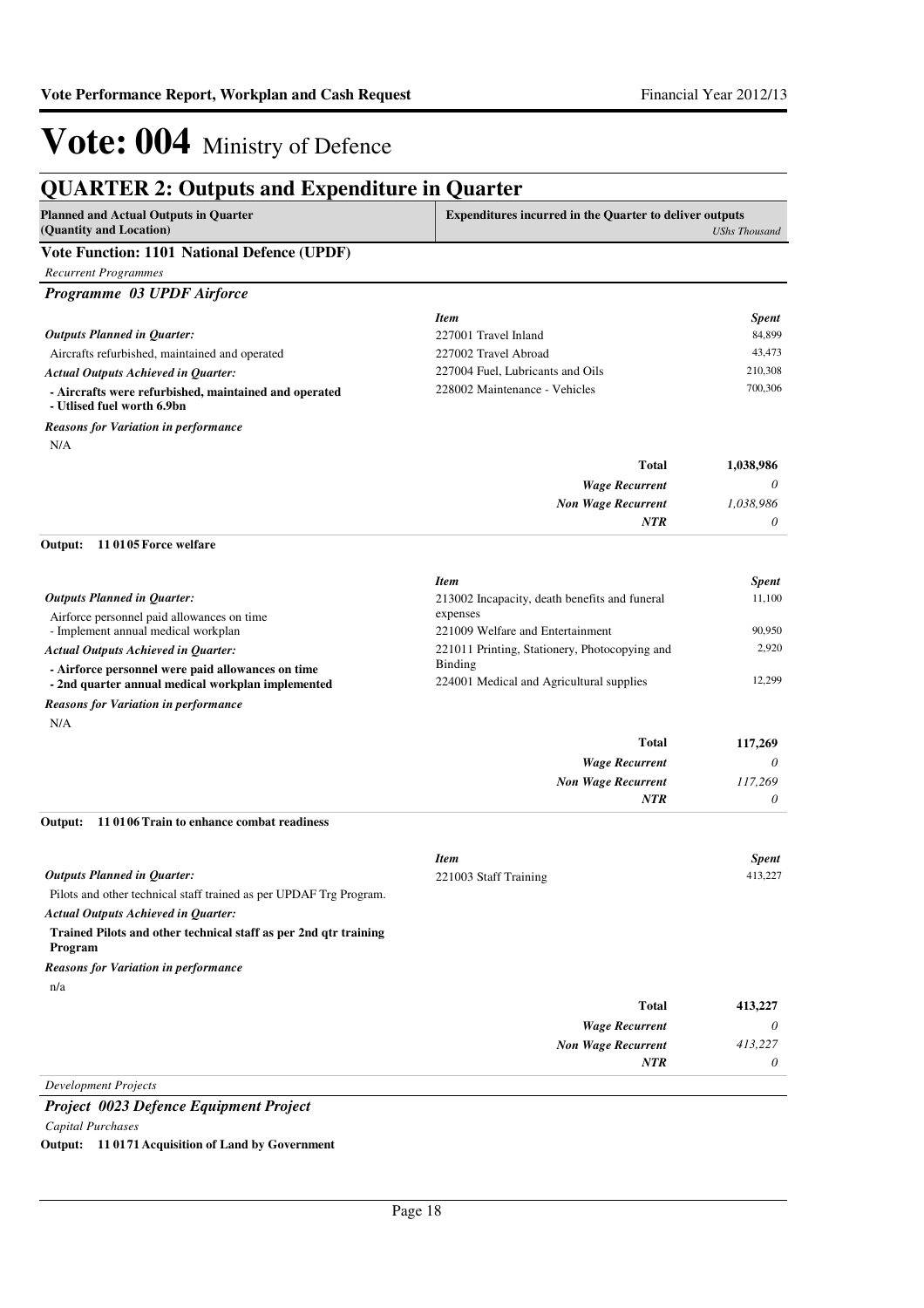| <b>QUARTER 2: Outputs and Expenditure in Quarter</b>                              |                                                                |                      |
|-----------------------------------------------------------------------------------|----------------------------------------------------------------|----------------------|
| <b>Planned and Actual Outputs in Quarter</b><br>(Quantity and Location)           | <b>Expenditures incurred in the Quarter to deliver outputs</b> | <b>UShs Thousand</b> |
| Vote Function: 1101 National Defence (UPDF)                                       |                                                                |                      |
| <b>Development Projects</b>                                                       |                                                                |                      |
| Project 0023 Defence Equipment Project                                            |                                                                |                      |
| <b>Outputs Planned in Quarter:</b>                                                |                                                                |                      |
| Land Surveyed                                                                     |                                                                |                      |
| <b>Actual Outputs Achieved in Quarter:</b>                                        |                                                                |                      |
| Continued surveying and titling of Ministry's land                                |                                                                |                      |
| <b>Reasons for Variation in performance</b>                                       |                                                                |                      |
| N/A                                                                               |                                                                |                      |
|                                                                                   | <b>Total</b>                                                   | $\bf{0}$             |
|                                                                                   | <b>GoU</b> Development                                         | 0                    |
|                                                                                   | <b>Donor Development</b>                                       | 0                    |
|                                                                                   | <b>NTR</b>                                                     | 0                    |
| 11 0172 Government Buildings and Administrative Infrastructure<br>Output:         |                                                                |                      |
|                                                                                   | <b>Item</b>                                                    | <b>Spent</b>         |
| <b>Outputs Planned in Quarter:</b>                                                | 231002 Residential Buildings                                   | 3,871,012            |
| Construction, Rehabilitation and maintainance of Defence Infrustructure<br>(DSIP) |                                                                |                      |
| <b>Actual Outputs Achieved in Quarter:</b>                                        |                                                                |                      |
| <b>Continued implementing DSIIP</b>                                               |                                                                |                      |
| <b>Reasons for Variation in performance</b>                                       |                                                                |                      |
| N/A                                                                               |                                                                |                      |
|                                                                                   | <b>Total</b>                                                   | 3,871,012            |
|                                                                                   | <b>GoU</b> Development                                         | 3,871,012            |
|                                                                                   | <b>Donor Development</b>                                       | 0                    |
|                                                                                   | <b>NTR</b>                                                     | 0                    |
| 11 0175 Purchase of Motor Vehicles and Other Transport Equipment<br>Output:       |                                                                |                      |
|                                                                                   | <b>Item</b>                                                    | <b>Spent</b>         |
| <b>Outputs Planned in Quarter:</b>                                                | 231004 Transport Equipment                                     | 490,750              |
| Command Vehicle Hire-Purhase<br>Facility Serviced.                                |                                                                |                      |
| <b>Actual Outputs Achieved in Quarter:</b>                                        |                                                                |                      |
| Settled outstanding obligations, procured car tools and Equipment.                |                                                                |                      |
| <b>Reasons for Variation in performance</b>                                       |                                                                |                      |
| N/A                                                                               |                                                                |                      |
|                                                                                   | <b>Total</b>                                                   | 490,750              |
|                                                                                   | <b>GoU</b> Development                                         | 490,750              |
|                                                                                   | <b>Donor Development</b>                                       | 0                    |
|                                                                                   | <b>NTR</b>                                                     | 0                    |

**Output: 11 0177 Purchase of Specialised Machinery & Equipment**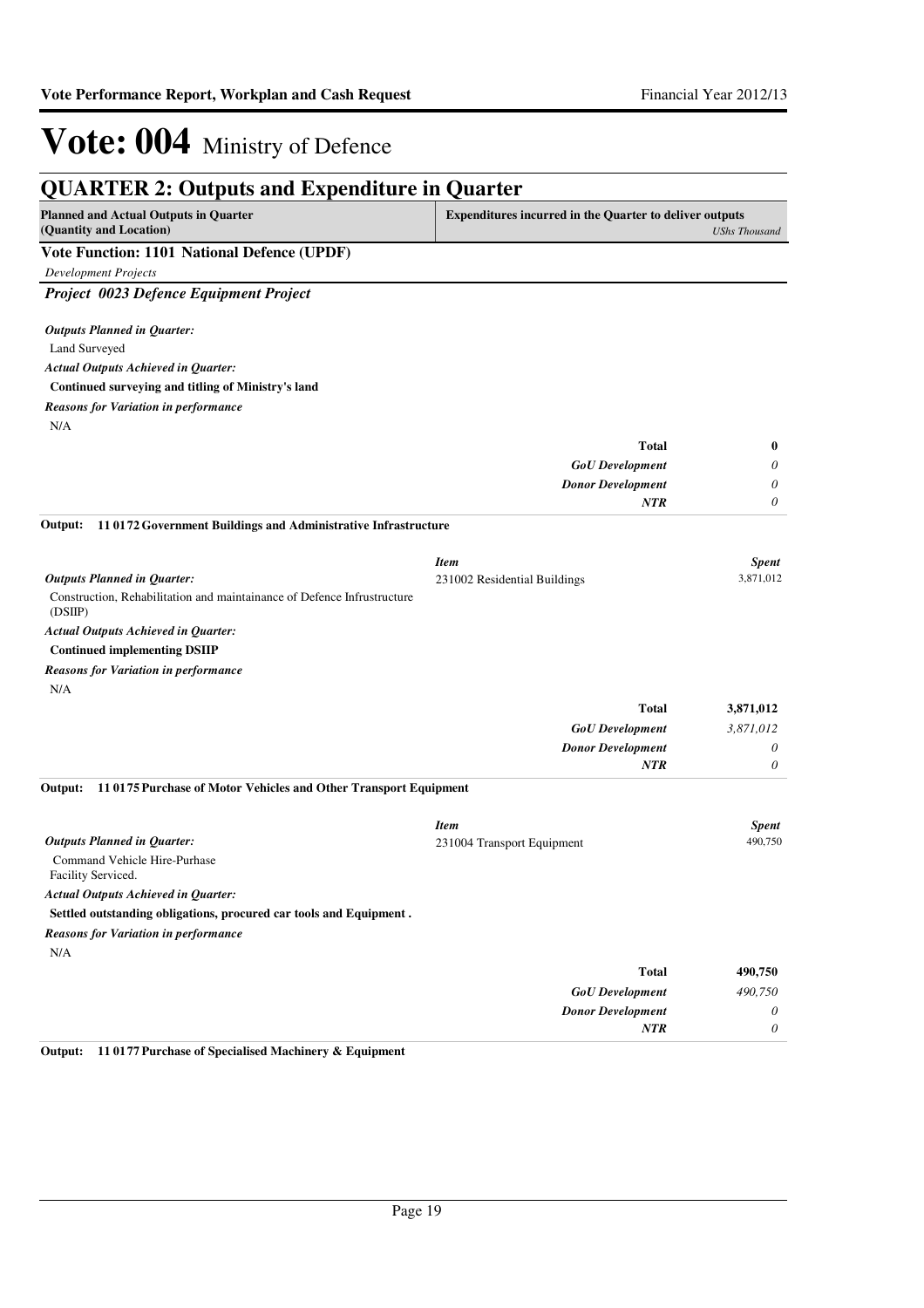| <b>QUARTER 2: Outputs and Expenditure in Quarter</b>                        |                                                                |                      |
|-----------------------------------------------------------------------------|----------------------------------------------------------------|----------------------|
| <b>Planned and Actual Outputs in Quarter</b><br>(Quantity and Location)     | <b>Expenditures incurred in the Quarter to deliver outputs</b> | <b>UShs Thousand</b> |
| Vote Function: 1101 National Defence (UPDF)                                 |                                                                |                      |
| <b>Development Projects</b>                                                 |                                                                |                      |
| Project 0023 Defence Equipment Project                                      |                                                                |                      |
|                                                                             | <b>Item</b>                                                    | <b>Spent</b>         |
| <b>Outputs Planned in Quarter:</b>                                          | 231005 Machinery and Equipment                                 | 20,197,455           |
| Assorted Machinery and Equipment procured and maintained                    |                                                                |                      |
| <b>Actual Outputs Achieved in Quarter:</b>                                  |                                                                |                      |
| Acquired an assortment of machinery and Equipment for Signal and<br>medical |                                                                |                      |
| <b>Reasons for Variation in performance</b><br>N/A                          |                                                                |                      |
|                                                                             | <b>Total</b>                                                   | 20,197,455           |
|                                                                             | <b>GoU</b> Development                                         | 20,197,455           |
|                                                                             | <b>Donor Development</b>                                       | 0                    |
|                                                                             | <b>NTR</b>                                                     | 0                    |
| 110178 Purchase of Office and Residential Furniture and Fittings<br>Output: |                                                                |                      |
|                                                                             | <b>Item</b>                                                    | <b>Spent</b>         |
| <b>Outputs Planned in Quarter:</b>                                          | 231006 Furniture and Fixtures                                  | 43,250               |
| Seven Middle Level Offices furnished                                        |                                                                |                      |
| <b>Actual Outputs Achieved in Quarter:</b>                                  |                                                                |                      |
| Bought office furniture for different offices ant a cost of 38m/=           |                                                                |                      |
| <b>Reasons for Variation in performance</b><br>N/A                          |                                                                |                      |
|                                                                             | <b>Total</b>                                                   | 43,250               |
|                                                                             | <b>GoU</b> Development                                         | 43,250               |
|                                                                             | <b>Donor Development</b>                                       | 0                    |
|                                                                             | <b>NTR</b>                                                     | 0                    |
| Project 1178 UPDF Peace Keeping Mission in Somalia (AMISOM)                 |                                                                |                      |
| <b>Capital Purchases</b>                                                    |                                                                |                      |
| 110172 Government Buildings and Administrative Infrastructure<br>Output:    |                                                                |                      |
|                                                                             |                                                                |                      |
| <b>Outputs Planned in Quarter:</b><br>Consultations on works undertaken     |                                                                |                      |
| <b>Actual Outputs Achieved in Quarter:</b>                                  |                                                                |                      |
| Airforce Infrastracture was embarked on                                     |                                                                |                      |
| <b>Reasons for Variation in performance</b>                                 |                                                                |                      |
| Referral hospital consultations are still ongoing and as soon as they are   |                                                                |                      |
| concretized, coonstructions and all necessary procurements will start       |                                                                |                      |
|                                                                             | Total                                                          | $\bf{0}$             |
|                                                                             | <b>GoU</b> Development                                         | 0                    |
|                                                                             | <b>Donor Development</b>                                       | 0                    |
|                                                                             | <b>NTR</b>                                                     | 0                    |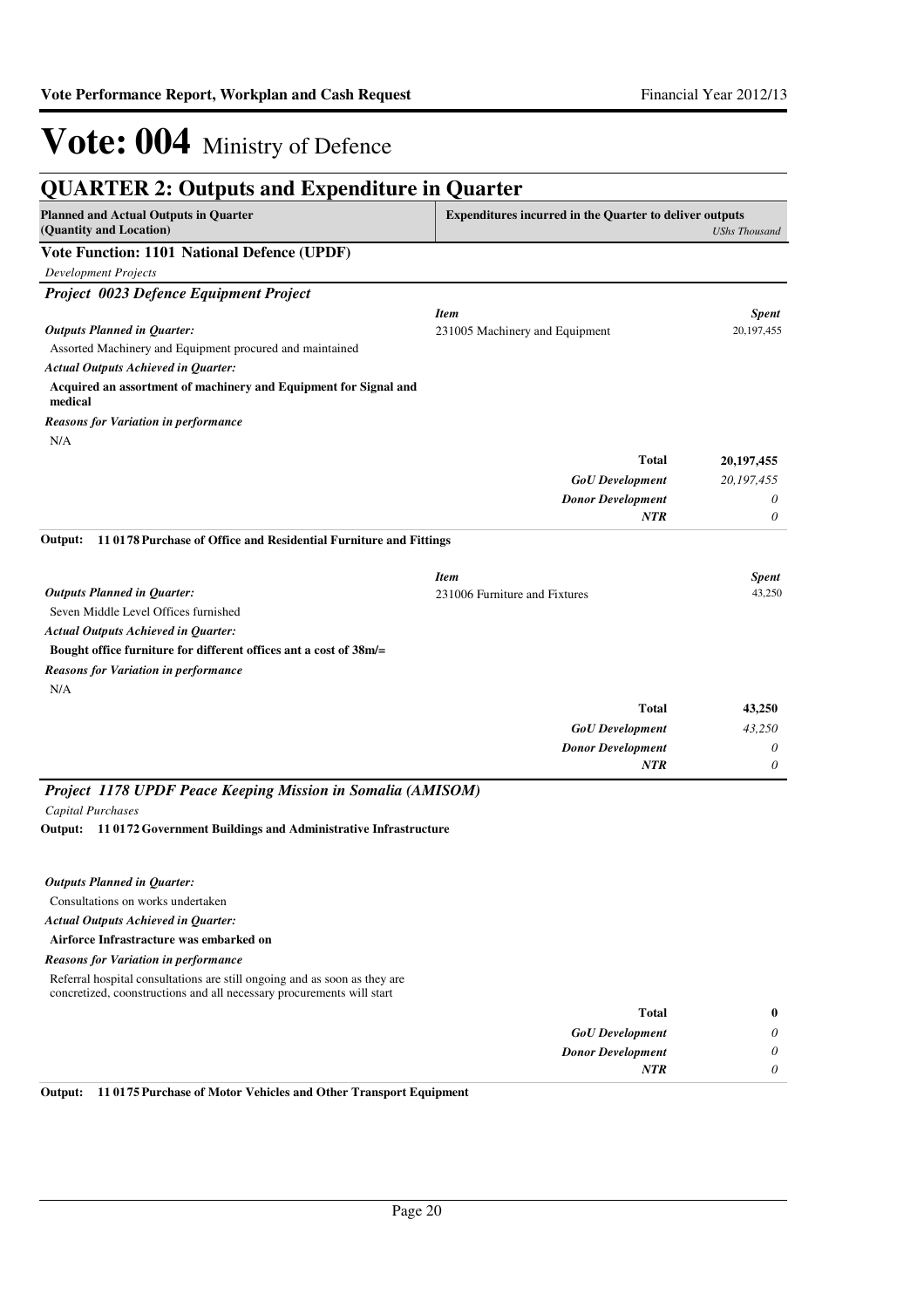|                                                                         | <b>QUARTER 2: Outputs and Expenditure in Quarter</b>           |                      |
|-------------------------------------------------------------------------|----------------------------------------------------------------|----------------------|
| <b>Planned and Actual Outputs in Quarter</b><br>(Quantity and Location) | <b>Expenditures incurred in the Quarter to deliver outputs</b> | <b>UShs Thousand</b> |
| Vote Function: 1101 National Defence (UPDF)                             |                                                                |                      |
| <b>Development Projects</b>                                             |                                                                |                      |
| Project 1178 UPDF Peace Keeping Mission in Somalia (AMISOM)             |                                                                |                      |
| <b>Outputs Planned in Quarter:</b>                                      |                                                                |                      |
| Completed in Q1                                                         |                                                                |                      |
| <b>Actual Outputs Achieved in Quarter:</b>                              |                                                                |                      |
| Payment process for the acquired vehicles is ongoing                    |                                                                |                      |
| <b>Reasons for Variation in performance</b>                             |                                                                |                      |
| N/A                                                                     |                                                                |                      |
|                                                                         | <b>Total</b>                                                   | $\bf{0}$             |
|                                                                         | <b>GoU</b> Development                                         | $\theta$             |
|                                                                         | <b>Donor Development</b>                                       | $\theta$             |
|                                                                         | <b>NTR</b>                                                     | $\theta$             |
| <b>Outputs Provided</b>                                                 |                                                                |                      |
| Output: 11 0102 Logistical support                                      |                                                                |                      |
| <b>Outputs Planned in Quarter:</b>                                      |                                                                |                      |
| Logistically sustain the troops in AMISOM                               |                                                                |                      |
| <b>Actual Outputs Achieved in Quarter:</b>                              |                                                                |                      |
| Logistically sustained the troops in AMISOM                             |                                                                |                      |
| <b>Reasons for Variation in performance</b>                             |                                                                |                      |
| N/A                                                                     |                                                                |                      |
|                                                                         | <b>Total</b>                                                   | $\bf{0}$             |
|                                                                         | <b>GoU</b> Development                                         | 0                    |
|                                                                         | <b>Donor Development</b>                                       | $\theta$             |
|                                                                         | <b>NTR</b>                                                     | 0                    |
| 11 0103 Other areas (Legal, CISM and Bank Charges)<br>Output:           |                                                                |                      |
| <b>Outputs Planned in Quarter:</b>                                      |                                                                |                      |
| Pay Bank charges                                                        |                                                                |                      |
| <b>Actual Outputs Achieved in Quarter:</b>                              |                                                                |                      |
| <b>Bank Charges Paid</b>                                                |                                                                |                      |
| <b>Reasons for Variation in performance</b>                             |                                                                |                      |
| N/A                                                                     |                                                                |                      |

| Total<br>$\bf{0}$             |  |
|-------------------------------|--|
| 0<br><b>GoU</b> Development   |  |
| 0<br><b>Donor Development</b> |  |
| <b>NTR</b>                    |  |

#### **11 0104 Classified UPDF support/ Capability consolidation Output:**

Consolidate, generate and maintain capability **Capability was consolidated, generated and Maintained in the Mission area** *Actual Outputs Achieved in Quarter: Outputs Planned in Quarter: Reasons for Variation in performance*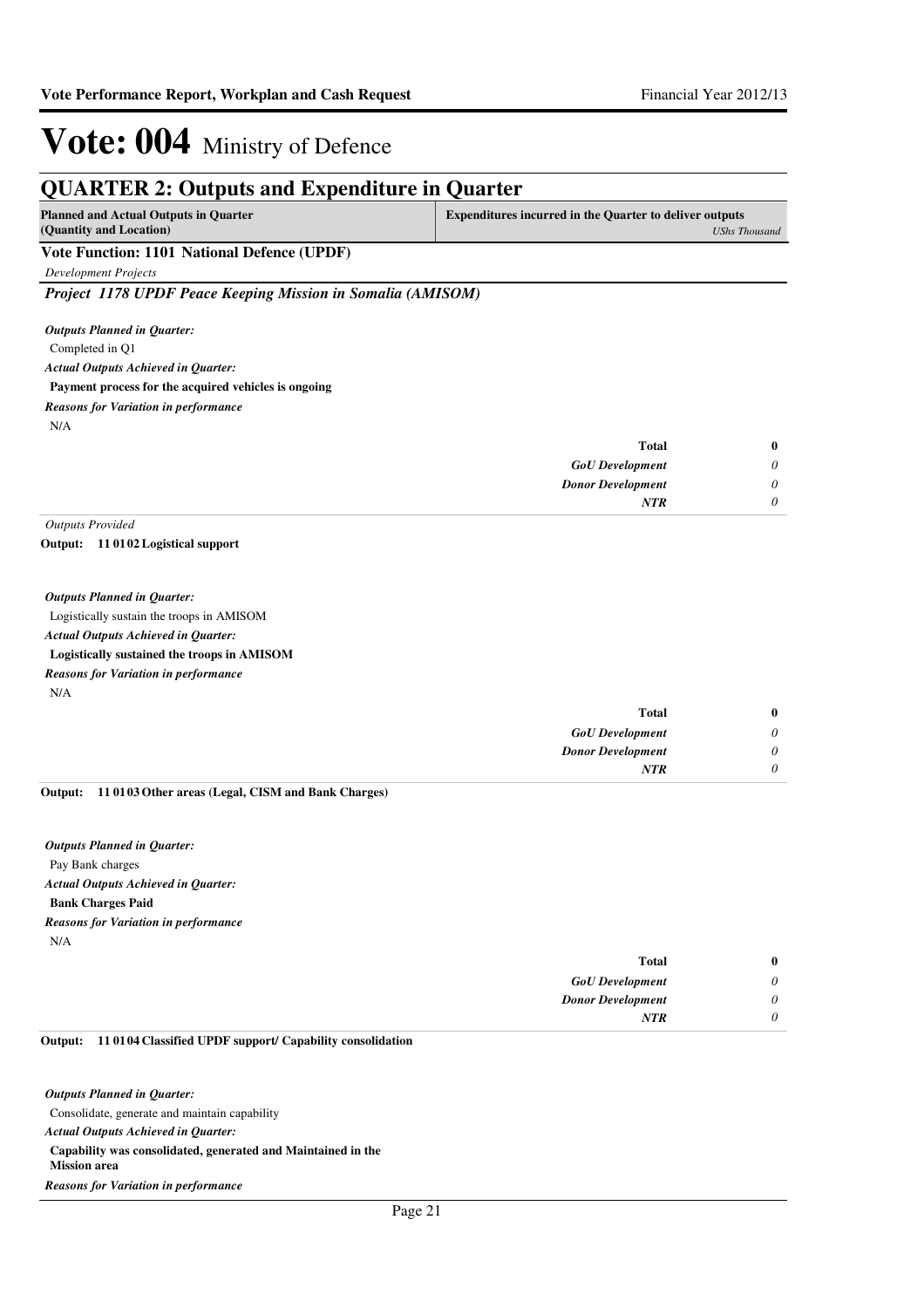## **QUARTER 2: Outputs and Expenditure in Quarter**

| <b>Planned and Actual Outputs in Quarter</b> | Expenditures incurred in the Quarter to deliver outputs |
|----------------------------------------------|---------------------------------------------------------|
| (Quantity and Location)                      | UShs Thousand                                           |
| Vote Eunction: 1101 National Defence (HPDF)  |                                                         |

### **Vote Function: 1101 National Defence (UPDF)**

*Development Projects*

*Project 1178 UPDF Peace Keeping Mission in Somalia (AMISOM)*

N/A

| <b>Total</b>             | $\bf{0}$ |
|--------------------------|----------|
| <b>GoU</b> Development   | 0        |
| <b>Donor Development</b> | $\theta$ |
| <b>NTR</b>               | 0        |

#### **11 0105 Force welfare Output:**

#### *Outputs Planned in Quarter:*

- Allowances of the troops paid
- Death and Injury compensation processed
- Medical services to the troops provided

#### *Actual Outputs Achieved in Quarter:*

**- Allowances of the troops were paid**

- **Death and Injury compensation were processed**
- **Medical services to the troops were provided**

### *Reasons for Variation in performance*

N/A

| $\bf{0}$ | <b>Total</b>             |
|----------|--------------------------|
| 0        | <b>GoU</b> Development   |
| 0        | <b>Donor Development</b> |
| 0        | <b>NTR</b>               |
|          |                          |

### **Vote Function: 1149 Policy, Planning and Support Services**

### *Recurrent Programmes*

#### *Programme 01 Headquarters*

*Outputs Provided*

**11 4901 Policy, consultation, planning and monitoring services Output:**

|                                                                                                                                           | <b>Item</b>                             | <b>Spent</b> |
|-------------------------------------------------------------------------------------------------------------------------------------------|-----------------------------------------|--------------|
| <b>Outputs Planned in Quarter:</b>                                                                                                        | 225001 Consultancy Services- Short-term | 137,281      |
| Quarterly M&E reports.<br>Quarterly Budget Performance reports.<br>Reviewed Defence Corporate Plan                                        |                                         |              |
| <b>Actual Outputs Achieved in Quarter:</b>                                                                                                |                                         |              |
| Quarterly M&E reports in process.<br><b>Quarterly Budget Performance reports were prepared.</b><br><b>Reviewed Defence Corporate Plan</b> |                                         |              |
| <b>Reasons for Variation in performance</b>                                                                                               |                                         |              |
| N/A                                                                                                                                       |                                         |              |
|                                                                                                                                           | <b>Total</b>                            | 137,281      |
|                                                                                                                                           | <b>Wage Recurrent</b>                   | 0            |
|                                                                                                                                           | <b>Non Wage Recurrent</b>               | 137,281      |
|                                                                                                                                           | <b>NTR</b>                              | 0            |

**Output: 11 4902 Ministry Support Services (Finance and Administration)**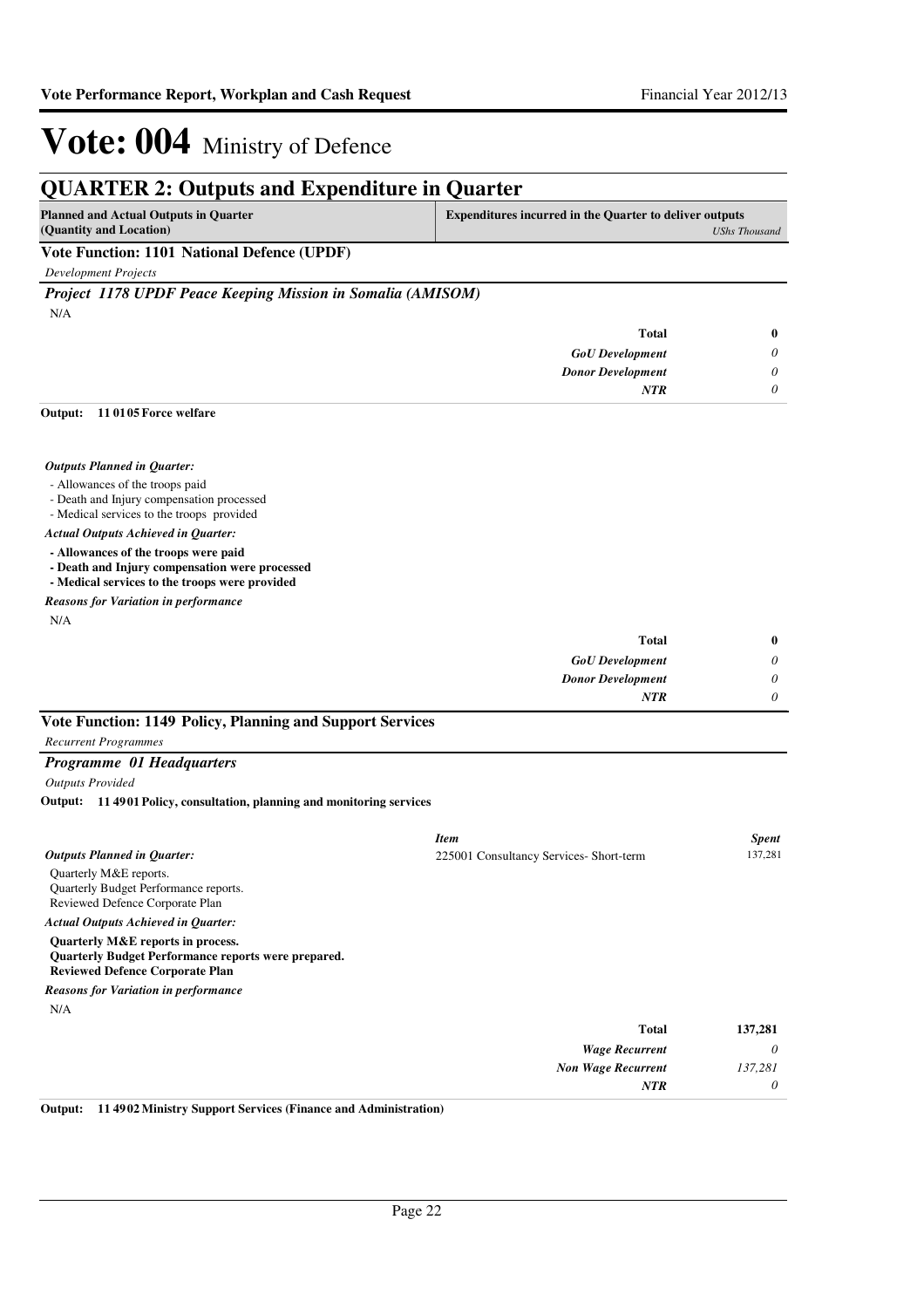## **QUARTER 2: Outputs and Expenditure in Quarter**

| <b>Planned and Actual Outputs in Quarter</b> | <b>Expenditures incurred in the Quarter to deliver outputs</b> |
|----------------------------------------------|----------------------------------------------------------------|
| (Quantity and Location)                      | <b>UShs Thousand</b>                                           |

### **Vote Function: 1149 Policy, Planning and Support Services**

*Recurrent Programmes*

|  |  | <b>Programme 01 Headquarters</b> |
|--|--|----------------------------------|
|--|--|----------------------------------|

|                                                                                                   | <b>Item</b>                                              | <b>Spent</b>               |
|---------------------------------------------------------------------------------------------------|----------------------------------------------------------|----------------------------|
| <b>Outputs Planned in Ouarter:</b>                                                                | 211101 General Staff Salaries                            | 227,287                    |
| Monthly Pay change Reports(3).                                                                    | 211103 Allowances                                        | 96,138                     |
| Quarterly Financial Performance Report.                                                           | 213001 Medical Expenses (To Employees)                   | 10,886                     |
| Quarterly Procurement compliance Report.                                                          | 221001 Advertising and Public Relations                  | 19,781                     |
| <b>Actual Outputs Achieved in Quarter:</b>                                                        | 221003 Staff Training                                    | 15,643                     |
| - 03 Pay change Reports.                                                                          | 221006 Commissions and Related Charges                   | 42,032                     |
| - 01 Financial Performance Report.<br>- Human resource administration was effectively carried out | 221008 Computer Supplies and IT Services                 | 32,327<br>92,101<br>42,170 |
|                                                                                                   | 221009 Welfare and Entertainment                         |                            |
| <b>Reasons for Variation in performance</b><br>N/A                                                | 221011 Printing, Stationery, Photocopying and<br>Binding |                            |
|                                                                                                   | 221012 Small Office Equipment                            | 53,113                     |
|                                                                                                   | 221016 IFMS Recurrent Costs                              | 4,644                      |
|                                                                                                   | 222001 Telecommunications                                | 6,630                      |
|                                                                                                   | 223001 Property Expenses                                 | 7,854                      |
|                                                                                                   | 223002 Rates                                             | 134,000                    |
|                                                                                                   | 225001 Consultancy Services- Short-term                  | 986,641                    |
|                                                                                                   | 227001 Travel Inland                                     | 404,551                    |
|                                                                                                   | 227002 Travel Abroad                                     | 945,021                    |
|                                                                                                   | 227003 Carriage, Haulage, Freight and Transport<br>Hire  | 139,239                    |
|                                                                                                   | 227004 Fuel, Lubricants and Oils                         | 168,013                    |
|                                                                                                   | 228002 Maintenance - Vehicles                            | 140,668                    |
|                                                                                                   | 282104 Compensation to 3rd Parties                       | 206,621                    |
|                                                                                                   | <b>Total</b>                                             | 3,775,360                  |
|                                                                                                   | <b>Wage Recurrent</b>                                    | 227,287                    |
|                                                                                                   | <b>Non Wage Recurrent</b>                                | 3,548,073                  |
|                                                                                                   | <b>NTR</b>                                               | 0                          |
|                                                                                                   |                                                          |                            |

### *Programme 04 Internal Audit Department*

*Outputs Provided*

**11 4902 Ministry Support Services (Finance and Administration) Output:**

|                                                    | <b>Item</b>                                              | <b>Spent</b> |
|----------------------------------------------------|----------------------------------------------------------|--------------|
| <b>Outputs Planned in Quarter:</b>                 | 211103 Allowances                                        | 6,454        |
| Audit activities effectively carried out           | 221003 Staff Training                                    | 1,500        |
| <b>Actual Outputs Achieved in Quarter:</b>         | 221006 Commissions and Related Charges                   | 2,000        |
| Audit activitities were effectively carried out    | 221009 Welfare and Entertainment                         | 1,800        |
| <b>Reasons for Variation in performance</b><br>N/A | 221011 Printing, Stationery, Photocopying and<br>Binding | 4,500        |
|                                                    | 221017 Subscriptions                                     | 500          |
|                                                    | 222001 Telecommunications                                | 260          |
|                                                    | 227001 Travel Inland                                     | 18,663       |
|                                                    | 227004 Fuel, Lubricants and Oils                         | 5,175        |
|                                                    | 228002 Maintenance - Vehicles                            | 3,750        |
|                                                    | Total                                                    | 44,602       |
|                                                    | <b>Wage Recurrent</b>                                    | $\theta$     |
|                                                    | <b>Non Wage Recurrent</b>                                | 44,602       |
|                                                    | <b>NTR</b>                                               | 0            |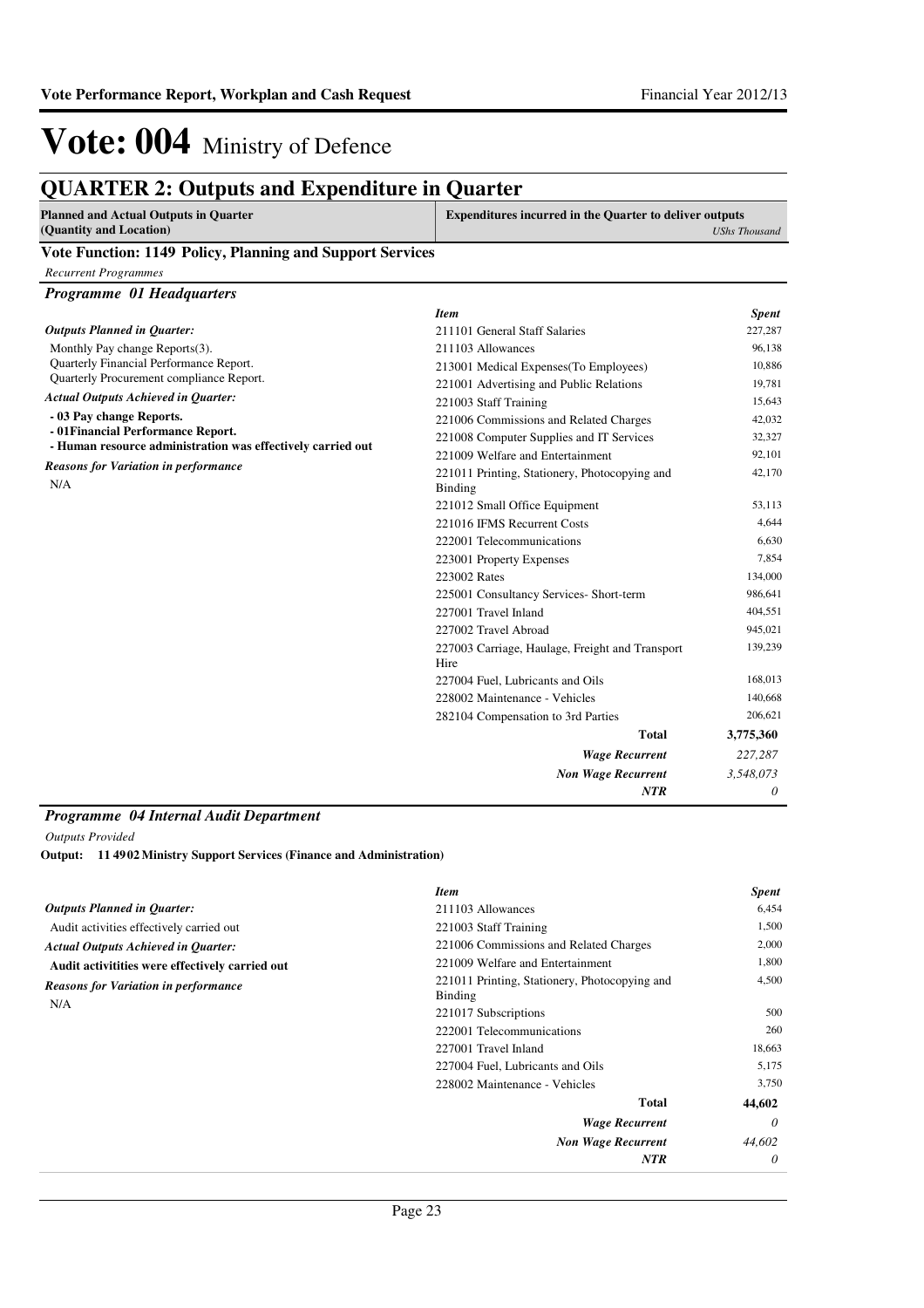## **QUARTER 2: Outputs and Expenditure in Quarter**

| <b>Planned and Actual Outputs in Quarter</b><br>(Quantity and Location) |                           | <b>Expenditures incurred in the Quarter to deliver outputs</b><br><b>UShs Thousand</b> |  |  |
|-------------------------------------------------------------------------|---------------------------|----------------------------------------------------------------------------------------|--|--|
|                                                                         | <b>GRAND TOTAL</b>        | 167,328,215                                                                            |  |  |
|                                                                         | <b>Wage Recurrent</b>     | 81,108,351                                                                             |  |  |
|                                                                         | <b>Non Wage Recurrent</b> | 61,617,396                                                                             |  |  |
|                                                                         | <b>GoU</b> Development    | 24,602,468                                                                             |  |  |
|                                                                         | <b>Donor Development</b>  | $\theta$                                                                               |  |  |
|                                                                         | <b>NTR</b>                | 0                                                                                      |  |  |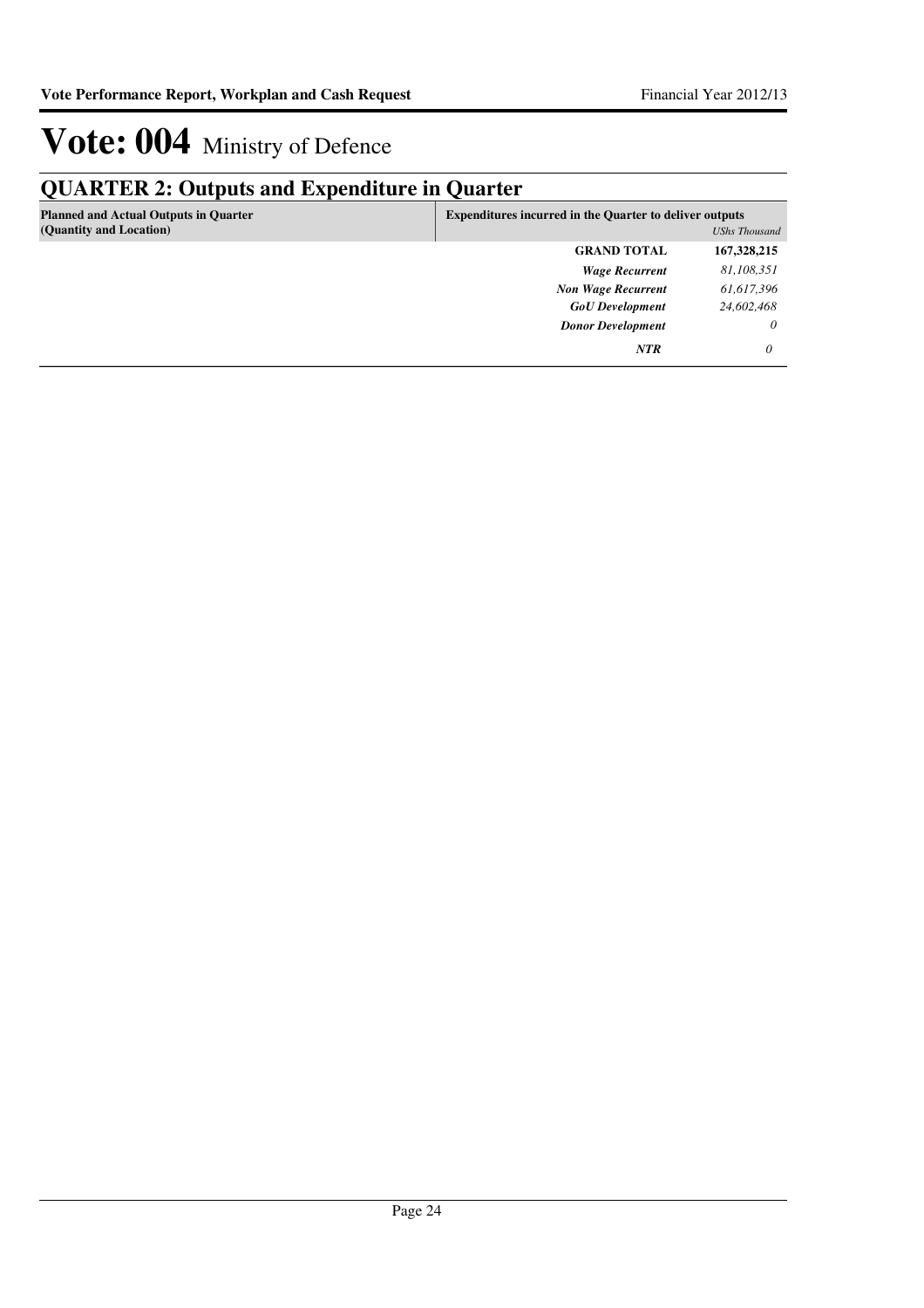## **QUARTER 3: Revised Workplan**

| <b>Planned Outputs for the Quarter</b><br>(Quantity and Location)                         | <b>Estimated Funds Available in Quarter</b><br>(from balance brought forward and actual/expected releaes) |                               |                       | <b>UShs Thousand</b> |
|-------------------------------------------------------------------------------------------|-----------------------------------------------------------------------------------------------------------|-------------------------------|-----------------------|----------------------|
| <b>Vote Function: 1101 National Defence (UPDF)</b>                                        |                                                                                                           |                               |                       |                      |
| <b>Recurrent Programmes</b>                                                               |                                                                                                           |                               |                       |                      |
| Programme 02 UPDF Land forces                                                             |                                                                                                           |                               |                       |                      |
| <b>Outputs Provided</b>                                                                   |                                                                                                           |                               |                       |                      |
| Output: 11 0102 Logistical support                                                        |                                                                                                           |                               |                       |                      |
|                                                                                           | <b>Item</b>                                                                                               | <b>Balance b/f</b>            | <b>New Funds</b>      | <b>Total</b>         |
| Logistics Procured and delivered. These are;                                              | 211101 General Staff Salaries                                                                             | 1,175                         | $\bf{0}$              | 1,175                |
| - Fuel items that is Lubricants, PMS and AGO                                              | 221009 Welfare and Entertainment                                                                          | 100,013                       | $\bf{0}$              | 100,013              |
| - Food stuffs mainly Posho, beans, meat, rice,                                            | 221011 Printing, Stationery, Photocopying and Binding                                                     | 289,922                       | $\bf{0}$              | 289,922              |
| water, beefex and other items. These food stuffs                                          | 221012 Small Office Equipment                                                                             | 4,388                         | 0                     | 4,388                |
| are mainly hotmeals and Dry Ration<br>- Clothing Items i.e CAMO Bdu, Boots,               | 222001 Telecommunications                                                                                 | 78,060                        | $\bf{0}$              | 78,060               |
| ponchos, mosquito nets, berets, belts, vests and                                          | 223005 Electricity                                                                                        | 1,787,791                     | $\bf{0}$              | 1,787,791            |
| other items.                                                                              | 223006 Water                                                                                              | 197,203                       | 0                     | 197,203              |
| - Office equipment<br>- Telecommunication items and services (All                         | 223007 Other Utilities- (fuel, gas, f                                                                     | $\bf{0}$                      | $\bf{0}$              | $\bf{0}$             |
| signal and communication services and                                                     | 225001 Consultancy Services- Short-term                                                                   | 24,837                        | $\bf{0}$              | 24,837               |
| requirements provided)                                                                    | 227002 Travel Abroad                                                                                      | 1,615                         | 0                     | 1,615                |
| - Utilities (Electricity and water) paid for and                                          | 227003 Carriage, Haulage, Freight and Transport Hire                                                      | 144,814                       | 0                     | 144,814              |
| provided                                                                                  | 227004 Fuel, Lubricants and Oils                                                                          | 1,647,878                     | $\bf{0}$              | 1,647,878            |
| - Maintenance of vehiclesitems and services<br>that is spareparts, tyres and servicing of | 228001 Maintenance - Civil                                                                                | 843                           | 0                     | 843                  |
| vehicles                                                                                  | 228002 Maintenance - Vehicles                                                                             | 229,183                       | $\bf{0}$              | 229,183              |
|                                                                                           | <b>Total</b>                                                                                              | 4,493,085                     | 0                     | 4,493,085            |
|                                                                                           | <b>Wage Recurrent</b>                                                                                     | 1,175                         | $\theta$              | 1,175                |
|                                                                                           | <b>Non Wage Recurrent</b>                                                                                 | 4,491,910                     | $\theta$              | 4,491,910            |
|                                                                                           | NTR                                                                                                       | 0                             | $\theta$              | 0                    |
| 11 0103 Other areas (Legal, CISM and Bank Charges)<br>Output:                             |                                                                                                           |                               |                       |                      |
|                                                                                           | <b>Item</b>                                                                                               | <b>Balance b/f</b>            | <b>New Funds</b>      | <b>Total</b>         |
| Legal services provided and CISM contribution                                             | 211101 General Staff Salaries                                                                             | 761                           | 0                     | 761                  |
| paid.                                                                                     | 221006 Commissions and Related Charges                                                                    | 10                            | 0                     | 10                   |
|                                                                                           | 221017 Subscriptions                                                                                      | 376                           | $\bf{0}$              | 376                  |
|                                                                                           | <b>Total</b>                                                                                              | 1,147                         | $\bf{0}$              | 1,147                |
|                                                                                           | <b>Wage Recurrent</b>                                                                                     | 761                           | 0                     | 761                  |
|                                                                                           | <b>Non Wage Recurrent</b>                                                                                 | 386                           | 0                     | 386                  |
|                                                                                           | NTR                                                                                                       | 0                             | 0                     | 0                    |
| 11 0104 Classified UPDF support/ Capability consolidation<br>Output:                      |                                                                                                           |                               |                       |                      |
|                                                                                           | <b>Item</b>                                                                                               | <b>Balance b/f</b>            | <b>New Funds</b>      | <b>Total</b>         |
| Assorted Strategic weapons systems acquired                                               | 211101 General Staff Salaries                                                                             | 129,552                       | $\bf{0}$              | 129,552              |
| and information gathered                                                                  | 211103 Allowances                                                                                         | 1,073                         | $\bf{0}$              | 1,073                |
|                                                                                           | <b>Total</b>                                                                                              | 130,625                       | 0                     | 130,625              |
|                                                                                           | <b>Wage Recurrent</b>                                                                                     | 129,552                       | 0                     | 129,552              |
|                                                                                           | <b>Non Wage Recurrent</b>                                                                                 | 1,073                         | 0                     | 1,073                |
|                                                                                           | NTR                                                                                                       | $\theta$                      | 0                     | 0                    |
|                                                                                           |                                                                                                           |                               |                       |                      |
| 110105 Force welfare<br>Output:                                                           |                                                                                                           |                               |                       |                      |
|                                                                                           | <b>Item</b><br>211101 General Staff Salaries                                                              | <b>Balance b/f</b><br>259,636 | <b>New Funds</b><br>0 | <b>Total</b>         |
| Monthly Strength Return Report                                                            | 221009 Welfare and Entertainment                                                                          |                               |                       | 259,636              |
| Quarterly Medical/Health Status Report<br>Requisite Food items procured and distributed   |                                                                                                           | 1,082,340                     | 0<br>$\boldsymbol{0}$ | 1,082,340            |
|                                                                                           | 224001 Medical and Agricultural supplies                                                                  | 62,425                        |                       | 62,425               |
|                                                                                           | <b>Total</b>                                                                                              | 1,394,494                     | 0                     | 1,394,494            |
|                                                                                           | <b>Wage Recurrent</b>                                                                                     | 259,636                       | 0                     | 259,636              |
|                                                                                           | <b>Non Wage Recurrent</b>                                                                                 | 1,134,858                     | 0                     | 1,134,858            |
|                                                                                           | NTR                                                                                                       | 0                             | 0                     | 0                    |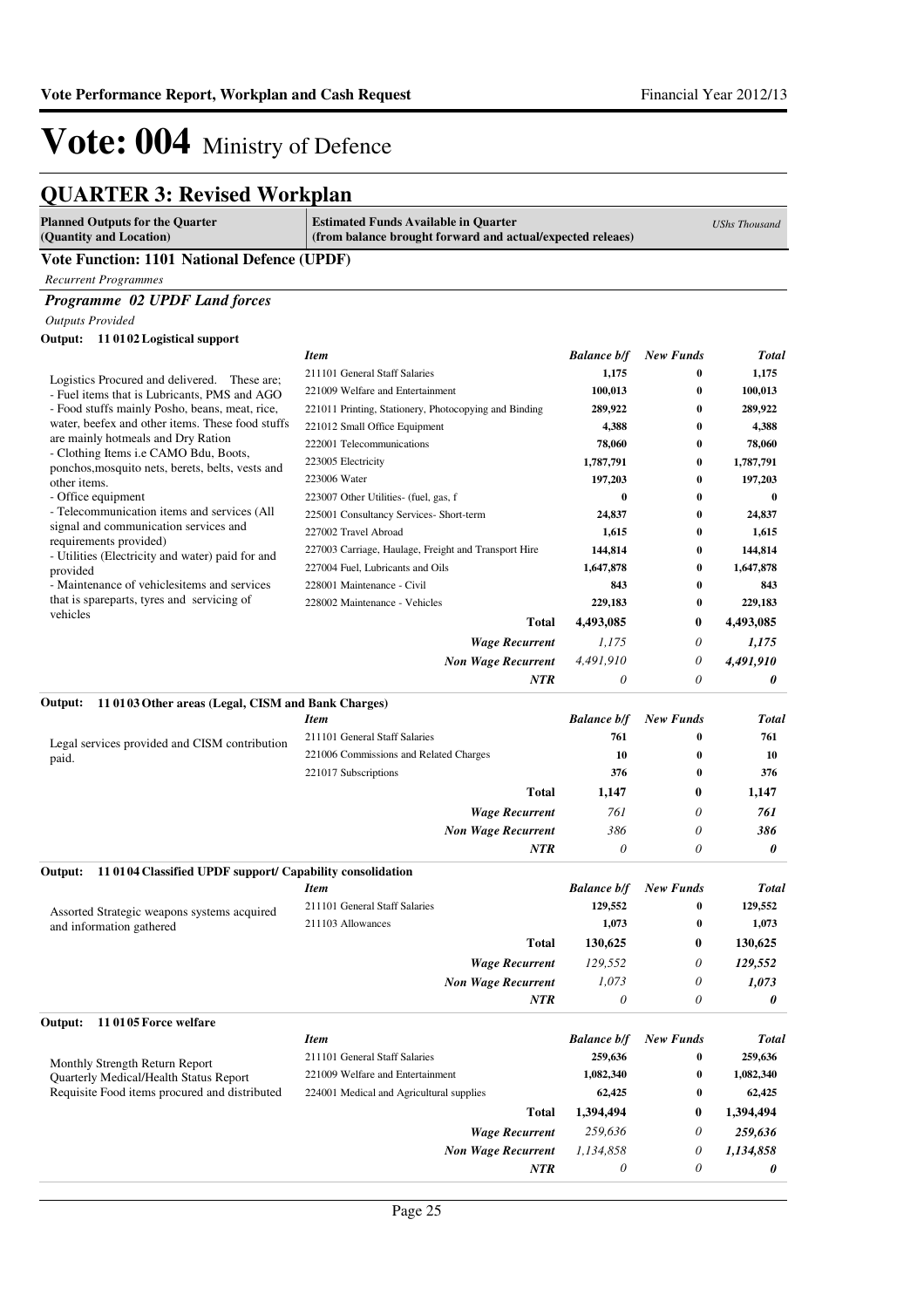| <b>QUARTER 3: Revised Workplan</b>                                                |                                                                                                           |                           |                  |                      |  |
|-----------------------------------------------------------------------------------|-----------------------------------------------------------------------------------------------------------|---------------------------|------------------|----------------------|--|
| <b>Planned Outputs for the Quarter</b><br>(Quantity and Location)                 | <b>Estimated Funds Available in Quarter</b><br>(from balance brought forward and actual/expected releaes) |                           |                  | <b>UShs Thousand</b> |  |
| <b>Vote Function: 1101 National Defence (UPDF)</b>                                |                                                                                                           |                           |                  |                      |  |
| <b>Recurrent Programmes</b>                                                       |                                                                                                           |                           |                  |                      |  |
| Programme 02 UPDF Land forces                                                     |                                                                                                           |                           |                  |                      |  |
| 11 0106 Train to enhance combat readiness<br>Output:                              |                                                                                                           |                           |                  |                      |  |
|                                                                                   | <b>Item</b>                                                                                               | <b>Balance b/f</b>        | <b>New Funds</b> | Total                |  |
| UPDF local and international training                                             | 211101 General Staff Salaries                                                                             | 262,893                   | $\bf{0}$         | 262,893              |  |
| programme implemented                                                             | 221003 Staff Training                                                                                     | 66,976                    | $\bf{0}$         | 66,976               |  |
|                                                                                   | <b>Total</b>                                                                                              | 329,869                   | 0                | 329,869              |  |
|                                                                                   | <b>Wage Recurrent</b>                                                                                     | 262,893                   | 0                | 262,893              |  |
|                                                                                   | <b>Non Wage Recurrent</b>                                                                                 | 66,976                    | 0                | 66,976               |  |
|                                                                                   | NTR                                                                                                       | 0                         | 0                | 0                    |  |
| Programme 03 UPDF Airforce                                                        |                                                                                                           |                           |                  |                      |  |
| <b>Outputs Provided</b>                                                           |                                                                                                           |                           |                  |                      |  |
| Output: 11 0102 Logistical support                                                |                                                                                                           |                           |                  |                      |  |
|                                                                                   | <b>Item</b>                                                                                               | <b>Balance b/f</b>        | <b>New Funds</b> | Total                |  |
| Aircrafts refurbished, maintained and operated                                    | 211101 General Staff Salaries                                                                             | 91,516                    | 0                | 91,516               |  |
|                                                                                   | 221009 Welfare and Entertainment                                                                          | 17,620                    | 0                | 17,620               |  |
|                                                                                   | 221011 Printing, Stationery, Photocopying and Binding                                                     | 487                       | $\bf{0}$         | 487                  |  |
|                                                                                   | 227001 Travel Inland                                                                                      | $\overline{2}$            | $\bf{0}$         | $\mathbf{2}$         |  |
|                                                                                   | 227002 Travel Abroad                                                                                      | 73,807                    | $\bf{0}$         | 73,807               |  |
|                                                                                   | 227004 Fuel, Lubricants and Oils                                                                          | 115,536                   | 0                | 115,536              |  |
|                                                                                   | 228002 Maintenance - Vehicles                                                                             | 2,420,564                 | 0                | 2,420,564            |  |
|                                                                                   | <b>Total</b>                                                                                              | 2,719,533                 | $\bf{0}$         | 2,719,533            |  |
|                                                                                   | <b>Wage Recurrent</b>                                                                                     | 91,516                    | 0                | 91,516               |  |
|                                                                                   | <b>Non Wage Recurrent</b>                                                                                 | 2,628,017                 | 0                | 2,628,017            |  |
|                                                                                   | NTR                                                                                                       | 0                         | 0                | 0                    |  |
| 110105 Force welfare<br>Output:                                                   | <b>Item</b>                                                                                               | <b>Balance b/f</b>        | <b>New Funds</b> | Total                |  |
|                                                                                   | 211101 General Staff Salaries                                                                             | 340,545                   | $\bf{0}$         | 340,545              |  |
| Airforce personnel paid allowances on time<br>- Implement annual medical workplan | 211103 Allowances                                                                                         | 30                        | $\bf{0}$         | 30                   |  |
|                                                                                   | 213002 Incapacity, death benefits and funeral expenses                                                    | 3,116                     | $\bf{0}$         | 3,116                |  |
|                                                                                   | 221011 Printing, Stationery, Photocopying and Binding                                                     | 11,980                    | $\bf{0}$         | 11,980               |  |
|                                                                                   | 224001 Medical and Agricultural supplies                                                                  | 1                         | $\bf{0}$         | $\mathbf{1}$         |  |
|                                                                                   | Total                                                                                                     | 353,942                   | 0                | 353,942              |  |
|                                                                                   | <b>Wage Recurrent</b>                                                                                     | 340,545                   | 0                | 340,545              |  |
|                                                                                   | <b>Non Wage Recurrent</b>                                                                                 | 13,397                    | 0                | 13,397               |  |
|                                                                                   | NTR                                                                                                       | $\boldsymbol{\mathit{0}}$ | 0                | 0                    |  |
| Output:<br>110106 Train to enhance combat readiness                               |                                                                                                           |                           |                  |                      |  |
|                                                                                   | <b>Item</b>                                                                                               | <b>Balance b/f</b>        | <b>New Funds</b> | <b>Total</b>         |  |
| Pilots and other technical staff trained as per<br><b>UPDAF</b> Trg Program.      | 211101 General Staff Salaries                                                                             | 23,133                    | 0                | 23,133               |  |
|                                                                                   | <b>Total</b>                                                                                              | 23,133                    | $\bf{0}$         | 23,133               |  |
|                                                                                   | <b>Wage Recurrent</b>                                                                                     | 23,133                    | 0                | 23,133               |  |
|                                                                                   | <b>Non Wage Recurrent</b>                                                                                 | 0                         | 0                | 0                    |  |
|                                                                                   | <b>NTR</b>                                                                                                | $\boldsymbol{\mathit{0}}$ | 0                | 0                    |  |
| <b>Development Projects</b>                                                       |                                                                                                           |                           |                  |                      |  |

*Project 0023 Defence Equipment Project Capital Purchases*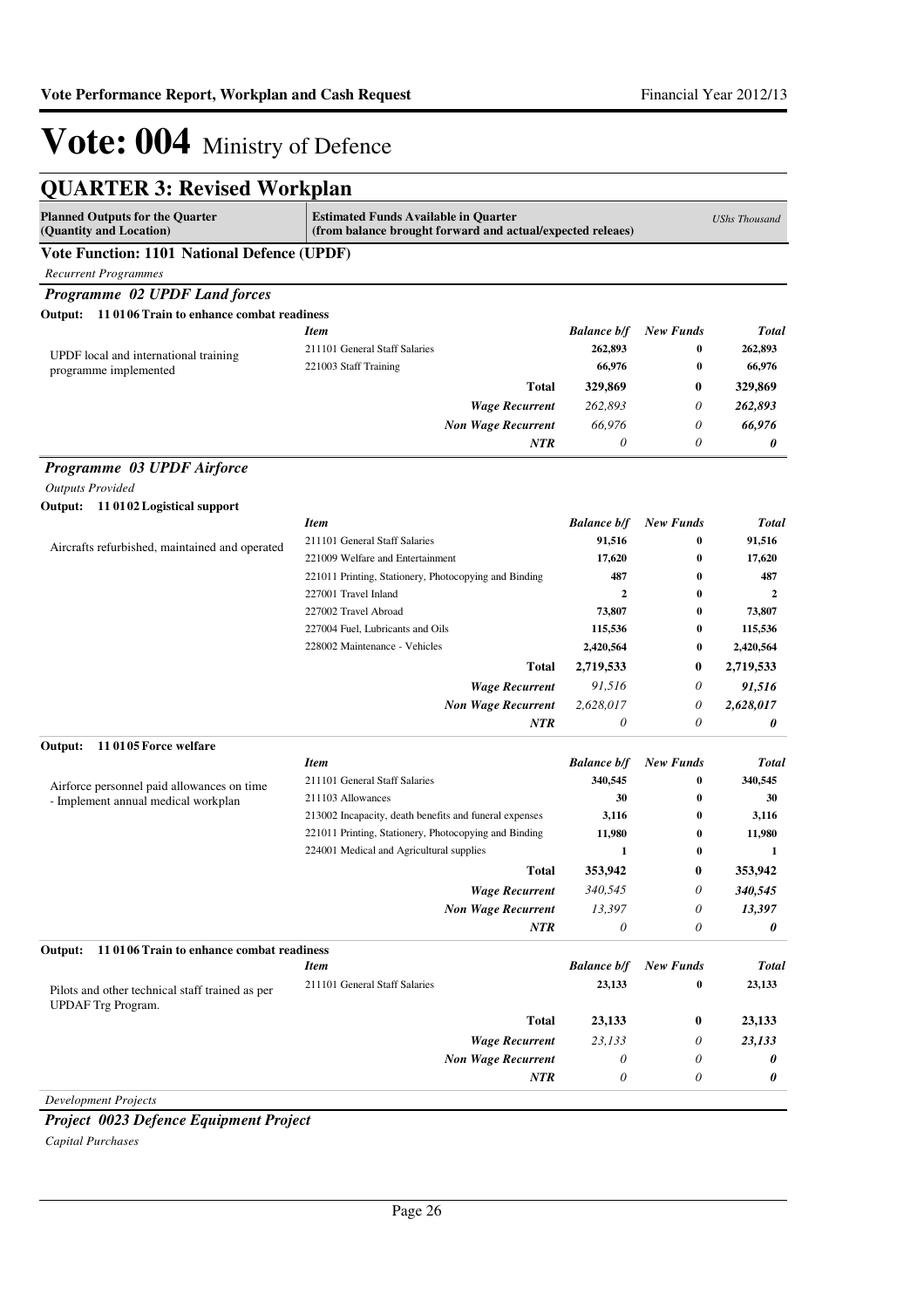|  |  |  | <b>QUARTER 3: Revised Workplan</b> |
|--|--|--|------------------------------------|
|--|--|--|------------------------------------|

| <b>Planned Outputs for the Quarter</b><br>(Quantity and Location)                  | <b>Estimated Funds Available in Quarter</b><br>(from balance brought forward and actual/expected releaes) |                       |                  | <b>UShs Thousand</b> |
|------------------------------------------------------------------------------------|-----------------------------------------------------------------------------------------------------------|-----------------------|------------------|----------------------|
| <b>Vote Function: 1101 National Defence (UPDF)</b>                                 |                                                                                                           |                       |                  |                      |
| <b>Development Projects</b>                                                        |                                                                                                           |                       |                  |                      |
| Project 0023 Defence Equipment Project                                             |                                                                                                           |                       |                  |                      |
| Output: 11 0171 Acquisition of Land by Government                                  |                                                                                                           |                       |                  |                      |
|                                                                                    | <b>Item</b>                                                                                               | <b>Balance b/f</b>    | <b>New Funds</b> | <b>Total</b>         |
| Land Valued                                                                        | 311101 Land                                                                                               | 115,466               | 0                | 115,466              |
|                                                                                    |                                                                                                           |                       |                  |                      |
|                                                                                    | <b>Total</b>                                                                                              | 115,466               | 0                | 115,466              |
|                                                                                    | <b>GoU</b> Development                                                                                    | 115,466               | 0                | 115,466              |
|                                                                                    | <b>Donor Development</b>                                                                                  | 0                     | 0                | 0                    |
|                                                                                    | <b>NTR</b>                                                                                                | 0                     | 0                | 0                    |
| 11 0172 Government Buildings and Administrative Infrastructure<br>Output:          |                                                                                                           |                       |                  |                      |
|                                                                                    | <b>Item</b>                                                                                               | <b>Balance b/f</b>    | <b>New Funds</b> | <b>Total</b>         |
| Construction, Rehabilitation and maintainance<br>of Defence Infrustructure (DSIIP) | 231002 Residential Buildings                                                                              | 858,995               | $\bf{0}$         | 858,995              |
|                                                                                    | <b>Total</b>                                                                                              | 858,995               | 0                | 858,995              |
|                                                                                    | <b>GoU</b> Development                                                                                    | 858,995               | 0                | 858,995              |
|                                                                                    | <b>Donor Development</b>                                                                                  | $\boldsymbol{\theta}$ | 0                | 0                    |
|                                                                                    | <b>NTR</b>                                                                                                | 0                     | 0                | 0                    |
| Output:<br>110175 Purchase of Motor Vehicles and Other Transport Equipment         |                                                                                                           |                       |                  |                      |
|                                                                                    | <b>Item</b>                                                                                               | <b>Balance b/f</b>    | <b>New Funds</b> | <b>Total</b>         |
| Command Vehicle Hire-Purhase<br>Facility Serviced.                                 | 231004 Transport Equipment                                                                                | 709,844               | $\bf{0}$         | 709,844              |
|                                                                                    | <b>Total</b>                                                                                              | 709,844               | 0                | 709,844              |
|                                                                                    | <b>GoU</b> Development                                                                                    | 709,844               | 0                | 709,844              |
|                                                                                    | <b>Donor Development</b>                                                                                  | 0                     | 0                | 0                    |
|                                                                                    | <b>NTR</b>                                                                                                | $\theta$              | 0                | 0                    |
| 11 0177 Purchase of Specialised Machinery & Equipment<br>Output:                   |                                                                                                           |                       |                  |                      |
|                                                                                    | <b>Item</b>                                                                                               | <b>Balance b/f</b>    | <b>New Funds</b> | <b>Total</b>         |
| Assorted Machinery and Equipment procured<br>and maintained                        | 231005 Machinery and Equipment                                                                            | 596                   | $\bf{0}$         | 596                  |
|                                                                                    | <b>Total</b>                                                                                              | 596                   | 0                | 596                  |
|                                                                                    | <b>GoU</b> Development                                                                                    | 596                   | 0                | 596                  |
|                                                                                    | <b>Donor Development</b>                                                                                  | $\theta$              | 0                | 0                    |
|                                                                                    | NTR                                                                                                       | $\boldsymbol{\theta}$ | 0                | 0                    |
| 11 0178 Purchase of Office and Residential Furniture and Fittings<br>Output:       |                                                                                                           |                       |                  |                      |
|                                                                                    | <b>Item</b>                                                                                               | <b>Balance b/f</b>    | <b>New Funds</b> | <b>Total</b>         |
| Seven Middle Level Offices furnished                                               | 231006 Furniture and Fixtures                                                                             | 5,474                 | $\bf{0}$         | 5,474                |
|                                                                                    | <b>Total</b>                                                                                              | 5,474                 | 0                | 5,474                |
|                                                                                    | <b>GoU</b> Development                                                                                    | 5,474                 | 0                | 5,474                |
|                                                                                    | <b>Donor Development</b>                                                                                  | 0                     | 0                | 0                    |
|                                                                                    | NTR                                                                                                       | $\theta$              | 0                | 0                    |

*Project 1178 UPDF Peace Keeping Mission in Somalia (AMISOM) Capital Purchases*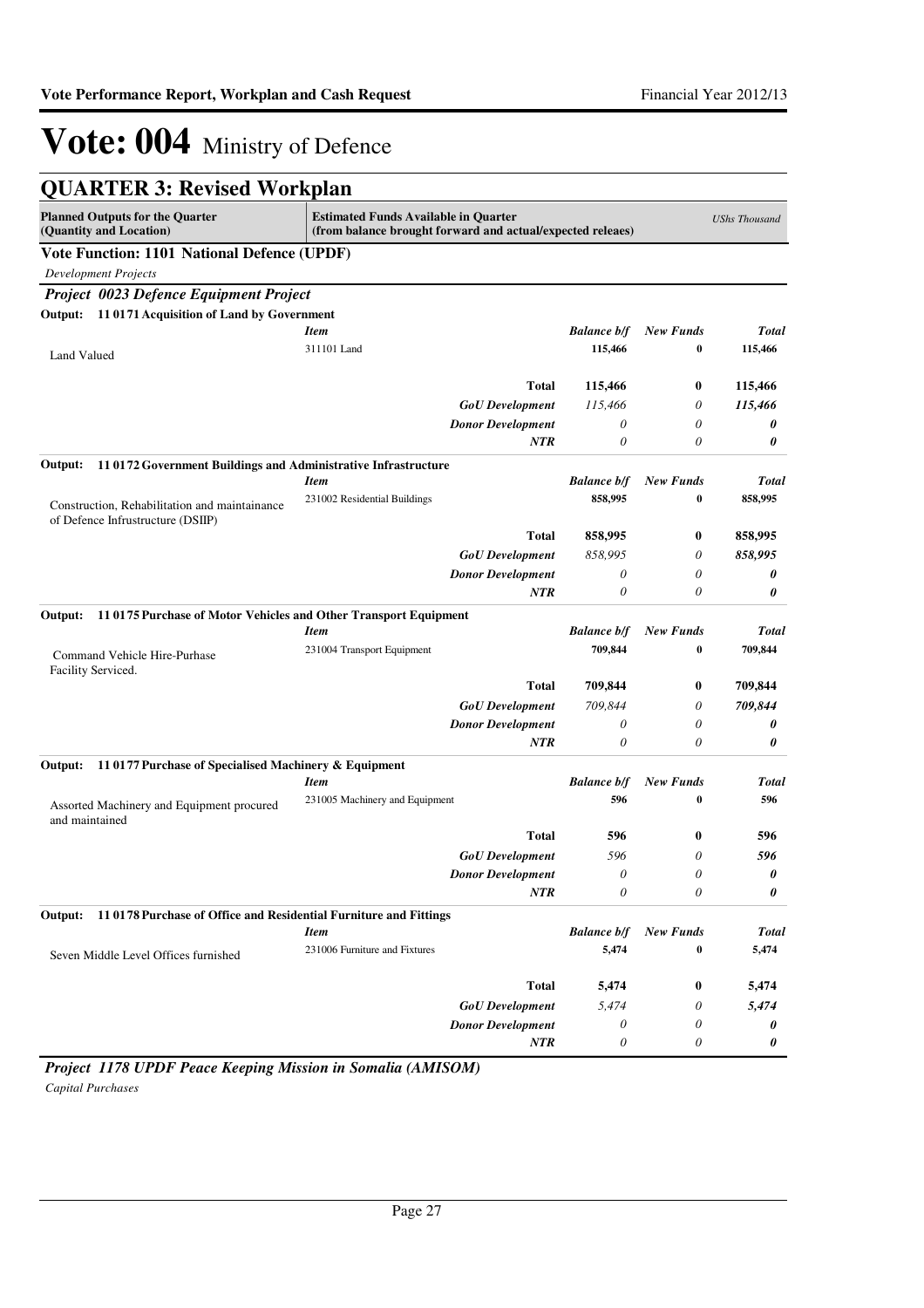| <b>QUARTER 3: Revised Workplan</b>                                         |                                                                                                           |                    |                  |                      |
|----------------------------------------------------------------------------|-----------------------------------------------------------------------------------------------------------|--------------------|------------------|----------------------|
| <b>Planned Outputs for the Quarter</b><br>(Quantity and Location)          | <b>Estimated Funds Available in Quarter</b><br>(from balance brought forward and actual/expected releaes) |                    |                  | <b>UShs Thousand</b> |
| <b>Vote Function: 1101 National Defence (UPDF)</b>                         |                                                                                                           |                    |                  |                      |
| <b>Development Projects</b>                                                |                                                                                                           |                    |                  |                      |
| Project 1178 UPDF Peace Keeping Mission in Somalia (AMISOM)                |                                                                                                           |                    |                  |                      |
| Output: 11 0172 Government Buildings and Administrative Infrastructure     |                                                                                                           |                    |                  |                      |
|                                                                            |                                                                                                           |                    |                  |                      |
| Airforce Infrastracture and Referral Hospital<br>constructions embarked on |                                                                                                           |                    |                  |                      |
|                                                                            | Total                                                                                                     | 0                  | 0                | $\bf{0}$             |
|                                                                            | <b>GoU</b> Development                                                                                    | 0                  | 0                | 0                    |
|                                                                            | <b>Donor Development</b>                                                                                  | 0                  | 0                | 0                    |
|                                                                            | NTR                                                                                                       | 0                  | 0                | 0                    |
| Output:<br>110175 Purchase of Motor Vehicles and Other Transport Equipment |                                                                                                           |                    |                  |                      |
| Payment of acquired vehicles                                               |                                                                                                           |                    |                  |                      |
|                                                                            | Total                                                                                                     | 0                  | 0                | $\bf{0}$             |
|                                                                            | <b>GoU</b> Development                                                                                    | 0                  | 0                | 0                    |
|                                                                            | <b>Donor Development</b>                                                                                  | 0                  | 0                | 0                    |
|                                                                            | NTR                                                                                                       | 0                  | 0                | 0                    |
| <b>Outputs Provided</b>                                                    |                                                                                                           |                    |                  |                      |
| Output: 11 0105 Force welfare                                              |                                                                                                           |                    |                  |                      |
| - Allowances of the troops paid on time                                    |                                                                                                           |                    |                  |                      |
| - Death and Injury compensation processed on                               |                                                                                                           |                    |                  |                      |
| time                                                                       | Total                                                                                                     | 0                  | 0                | 0                    |
| - Medical services to the troops provided                                  | <b>GoU</b> Development                                                                                    | 0                  | 0                | 0                    |
|                                                                            | <b>Donor Development</b>                                                                                  | 0                  | 0                | 0                    |
|                                                                            | NTR                                                                                                       | 0                  | 0                | 0                    |
| Vote Function: 1149 Policy, Planning and Support Services                  |                                                                                                           |                    |                  |                      |
| <b>Recurrent Programmes</b>                                                |                                                                                                           |                    |                  |                      |
| Programme 01 Headquarters                                                  |                                                                                                           |                    |                  |                      |
| <b>Outputs Provided</b>                                                    |                                                                                                           |                    |                  |                      |
| Output: 11 4901 Policy, consultation, planning and monitoring services     |                                                                                                           |                    |                  |                      |
|                                                                            | <b>Item</b><br>211101 General Staff Salaries                                                              | <b>Balance b/f</b> | <b>New Funds</b> | <b>Total</b>         |
| Quarterly M&E reports.                                                     |                                                                                                           | 6,758              | 0                | 6,758                |
| Quarterly Budget Performance reports.<br>Budget Framework Paper (BFP).     | Total                                                                                                     | 6,758              | 0                | 6,758                |
|                                                                            | <b>Wage Recurrent</b>                                                                                     | 6,758              | 0                | 6,758                |
|                                                                            | <b>Non Wage Recurrent</b>                                                                                 | 0                  | 0                | 0                    |
|                                                                            | NTR                                                                                                       | 0                  | 0                | 0                    |
| Output:<br>11 4902 Ministry Support Services (Finance and Administration)  |                                                                                                           |                    |                  |                      |
|                                                                            | <b>Item</b>                                                                                               | <b>Balance b/f</b> | <b>New Funds</b> | <b>Total</b>         |
|                                                                            | 211101 General Staff Salaries                                                                             | 66,961             | 0                | 66,961               |
| Monthly Pay change Reports(3).<br>Quarterly Financial Performance Report.  | 211103 Allowances                                                                                         | 2,599              | $\bf{0}$         | 2,599                |
| Quarterly Procurement compliance Report.                                   | 213001 Medical Expenses (To Employees)                                                                    | 65                 | $\bf{0}$         | 65                   |
|                                                                            | 221001 Advertising and Public Relations                                                                   | 2,886              | $\bf{0}$         | 2,886                |
|                                                                            | 221003 Staff Training                                                                                     | 33,250             | $\bf{0}$         | 33,250               |
|                                                                            | 221006 Commissions and Related Charges                                                                    | 3,847              | $\bf{0}$         | 3,847                |
|                                                                            | 221008 Computer Supplies and IT Services                                                                  | 297                | $\bf{0}$         | 297                  |
|                                                                            | 221009 Welfare and Entertainment                                                                          | 135                | $\bf{0}$         | 135                  |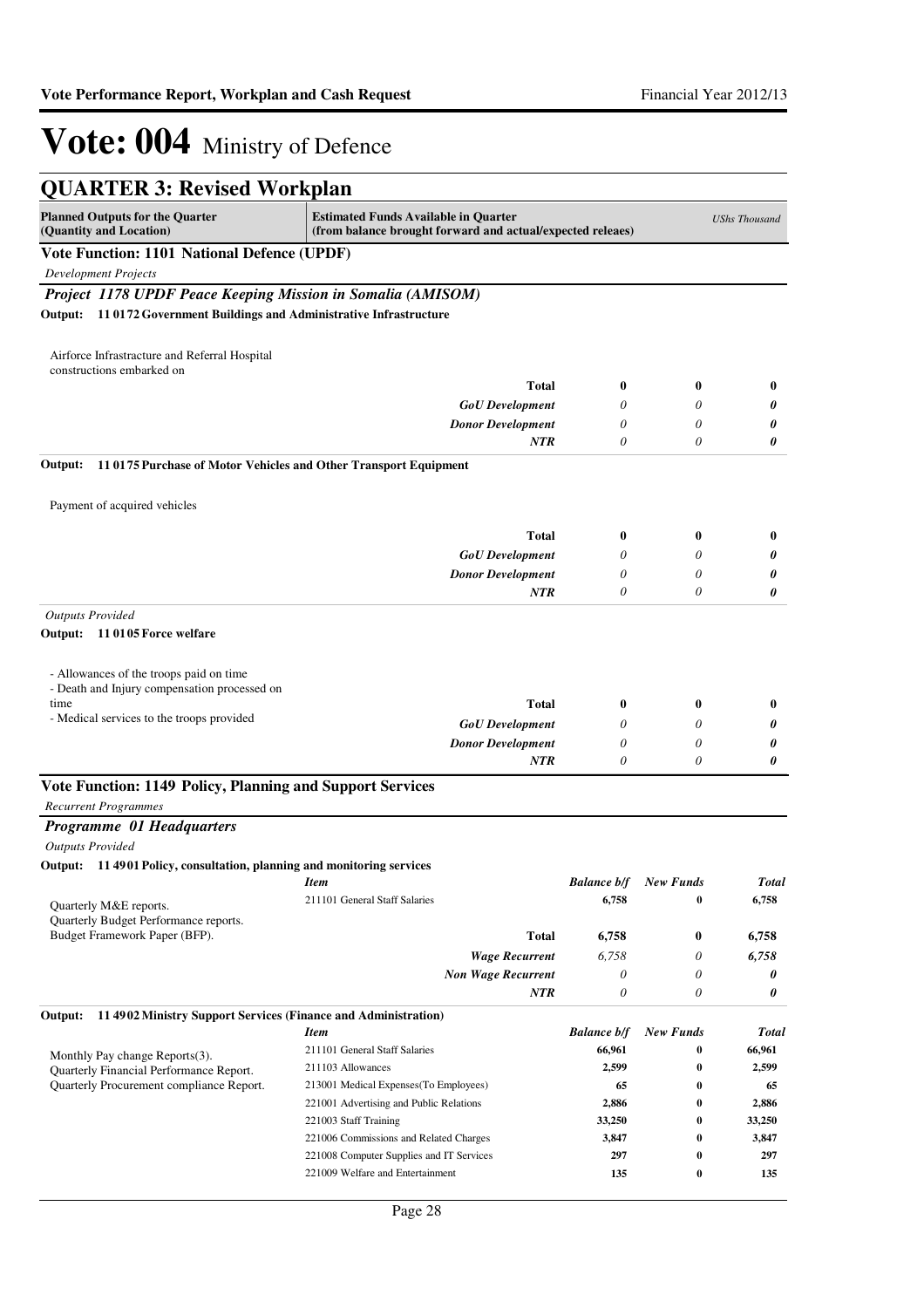|  | <b>QUARTER 3: Revised Workplan</b> |
|--|------------------------------------|
|--|------------------------------------|

| <b>Planned Outputs for the Quarter</b><br>(Quantity and Location)      | <b>Estimated Funds Available in Quarter</b><br>(from balance brought forward and actual/expected releaes) |                    |                  | <b>UShs Thousand</b> |
|------------------------------------------------------------------------|-----------------------------------------------------------------------------------------------------------|--------------------|------------------|----------------------|
| Vote Function: 1149 Policy, Planning and Support Services              |                                                                                                           |                    |                  |                      |
| <b>Recurrent Programmes</b>                                            |                                                                                                           |                    |                  |                      |
| Programme 01 Headquarters                                              |                                                                                                           |                    |                  |                      |
|                                                                        | 221011 Printing, Stationery, Photocopying and Binding                                                     | 1,452              | 0                | 1,452                |
|                                                                        | 221016 IFMS Recurrent Costs                                                                               | $\bf{0}$           | $\bf{0}$         | $\bf{0}$             |
|                                                                        | 223001 Property Expenses                                                                                  | 795                | 0                | 795                  |
|                                                                        | 223002 Rates                                                                                              | 5,970              | 0                | 5,970                |
|                                                                        | 225001 Consultancy Services- Short-term                                                                   | 2,983              | 0                | 2,983                |
|                                                                        | 227001 Travel Inland                                                                                      | 60,956             | 0                | 60,956               |
|                                                                        | 227002 Travel Abroad                                                                                      | 3,418              | 0                | 3,418                |
|                                                                        | 227003 Carriage, Haulage, Freight and Transport Hire                                                      | 2,036              | $\bf{0}$         | 2,036                |
|                                                                        | 228002 Maintenance - Vehicles                                                                             | 12,081             | 0                | 12,081               |
|                                                                        | 282104 Compensation to 3rd Parties                                                                        | 329                | $\bf{0}$         | 329                  |
|                                                                        | <b>Total</b>                                                                                              | 200,060            | 0                | 200,060              |
|                                                                        | <b>Wage Recurrent</b>                                                                                     | 66,961             | 0                | 66,961               |
|                                                                        | <b>Non Wage Recurrent</b>                                                                                 | 133,099            | 0                | 133,099              |
|                                                                        | NTR                                                                                                       | $\theta$           | 0                | 0                    |
| Programme 04 Internal Audit Department                                 |                                                                                                           |                    |                  |                      |
| <b>Outputs Provided</b>                                                |                                                                                                           |                    |                  |                      |
| Output: 11 4902 Ministry Support Services (Finance and Administration) | <b>Item</b>                                                                                               | <b>Balance b/f</b> | <b>New Funds</b> | <b>Total</b>         |
|                                                                        | 211103 Allowances                                                                                         | 1,323              | $\bf{0}$         | 1,323                |
| Audit activitities were effectively carried out                        | 222001 Telecommunications                                                                                 | 280                | $\bf{0}$         | 280                  |
|                                                                        |                                                                                                           |                    |                  |                      |
|                                                                        | <b>Total</b>                                                                                              | 1,603              | $\bf{0}$         | 1,603                |
|                                                                        | <b>Wage Recurrent</b>                                                                                     | $\theta$           | 0                | 0                    |
|                                                                        | <b>Non Wage Recurrent</b>                                                                                 | 1.603              | 0                | 1,603                |
|                                                                        | <b>NTR</b>                                                                                                | $\theta$           | 0                | 0                    |
|                                                                        | <b>GRAND TOTAL</b>                                                                                        | 11,344,625         | 0                | 11,344,625           |
|                                                                        | <b>Wage Recurrent</b>                                                                                     | 1,182,929          | 0                | 1,182,929            |
|                                                                        | <b>Non Wage Recurrent</b>                                                                                 | 8,471,319          | 0                | 8,471,319            |
|                                                                        | <b>GoU</b> Development                                                                                    | 1,690,377          | $\theta$         | 1,690,377            |
|                                                                        | <b>Donor Development</b>                                                                                  | $\theta$           | $\theta$         | $\theta$             |
|                                                                        | <b>NTR</b>                                                                                                | 0                  | 0                | 0                    |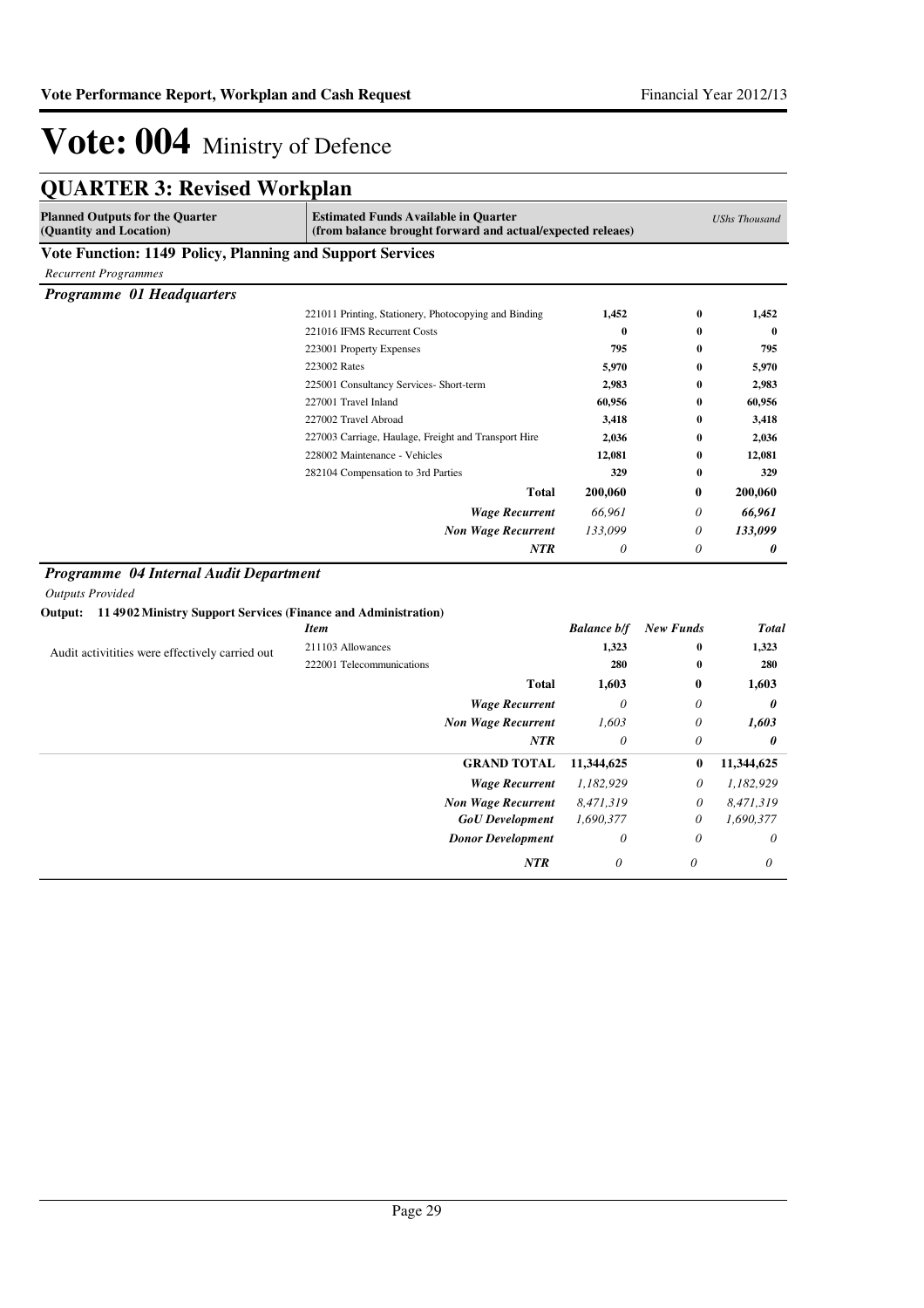## **QUARTER 4: Revised Cashflow Plan**

**Non-Wage Recurrent**

|                                                                                                                                                                                                                  | <b>Annual budget Release to</b>                       |                               | % Budget                                                       |                            | <b>Q4 Cash Requirement</b> |  |
|------------------------------------------------------------------------------------------------------------------------------------------------------------------------------------------------------------------|-------------------------------------------------------|-------------------------------|----------------------------------------------------------------|----------------------------|----------------------------|--|
|                                                                                                                                                                                                                  |                                                       | end of O3                     | <b>Released</b>                                                | <b>Total</b>               | % Budget                   |  |
| PAF                                                                                                                                                                                                              | 0                                                     | $\Omega$                      | $0.0\%$                                                        | $\Omega$                   | $0.0\%$                    |  |
| Statutory                                                                                                                                                                                                        | 0                                                     | $\Omega$                      | $0.0\%$                                                        | $\Omega$                   | $0.0\%$                    |  |
| Other                                                                                                                                                                                                            | 230.14389430                                          | 123.66075064                  | 53.7%                                                          | 69.5                       | $30.2\%$                   |  |
| <b>Total</b>                                                                                                                                                                                                     | 230.14389430                                          | 123.66075064                  | 53.7%                                                          | 69.5                       | 30.2%                      |  |
| This is required for smooth<br>Reasons for cash requirement greater than 1/4 of the budget:<br>running of the ministry in order<br>to achieve the mandate of<br>defending the terretorial integrity<br>of Uganda |                                                       |                               |                                                                |                            |                            |  |
| <b>GoU</b> Development                                                                                                                                                                                           |                                                       |                               |                                                                |                            |                            |  |
|                                                                                                                                                                                                                  | <b>Annual budget</b>                                  | <b>Release to</b><br>% Budget |                                                                |                            | <b>Q4 Cash Requirement</b> |  |
|                                                                                                                                                                                                                  |                                                       | end of O3                     | <b>Released</b>                                                | <b>Total</b>               | % Budget                   |  |
| PAF                                                                                                                                                                                                              | $\bf{0}$                                              | $\Omega$                      | $0.0\%$                                                        | $\mathbf{0}$               | $0.0\%$                    |  |
| Other                                                                                                                                                                                                            | 103.39488037                                          | 51.275315679                  | 49.6%                                                          | 84.57                      | 81.8%                      |  |
| <b>Total</b>                                                                                                                                                                                                     | 103.39488037                                          | 51.275315679                  | 49.6%                                                          | 84.57                      | 81.8%                      |  |
| Reasons for cash requirement greater than 1/4 of the budget:                                                                                                                                                     |                                                       |                               | There is need for MOD to<br>continue in development activities |                            |                            |  |
| <b>Grand Total</b>                                                                                                                                                                                               |                                                       |                               |                                                                |                            |                            |  |
|                                                                                                                                                                                                                  | <b>Annual budget</b><br><b>Release to</b><br>% Budget |                               |                                                                | <b>Q4 Cash Requirement</b> |                            |  |
|                                                                                                                                                                                                                  |                                                       | end of Q3                     | <b>Released</b>                                                | <b>Total</b>               | % Budget                   |  |
| <b>Grand Total</b>                                                                                                                                                                                               | 333.53877468                                          | 174.93606632                  | 52.4%                                                          | 154.07                     | 46.2%                      |  |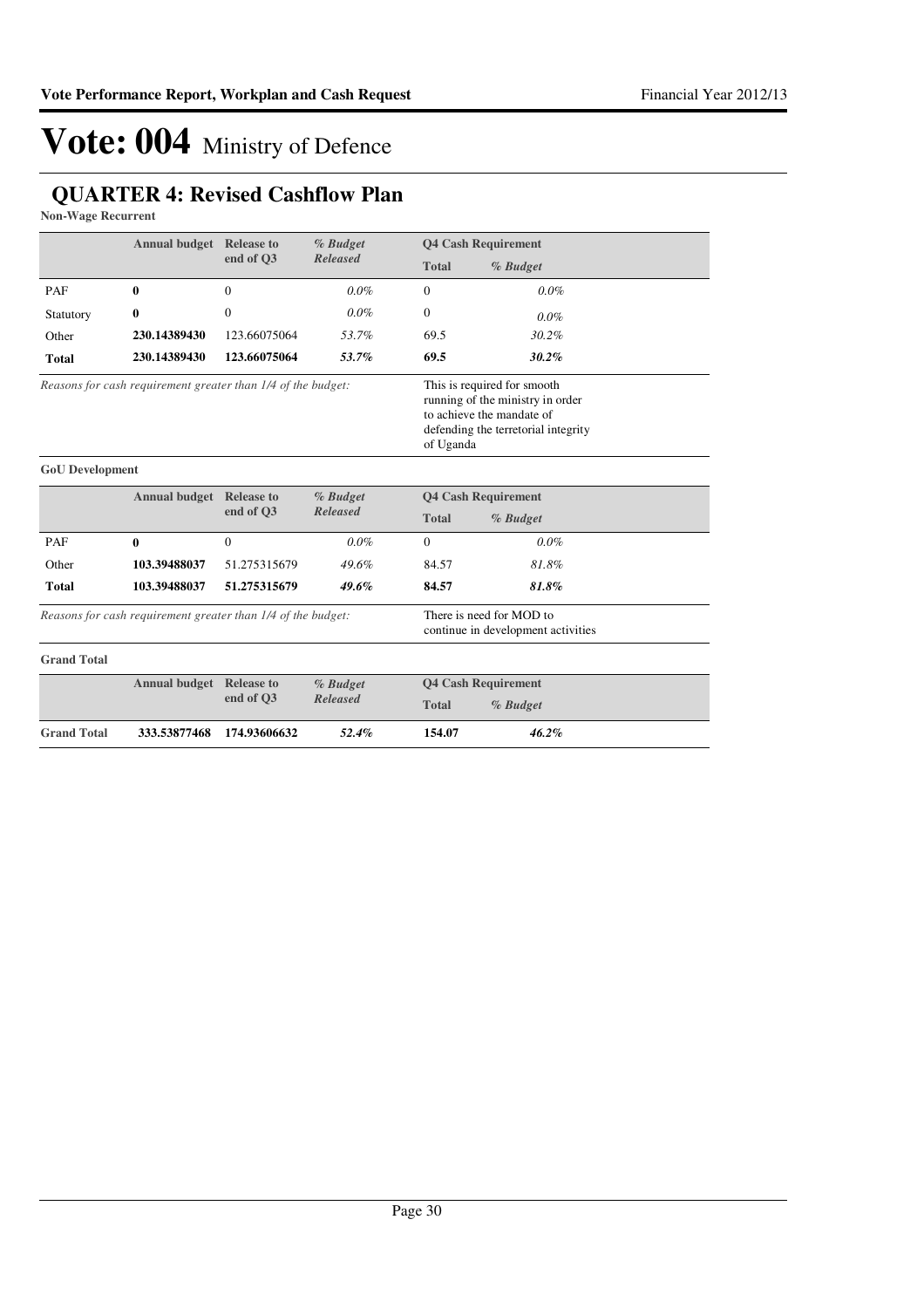### **Checklist for OBT Submissions made during QUARTER 3**

*This is an automated checklist which shows whether data has been entered into the areas which are required for a complete quarterly submission. It does not verify the quality of the data that has been entered. A complete checklist is therefore a necessary, but not sufficient condition for a satisfactory submission to MoFPED.*

### *Project and Programme Quarterly Performance Reports and Workplans (Step 2)*

The table below shows whether output information, and where relevant donor and ntr data has been entered into the required areas for the quarterly performance reports and quarterly workplans under step 2.

### **Output Information**

|                              | <b>Vote Function, Project and Program</b>      | Q <sub>2</sub> | Q <sub>3</sub>         |
|------------------------------|------------------------------------------------|----------------|------------------------|
|                              |                                                |                | <b>Report Workplan</b> |
|                              | 1149 Policy, Planning and Support Services     |                |                        |
|                              | $\circ$ Recurrent Programmes                   |                |                        |
| $-04$                        | Internal Audit Department                      | Data In        | Data In                |
| $-01$                        | <b>Headquarters</b>                            | Data In        | Data In                |
|                              | 1101 National Defence (UPDF)                   |                |                        |
|                              | $\circ$ Recurrent Programmes                   |                |                        |
| $-02$                        | <b>UPDF</b> Land forces                        | Data In        | Data In                |
| $-03$                        | <b>UPDF</b> Airforce                           | Data In        | Data In                |
| $\circ$ Development Projects |                                                |                |                        |
| - 1178                       | UPDF Peace Keeping Mission in Somalia (AMISOM) | Data In        | Data In                |
| $-0023$                      | Defence Equipment Project                      | Data In        | Data In                |

#### **Donor Releases and Expenditure**

| <b>Vote Function, Project and Program</b>             | <b>O2</b> |                 |
|-------------------------------------------------------|-----------|-----------------|
|                                                       |           | Report Workplan |
| 1101 National Defence (UPDF)                          |           |                 |
| $\circ$ Development Projects                          |           |                 |
| - 1178 UPDF Peace Keeping Mission in Somalia (AMISOM) | Data In   | Data In         |
|                                                       |           |                 |

**NTR Releases and Expenditure**

### *Vote Performance Summary (Step 3)*

The table below shows whether information has been entered into the required fields in the vote performance summary tables for each vote functions under step 3.1:

The table below shows whether data has been entered in the fields for key variances in budget execution under step 3.2:

The table below shows whether data has been entered into the vote narrative fields under step 3.3:

|           | <b>Narrative</b> |
|-----------|------------------|
| Narrative | Data In          |
|           |                  |